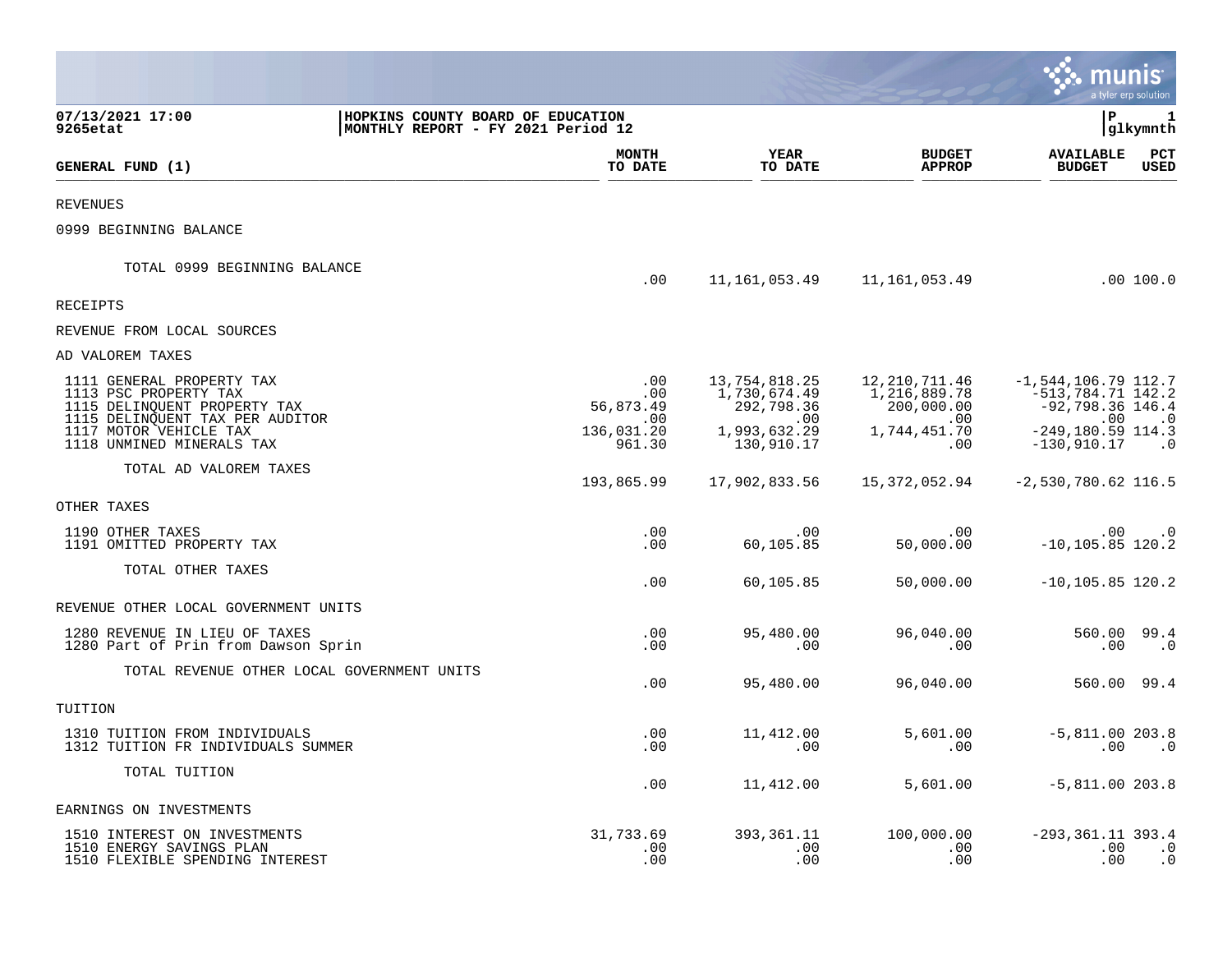|                                                                                                                                                                                                                                                                                                                                                                                                 |                                                                                              |                                                                                                                |                                                                                                                  |                                                                                                                               | a tyler erp solution                                                                                                                  |
|-------------------------------------------------------------------------------------------------------------------------------------------------------------------------------------------------------------------------------------------------------------------------------------------------------------------------------------------------------------------------------------------------|----------------------------------------------------------------------------------------------|----------------------------------------------------------------------------------------------------------------|------------------------------------------------------------------------------------------------------------------|-------------------------------------------------------------------------------------------------------------------------------|---------------------------------------------------------------------------------------------------------------------------------------|
| 07/13/2021 17:00<br>HOPKINS COUNTY BOARD OF EDUCATION<br>9265etat<br>MONTHLY REPORT - FY 2021 Period 12                                                                                                                                                                                                                                                                                         |                                                                                              |                                                                                                                |                                                                                                                  | l P                                                                                                                           | 2<br> glkymnth                                                                                                                        |
| GENERAL FUND (1)                                                                                                                                                                                                                                                                                                                                                                                | <b>MONTH</b><br>TO DATE                                                                      | <b>YEAR</b><br>TO DATE                                                                                         | <b>BUDGET</b><br><b>APPROP</b>                                                                                   | <b>AVAILABLE</b><br><b>BUDGET</b>                                                                                             | PCT<br>USED                                                                                                                           |
| 1510 Interest on Escrow for SFCC<br>1510 INTEREST FROM TRAN                                                                                                                                                                                                                                                                                                                                     | .00<br>.00                                                                                   | .00<br>.00                                                                                                     | .00<br>.00                                                                                                       | .00<br>.00                                                                                                                    | $\cdot$ 0<br>$\cdot$ 0                                                                                                                |
| TOTAL EARNINGS ON INVESTMENTS                                                                                                                                                                                                                                                                                                                                                                   | 31,733.69                                                                                    | 393, 361. 11                                                                                                   | 100,000.00                                                                                                       | $-293, 361.11$ 393.4                                                                                                          |                                                                                                                                       |
| STUDENT ACTIVITIES                                                                                                                                                                                                                                                                                                                                                                              |                                                                                              |                                                                                                                |                                                                                                                  |                                                                                                                               |                                                                                                                                       |
| 1750 REVENUE FROM ENTERPRISE ACTIVI                                                                                                                                                                                                                                                                                                                                                             | .00                                                                                          | .00                                                                                                            | .00                                                                                                              | .00                                                                                                                           | $\cdot$ 0                                                                                                                             |
| TOTAL STUDENT ACTIVITIES                                                                                                                                                                                                                                                                                                                                                                        | .00                                                                                          | .00                                                                                                            | .00                                                                                                              | .00                                                                                                                           | $\cdot$ 0                                                                                                                             |
| COMMUNITY SERVICE ACTIVITIES                                                                                                                                                                                                                                                                                                                                                                    |                                                                                              |                                                                                                                |                                                                                                                  |                                                                                                                               |                                                                                                                                       |
| 1819 OTHER FEES                                                                                                                                                                                                                                                                                                                                                                                 | .00                                                                                          | .00                                                                                                            | .00                                                                                                              | .00                                                                                                                           | $\cdot$ 0                                                                                                                             |
| TOTAL COMMUNITY SERVICE ACTIVITIES                                                                                                                                                                                                                                                                                                                                                              | .00                                                                                          | .00                                                                                                            | .00                                                                                                              | .00                                                                                                                           | $\boldsymbol{\cdot}$ 0                                                                                                                |
| OTHER REVENUE FROM LOCAL SOURCES                                                                                                                                                                                                                                                                                                                                                                |                                                                                              |                                                                                                                |                                                                                                                  |                                                                                                                               |                                                                                                                                       |
| 1911 BUILDING RENTAL<br>1911 BUILDING RENTAL<br>1912 BUS RENTAL<br>1919 OTHER RENTAL INCOME<br>1920 CONTRIBUTIONS DONATIONS<br>1941 TEXTBOOK SALES<br>1942 TEXTBOOK RENTALS<br>1980 REFUND OF PRIOR YR EXPENDITURE<br>1990 MISCELLANEOUS REVENUE<br>1990 FLU SHOT MONEY TO PAY HEALTH D<br>1997 OTHER REIMBURSEMENTS<br>1998 CRIMINAL CHECKS/FINGERPRINTING<br>1999 OTHER MISCELLANEOUS REVENUE | .00<br>.00<br>.00<br>.00<br>.00<br>.00<br>.00<br>.00<br>1,488.21<br>.00<br>.00<br>.00<br>.00 | 6,525.00<br>.00<br>.00<br>.00<br>.00<br>.00<br>$.00 \,$<br>43, 221. 13<br>7,279.77<br>.00<br>.00<br>.00<br>.00 | 4,500.00<br>.00<br>.00<br>.00<br>$.00 \,$<br>.00<br>$.00 \,$<br>$.00 \,$<br>2,500.00<br>.00<br>.00<br>.00<br>.00 | $-2,025.00$ 145.0<br>.00<br>.00<br>.00<br>.00<br>.00<br>.00<br>$-43, 221.13$<br>$-4,779.77$ 291.2<br>.00<br>.00<br>.00<br>.00 | $\cdot$ 0<br>$\cdot$ 0<br>$\cdot$ 0<br>$\cdot$ 0<br>$\cdot$ 0<br>$\cdot$ 0<br>$\cdot$ 0<br>$\cdot$ 0<br>$\cdot$ 0<br>$\cdot$ 0<br>. 0 |
| TOTAL OTHER REVENUE FROM LOCAL SOURCES                                                                                                                                                                                                                                                                                                                                                          | 1,488.21                                                                                     | 57,025.90                                                                                                      | 7,000.00                                                                                                         | $-50,025.90814.7$                                                                                                             |                                                                                                                                       |
| TOTAL REVENUE FROM LOCAL SOURCES                                                                                                                                                                                                                                                                                                                                                                | 227,087.89                                                                                   | 18,520,218.42                                                                                                  | 15,630,693.94                                                                                                    | $-2,889,524.48$ 118.5                                                                                                         |                                                                                                                                       |
| REVENUE FROM STATE SOURCES                                                                                                                                                                                                                                                                                                                                                                      |                                                                                              |                                                                                                                |                                                                                                                  |                                                                                                                               |                                                                                                                                       |
| STATE PROGRAM                                                                                                                                                                                                                                                                                                                                                                                   |                                                                                              |                                                                                                                |                                                                                                                  |                                                                                                                               |                                                                                                                                       |
| 3111 SEEK PROGRAM                                                                                                                                                                                                                                                                                                                                                                               | 1,550,196.00                                                                                 | 23,341,063.00                                                                                                  | 27,194,701.00                                                                                                    | 3,853,638.00 85.8                                                                                                             |                                                                                                                                       |
| TOTAL STATE PROGRAM                                                                                                                                                                                                                                                                                                                                                                             | 1,550,196.00                                                                                 | 23, 341, 063.00                                                                                                | 27,194,701.00                                                                                                    | 3,853,638.00 85.8                                                                                                             |                                                                                                                                       |
| OTHER STATE FUNDING                                                                                                                                                                                                                                                                                                                                                                             |                                                                                              |                                                                                                                |                                                                                                                  |                                                                                                                               |                                                                                                                                       |

 $\ddot{\ddot{\mathbf{u}}}$  munis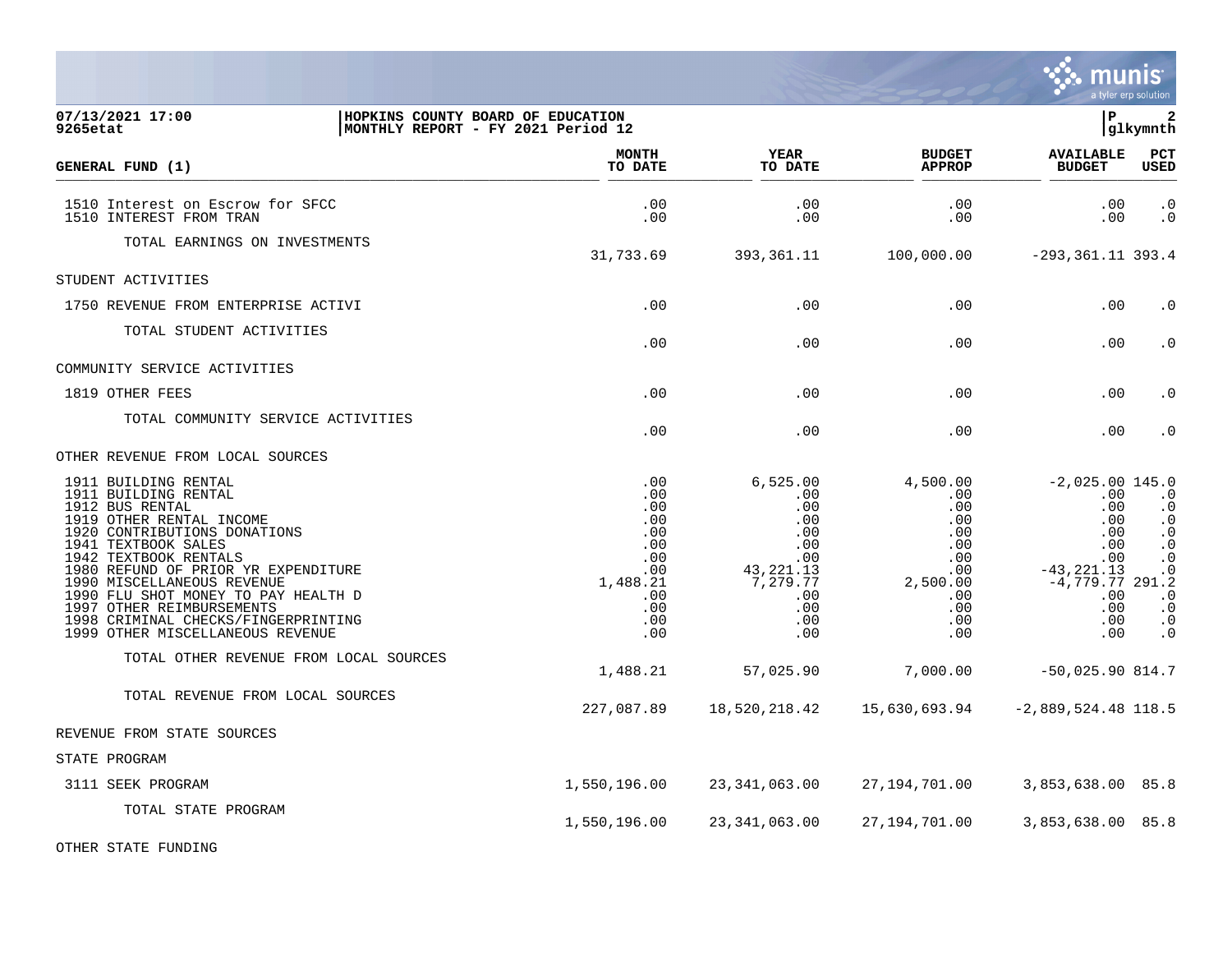

## **07/13/2021 17:00 |HOPKINS COUNTY BOARD OF EDUCATION |P 3 9265etat |MONTHLY REPORT - FY 2021 Period 12 |glkymnth**

| GENERAL FUND (1)                                                                                                                                                                                  | <b>MONTH</b><br>TO DATE                      | <b>YEAR</b><br>TO DATE                       | <b>BUDGET</b><br><b>APPROP</b>          | <b>AVAILABLE</b><br><b>BUDGET</b>               | <b>PCT</b><br><b>USED</b>                                            |
|---------------------------------------------------------------------------------------------------------------------------------------------------------------------------------------------------|----------------------------------------------|----------------------------------------------|-----------------------------------------|-------------------------------------------------|----------------------------------------------------------------------|
| 3122 VOCATIONAL TRANSPORTATION<br>3125 BUS DRVR TRAINING REIMB<br>3126 SUB SALARY REIMB (STATE)<br>3127 FLEXIBLE SPENDING REFUND<br>3128 AUDIT REIMBURSEMENT<br>3129 KSB/KSD TRANSP REIMBURSEMENT | 46,618.00<br>.00<br>.00<br>.00<br>.00<br>.00 | 46,618.00<br>.00<br>.00<br>.00<br>.00<br>.00 | .00<br>.00<br>.00<br>.00<br>.00<br>.00. | $-46,618.00$<br>.00<br>.00<br>.00<br>.00<br>.00 | $\cdot$ 0<br>$\cdot$ 0<br>$\cdot$ 0<br>$\cdot$ 0<br>$\cdot$ 0<br>. 0 |
| TOTAL OTHER STATE FUNDING                                                                                                                                                                         | 46,618.00                                    | 46,618.00                                    | .00                                     | $-46,618.00$                                    | $\cdot$ 0                                                            |
| EXPENDITURE REIMBURSEMENTS                                                                                                                                                                        |                                              |                                              |                                         |                                                 |                                                                      |
| 3130 NATIONAL BOARD CERT. REIMB.<br>3131 STATE MISC REIMBURSEMENTS                                                                                                                                | 21,910.00<br>.00.                            | 21,910.00<br>.00                             | 20,000.00<br>.00                        | $-1,910.00 109.6$<br>$.00 \,$                   | $\cdot$ 0                                                            |
| TOTAL EXPENDITURE REIMBURSEMENTS                                                                                                                                                                  | 21,910.00                                    | 21,910.00                                    | 20,000.00                               | $-1,910.00$ 109.6                               |                                                                      |
| RESTRICTED                                                                                                                                                                                        |                                              |                                              |                                         |                                                 |                                                                      |
| 3200 RESTRICTED STATE REVENUE                                                                                                                                                                     | .00                                          | .00                                          | .00                                     | .00                                             | $\cdot$ 0                                                            |
| TOTAL RESTRICTED                                                                                                                                                                                  | .00                                          | .00                                          | .00                                     | .00                                             | $\cdot$ 0                                                            |
| REVENUE IN LIEU OF TAXES/STATE                                                                                                                                                                    |                                              |                                              |                                         |                                                 |                                                                      |
| 3800 REV. IN LIEU OF TAXES/STATE SO                                                                                                                                                               | 12,698.78                                    | 152,102.26                                   | 146,350.00                              | $-5,752.26$ 103.9                               |                                                                      |
| TOTAL REVENUE IN LIEU OF TAXES/STATE                                                                                                                                                              | 12,698.78                                    | 152,102.26                                   | 146,350.00                              | $-5,752.26$ 103.9                               |                                                                      |
| REVENUE ON BEHALF PAYMENTS                                                                                                                                                                        |                                              |                                              |                                         |                                                 |                                                                      |
| 3900 ON BEHALF                                                                                                                                                                                    | .00                                          | .00                                          | 11,359,436.46                           | 11,359,436.46                                   | $\cdot$ 0                                                            |
| TOTAL REVENUE ON BEHALF PAYMENTS                                                                                                                                                                  | .00                                          | .00                                          | 11,359,436.46                           | 11,359,436.46                                   | $\cdot$ 0                                                            |
| TOTAL REVENUE FROM STATE SOURCES                                                                                                                                                                  | 1,631,422.78                                 | 23,561,693.26                                | 38,720,487.46                           | 15,158,794.20                                   | 60.9                                                                 |
| REVENUE FROM FEDERAL SOURCES                                                                                                                                                                      |                                              |                                              |                                         |                                                 |                                                                      |
| FEDERAL REIMBURSEMENT                                                                                                                                                                             |                                              |                                              |                                         |                                                 |                                                                      |
| 4810 MEDICAID REIMBURSEMENT                                                                                                                                                                       | 11,239.29                                    | 87,061.84                                    | 100,000.00                              | 12,938.16 87.1                                  |                                                                      |
| TOTAL FEDERAL REIMBURSEMENT                                                                                                                                                                       | 11,239.29                                    | 87,061.84                                    | 100,000.00                              | 12,938.16 87.1                                  |                                                                      |
| TOTAL REVENUE FROM FEDERAL SOURCES                                                                                                                                                                | 11,239.29                                    | 87,061.84                                    | 100,000.00                              | 12,938.16 87.1                                  |                                                                      |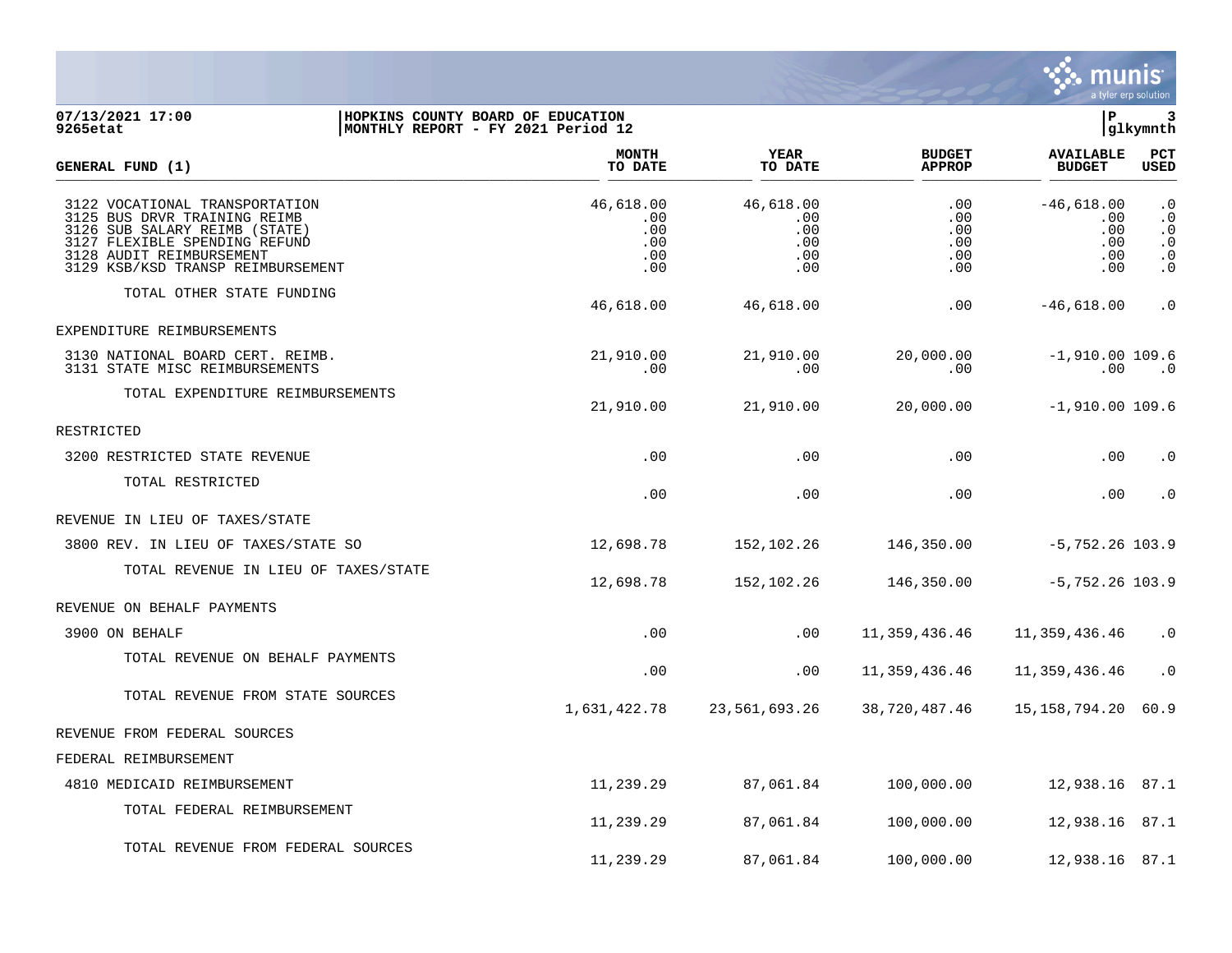|                                                                                                                                                                                    |                                                                         |                                                       |                                        | munis                                                           | a tyler erp solution                                                       |
|------------------------------------------------------------------------------------------------------------------------------------------------------------------------------------|-------------------------------------------------------------------------|-------------------------------------------------------|----------------------------------------|-----------------------------------------------------------------|----------------------------------------------------------------------------|
| 07/13/2021 17:00<br>9265etat                                                                                                                                                       | HOPKINS COUNTY BOARD OF EDUCATION<br>MONTHLY REPORT - FY 2021 Period 12 |                                                       |                                        | P                                                               | 4<br> glkymnth                                                             |
| GENERAL FUND (1)                                                                                                                                                                   | <b>MONTH</b><br>TO DATE                                                 | <b>YEAR</b><br>TO DATE                                | <b>BUDGET</b><br><b>APPROP</b>         | <b>AVAILABLE</b><br><b>BUDGET</b>                               | PCT<br><b>USED</b>                                                         |
| OTHER RECEIPTS                                                                                                                                                                     |                                                                         |                                                       |                                        |                                                                 |                                                                            |
| INTERFUND TRANSFERS                                                                                                                                                                |                                                                         |                                                       |                                        |                                                                 |                                                                            |
| 5210 FUND TRANSFER<br>5220 INDIRECT COSTS TRANSFER                                                                                                                                 | .00<br>.00                                                              | .00<br>.00                                            | .00<br>.00                             | .00<br>.00                                                      | $\cdot$ 0<br>$\cdot$ 0                                                     |
| TOTAL INTERFUND TRANSFERS                                                                                                                                                          | .00                                                                     | .00                                                   | .00                                    | .00                                                             | $\cdot$ 0                                                                  |
| SALE OR COMP FOR LOSS OF ASSETS                                                                                                                                                    |                                                                         |                                                       |                                        |                                                                 |                                                                            |
| 5311 SALE OF LAND & IMPROVEMENTS<br>5312 LOSS COMPENSATION<br>5331 SALE OF BUILDINGS<br>5332 LOSS COMP - BUILDINGS<br>5341 SALE OF EQUIPMENT ETC<br>5342 LOSS COMP - EQUIPMENT ETC | .00<br>.00<br>.00<br>.00<br>1,414.95<br>.00                             | .00<br>9,836.73<br>.00<br>.00<br>8,581.67<br>1,447.13 | .00<br>.00<br>.00<br>.00<br>.00<br>.00 | .00<br>$-9,836.73$<br>.00<br>.00<br>$-8,581.67$<br>$-1, 447.13$ | $\cdot$ 0<br>$\cdot$ 0<br>$\cdot$ 0<br>$\cdot$ 0<br>$\cdot$ 0<br>$\cdot$ 0 |
| TOTAL SALE OR COMP FOR LOSS OF ASSETS                                                                                                                                              | 1,414.95                                                                | 19,865.53                                             | .00                                    | $-19,865.53$                                                    | $\cdot$ 0                                                                  |
| CAPITAL LEASE PROCEEDS                                                                                                                                                             |                                                                         |                                                       |                                        |                                                                 |                                                                            |
| 5500 CAPITAL LEASE PROCEEDS                                                                                                                                                        | .00                                                                     | .00                                                   | .00                                    | .00                                                             | $\cdot$ 0                                                                  |
| TOTAL CAPITAL LEASE PROCEEDS                                                                                                                                                       | .00                                                                     | .00                                                   | .00                                    | .00                                                             | $\cdot$ 0                                                                  |
| TOTAL OTHER RECEIPTS                                                                                                                                                               | 1,414.95                                                                | 19,865.53                                             | .00                                    | $-19,865.53$                                                    | $\cdot$ 0                                                                  |
| TOTAL RECEIPTS                                                                                                                                                                     | 1,871,164.91                                                            | 42,188,839.05                                         | 54, 451, 181.40                        | 12, 262, 342.35                                                 | 77.5                                                                       |
| TOTAL REVENUE                                                                                                                                                                      | 1,871,164.91                                                            | 53, 349, 892.54                                       | 65, 612, 234.89                        | 12, 262, 342. 35 81. 3                                          |                                                                            |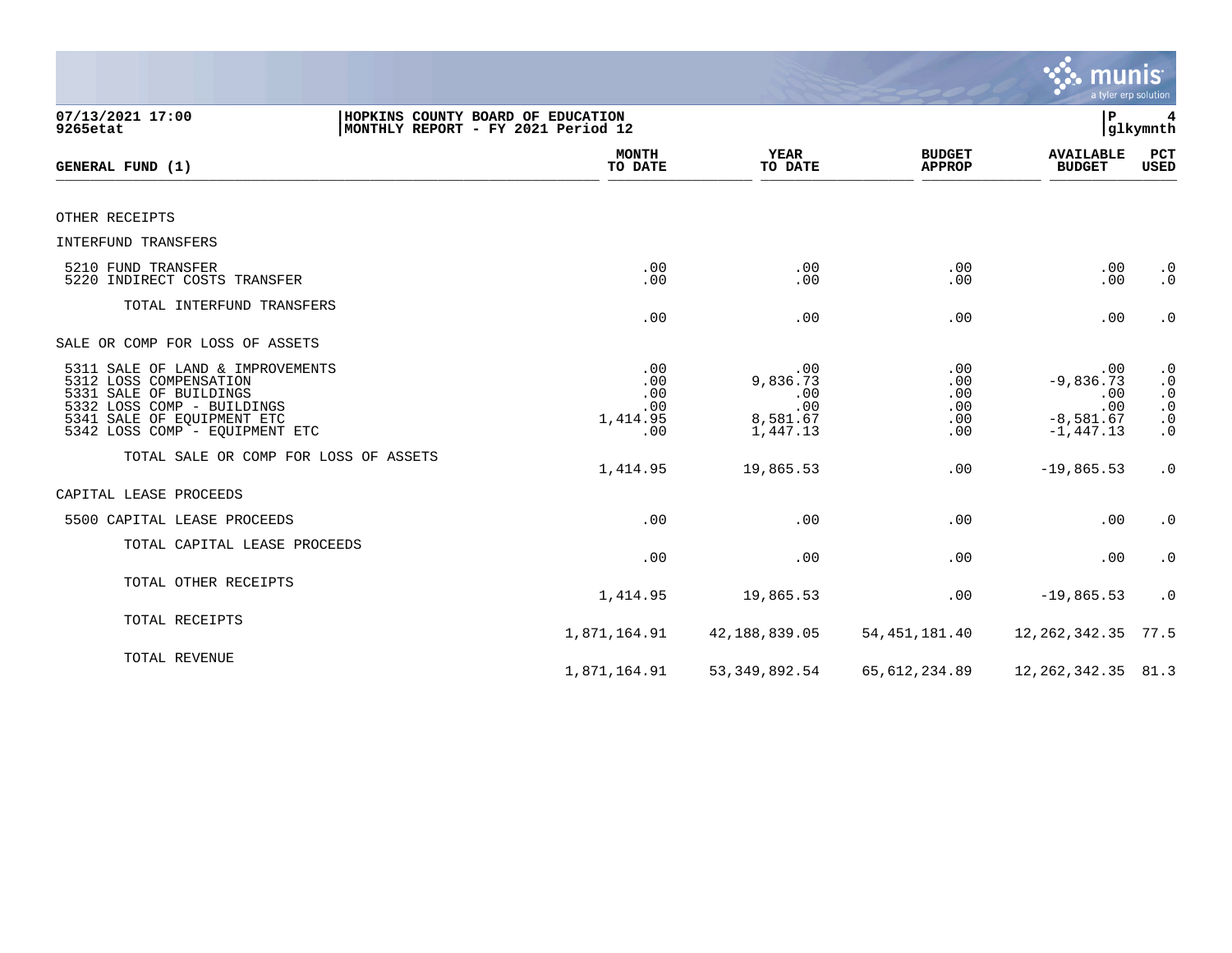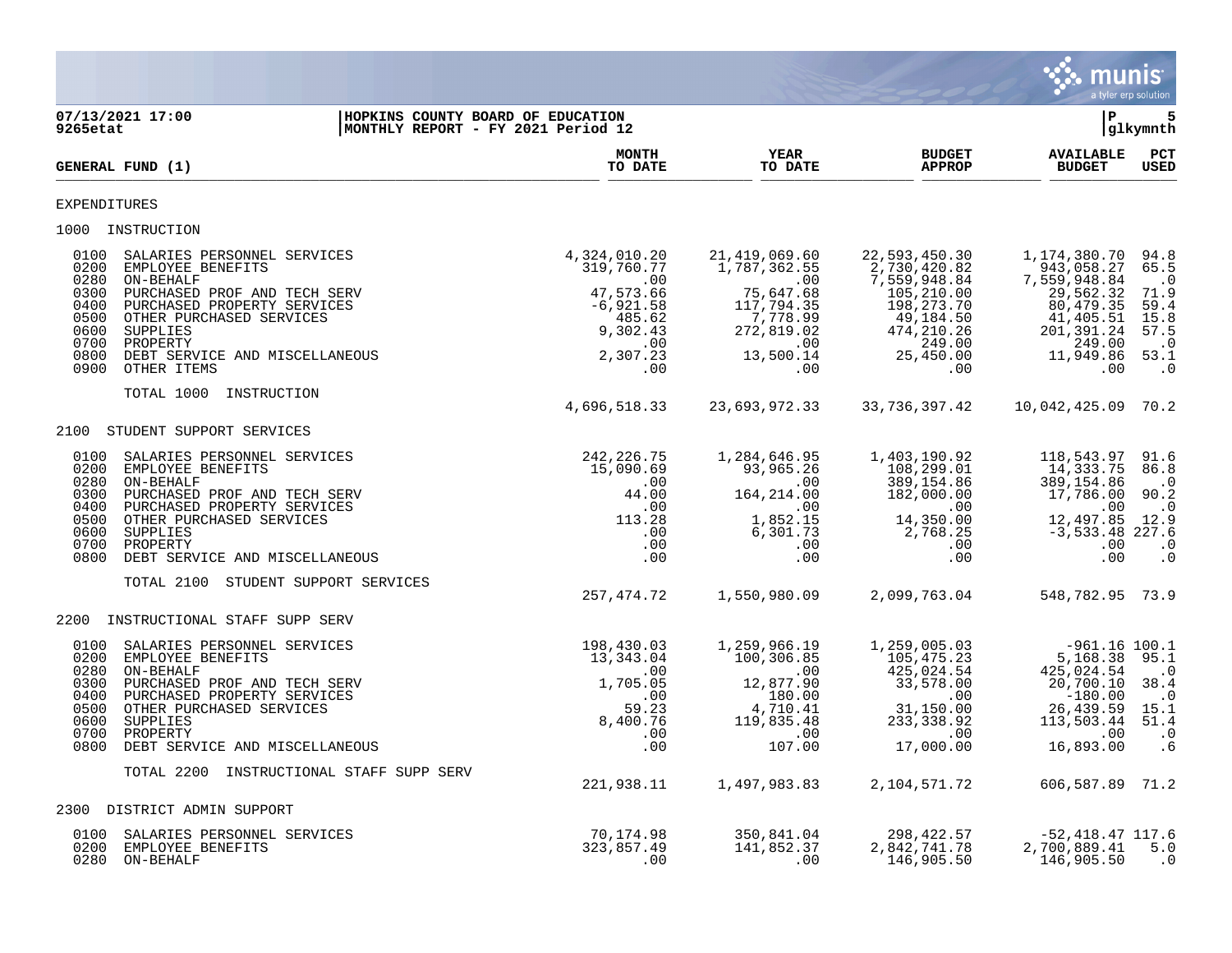

## **07/13/2021 17:00 |HOPKINS COUNTY BOARD OF EDUCATION |P 6 9265etat |MONTHLY REPORT - FY 2021 Period 12 |glkymnth**

|                                                                      | GENERAL FUND (1)                                                                                                                                                                                                                       | <b>MONTH</b><br>TO DATE                                                                                  | <b>YEAR</b><br>TO DATE                                                                                                 | <b>BUDGET</b><br><b>APPROP</b>                                                                                                 | <b>AVAILABLE</b><br><b>BUDGET</b>                                                                                                                      | PCT<br><b>USED</b>                                                    |
|----------------------------------------------------------------------|----------------------------------------------------------------------------------------------------------------------------------------------------------------------------------------------------------------------------------------|----------------------------------------------------------------------------------------------------------|------------------------------------------------------------------------------------------------------------------------|--------------------------------------------------------------------------------------------------------------------------------|--------------------------------------------------------------------------------------------------------------------------------------------------------|-----------------------------------------------------------------------|
| 0300<br>0400<br>0500<br>0600<br>0700<br>0800                         | PURCHASED PROF AND TECH SERV<br>PURCHASED PROPERTY SERVICES<br>OTHER PURCHASED SERVICES<br>SUPPLIES<br>PROPERTY<br>DEBT SERVICE AND MISCELLANEOUS                                                                                      | 16,003.00<br>830.01<br>5,388.42<br>1,219.96<br>.00<br>10.00                                              | 60,544.39<br>22,950.62<br>21,061.47<br>3,847.65<br>36,700.00<br>30,836.44                                              | 145, 313.93<br>51,000.00<br>618,097.40<br>215,692.00<br>.00<br>35,000.00                                                       | 84,769.54<br>28,049.38<br>597,035.93<br>211,844.35<br>$-36,700.00$<br>4,163.56                                                                         | 41.7<br>45.0<br>3.4<br>1.8<br>$\cdot$ 0<br>88.1                       |
|                                                                      | TOTAL 2300 DISTRICT ADMIN SUPPORT                                                                                                                                                                                                      | 417,483.86                                                                                               | 668,633.98                                                                                                             | 4, 353, 173. 18                                                                                                                | 3,684,539.20 15.4                                                                                                                                      |                                                                       |
| 2400                                                                 | SCHOOL ADMIN SUPPORT                                                                                                                                                                                                                   |                                                                                                          |                                                                                                                        |                                                                                                                                |                                                                                                                                                        |                                                                       |
| 0100<br>0200<br>0280<br>0300<br>0400<br>0500<br>0600<br>0800<br>0840 | SALARIES PERSONNEL SERVICES<br>EMPLOYEE BENEFITS<br>ON-BEHALF<br>PURCHASED PROF AND TECH SERV<br>PURCHASED PROPERTY SERVICES<br>OTHER PURCHASED SERVICES<br>SUPPLIES<br>0700 PROPERTY<br>DEBT SERVICE AND MISCELLANEOUS<br>CONTINGENCY | 355,461.08<br>61,657.49<br>.00<br>374.00<br>3,557.98<br>2,099.68<br>5,866.44<br>.00<br>2,048.83<br>.00   | 2,598,386.38<br>371,846.54<br>.00<br>1,382.00<br>5,344.93<br>20,876.86<br>53,045.32<br>.00<br>6,829.28<br>.00          | 2,619,944.63<br>393,286.64<br>880,734.66<br>8,255.00<br>4,600.00<br>30,409.31<br>112,203.33<br>.00<br>11,550.00<br>.00         | 21,558.25<br>21,440.10<br>880,734.66<br>6,873.00 16.7<br>$-744.93$ 116.2<br>9,532.45<br>59,158.01<br>.00<br>4,720.72 59.1<br>.00                       | 99.2<br>94.6<br>$\cdot$ 0<br>68.7<br>47.3<br>$\cdot$ 0<br>$\cdot$ 0   |
|                                                                      | <b>SCHOOL ADMIN SUPPORT</b><br>TOTAL 2400                                                                                                                                                                                              | 431,065.50                                                                                               | 3,057,711.31                                                                                                           | 4,060,983.57                                                                                                                   | 1,003,272.26 75.3                                                                                                                                      |                                                                       |
| 2500                                                                 | BUSINESS SUPPORT SERVICES                                                                                                                                                                                                              |                                                                                                          |                                                                                                                        |                                                                                                                                |                                                                                                                                                        |                                                                       |
| 0280<br>0300<br>0500<br>0600<br>0800                                 | 0100 SALARIES PERSONNEL SERVICES<br>0200 EMPLOYEE BENEFITS<br>ON-BEHALF<br>PURCHASED PROF AND TECH SERV<br>0400 PURCHASED PROPERTY SERVICES<br>OTHER PURCHASED SERVICES<br>SUPPLIES<br>0700 PROPERTY<br>DEBT SERVICE AND MISCELLANEOUS | 96,621.12<br>18,170.95<br>.00<br>11,752.77<br>.00<br>9,892.33<br>87,291.63<br>.00<br>69.15               | 1,038,702.02<br>199,651.03<br>.00<br>137,842.75<br>754.40<br>76,516.37<br>343,630.38<br>.00<br>3,765.65                | 1,022,912.84<br>203,880.02<br>352,763.64<br>406,900.00<br>65,377.00<br>164,004.86<br>464,336.91<br>20,000.00<br>10,600.00      | $-15,789.18$ 101.5<br>4,228.99<br>352,763.64<br>269,057.25<br>64,622.60<br>87,488.49<br>120,706.53<br>20,000.00<br>6,834.35                            | 97.9<br>$\cdot$ 0<br>33.9<br>1.2<br>46.7<br>74.0<br>$\cdot$ 0<br>35.5 |
|                                                                      | TOTAL 2500<br>BUSINESS SUPPORT SERVICES                                                                                                                                                                                                | 223,797.95                                                                                               | 1,800,862.60                                                                                                           | 2,710,775.27                                                                                                                   | 909,912.67 66.4                                                                                                                                        |                                                                       |
|                                                                      | 2600 PLANT OPERATIONS AND MAINTENANCE                                                                                                                                                                                                  |                                                                                                          |                                                                                                                        |                                                                                                                                |                                                                                                                                                        |                                                                       |
| 0100<br>0200<br>0280<br>0300<br>0400<br>0500<br>0600<br>0700         | SALARIES PERSONNEL SERVICES<br>EMPLOYEE BENEFITS<br>ON-BEHALF<br>PURCHASED PROF AND TECH SERV<br>PURCHASED PROPERTY SERVICES<br>OTHER PURCHASED SERVICES<br>SUPPLIES<br>PROPERTY<br>0800 DEBT SERVICE AND MISCELLANEOUS                | 246, 157. 12<br>78,659.91<br>.00<br>45,111.59<br>348,850.41<br>5,334.97<br>149,815.13<br>.00<br>1,720.59 | 2,106,350.48<br>675,635.88<br>.00<br>369,855.77<br>856,656.04<br>58,899.99<br>1,229,646.59<br>45, 323. 70<br>14,661.26 | 2,011,602.63<br>665,086.63<br>796,055.30<br>483,500.00<br>1,207,100.00<br>69,950.00<br>1,921,375.00<br>135,000.00<br>10,000.00 | $-94, 747.85$ 104.7<br>$-10,549.25$ 101.6<br>796,055.30<br>113,644.23<br>350, 443.96<br>11,050.01<br>691,728.41<br>89,676.30 33.6<br>$-4,661.26$ 146.6 | $\cdot$ 0<br>76.5<br>71.0<br>84.2<br>64.0                             |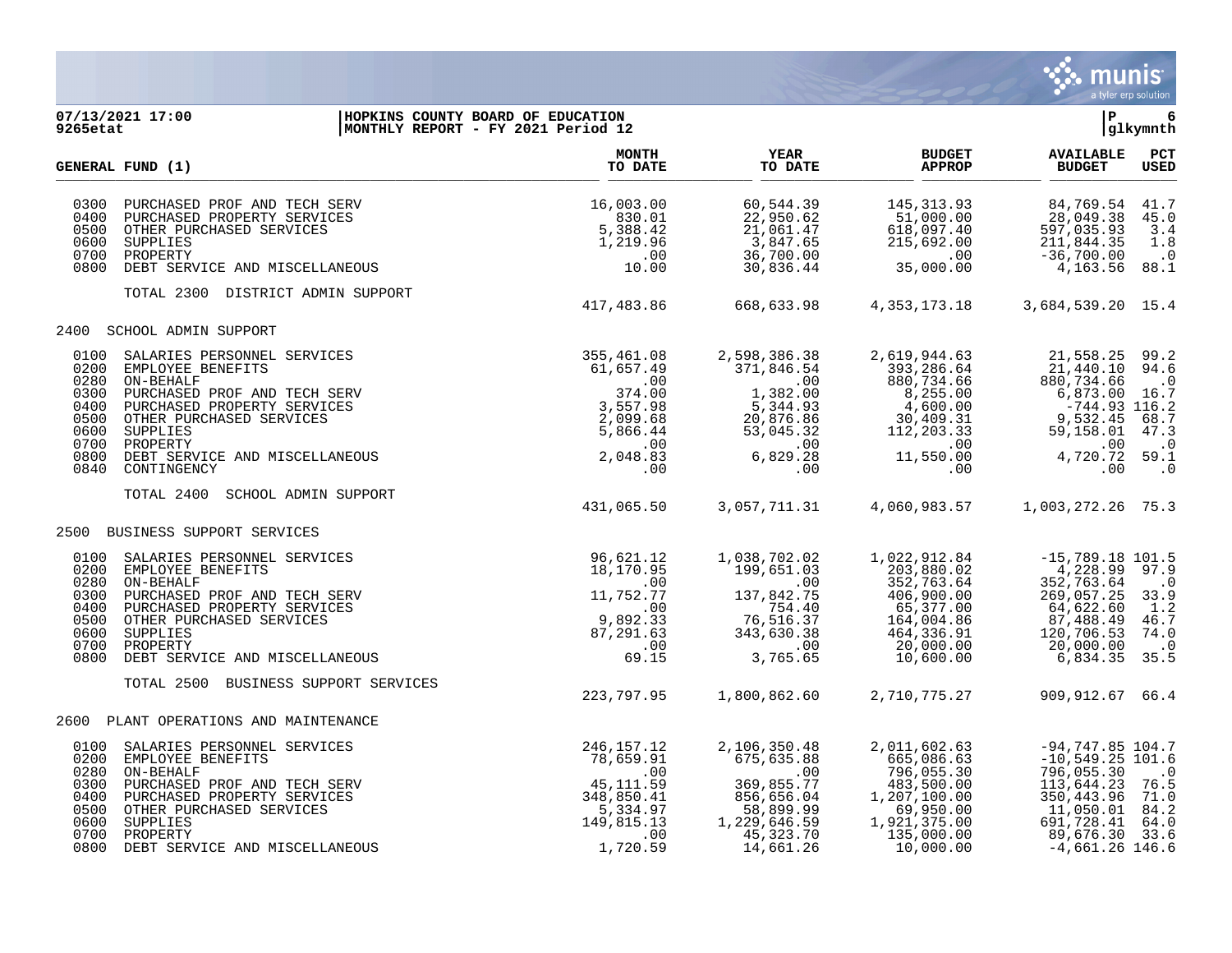

| 07/13/2021 17:00<br>9265etat                                         | HOPKINS COUNTY BOARD OF EDUCATION<br>MONTHLY REPORT - FY 2021 Period 12                                                                                                                                                                                    |                                                                                              |                                                                                                                 |                                                                                                                        | lР                                                                                                                                        | 7<br> glkymnth                                                |
|----------------------------------------------------------------------|------------------------------------------------------------------------------------------------------------------------------------------------------------------------------------------------------------------------------------------------------------|----------------------------------------------------------------------------------------------|-----------------------------------------------------------------------------------------------------------------|------------------------------------------------------------------------------------------------------------------------|-------------------------------------------------------------------------------------------------------------------------------------------|---------------------------------------------------------------|
| GENERAL FUND (1)                                                     |                                                                                                                                                                                                                                                            | <b>MONTH</b><br>TO DATE                                                                      | <b>YEAR</b><br>TO DATE                                                                                          | <b>BUDGET</b><br><b>APPROP</b>                                                                                         | <b>AVAILABLE</b><br><b>BUDGET</b>                                                                                                         | PCT<br><b>USED</b>                                            |
|                                                                      | TOTAL 2600<br>PLANT OPERATIONS AND MAINTENANCE                                                                                                                                                                                                             | 875,649.72                                                                                   | 5,357,029.71                                                                                                    | 7,299,669.56                                                                                                           | 1,942,639.85 73.4                                                                                                                         |                                                               |
|                                                                      | 2700 STUDENT TRANSPORTATION                                                                                                                                                                                                                                |                                                                                              |                                                                                                                 |                                                                                                                        |                                                                                                                                           |                                                               |
| 0100<br>0200<br>0280<br>0300<br>0400<br>0500<br>0600<br>0700<br>0800 | SALARIES PERSONNEL SERVICES<br>EMPLOYEE BENEFITS<br>ON-BEHALF<br>PURCHASED PROF AND TECH SERV<br>PURCHASED PROPERTY SERVICES<br>OTHER PURCHASED SERVICES<br>SUPPLIES<br>PROPERTY<br>DEBT SERVICE AND MISCELLANEOUS<br>TOTAL 2700<br>STUDENT TRANSPORTATION | 231,815.69<br>78,282.59<br>.00<br>1,933.40<br>277.03<br>106.42<br>20,663.00<br>.00<br>609.30 | 1,546,683.58<br>492,973.43<br>.00<br>10,804.95<br>3,878.53<br>15,622.69<br>347,805.88<br>422,008.00<br>6,955.50 | 1,773,502.32<br>574,700.53<br>711,999.52<br>16,350.00<br>9,000.00<br>13,350.00<br>552,550.00<br>420,000.00<br>6,000.00 | 226,818.74<br>81,727.10<br>711,999.52<br>5,545.05<br>5,121.47<br>$-2, 272.69$ 117.0<br>204,744.12<br>$-2,008.00$ 100.5<br>$-955.50$ 115.9 | 87.2<br>85.8<br>$\cdot$ .0<br>66.1<br>43.1<br>63.0            |
|                                                                      |                                                                                                                                                                                                                                                            | 333,687.43                                                                                   | 2,846,732.56                                                                                                    | 4,077,452.37                                                                                                           | 1,230,719.81 69.8                                                                                                                         |                                                               |
| 2900                                                                 | OTHER INSTRUCTIONAL                                                                                                                                                                                                                                        |                                                                                              |                                                                                                                 |                                                                                                                        |                                                                                                                                           |                                                               |
| 0600                                                                 | SUPPLIES                                                                                                                                                                                                                                                   | .00                                                                                          | .00                                                                                                             | .00                                                                                                                    | .00                                                                                                                                       | $\cdot$ 0                                                     |
|                                                                      | TOTAL 2900<br>OTHER INSTRUCTIONAL                                                                                                                                                                                                                          | .00                                                                                          | .00                                                                                                             | .00                                                                                                                    | .00                                                                                                                                       | . 0                                                           |
| 3100                                                                 | FOOD SERVICE OPERATION                                                                                                                                                                                                                                     |                                                                                              |                                                                                                                 |                                                                                                                        |                                                                                                                                           |                                                               |
| 0280                                                                 | ON-BEHALF                                                                                                                                                                                                                                                  | .00                                                                                          | .00                                                                                                             | .00                                                                                                                    | .00                                                                                                                                       | $\cdot$ 0                                                     |
|                                                                      | TOTAL 3100<br>FOOD SERVICE OPERATION                                                                                                                                                                                                                       | .00                                                                                          | .00                                                                                                             | .00                                                                                                                    | .00                                                                                                                                       | $\cdot$ 0                                                     |
| 3300                                                                 | COMMUNITY SERVICES                                                                                                                                                                                                                                         |                                                                                              |                                                                                                                 |                                                                                                                        |                                                                                                                                           |                                                               |
| 0100<br>0200<br>0500<br>0600<br>0700                                 | SALARIES PERSONNEL SERVICES<br>EMPLOYEE BENEFITS<br>OTHER PURCHASED SERVICES<br>SUPPLIES<br>PROPERTY                                                                                                                                                       | .00<br>.00<br>.00<br>.00<br>.00                                                              | .00<br>.00<br>.00<br>.00<br>.00                                                                                 | $.00 \,$<br>.00<br>.00<br>.00<br>.00                                                                                   | .00<br>.00<br>.00<br>.00<br>.00                                                                                                           | $\cdot$ 0<br>$\cdot$ 0<br>$\cdot$ 0<br>$\cdot$ 0<br>$\cdot$ 0 |
|                                                                      | TOTAL 3300<br>COMMUNITY SERVICES                                                                                                                                                                                                                           | .00                                                                                          | .00                                                                                                             | .00                                                                                                                    | .00                                                                                                                                       | $\cdot$ 0                                                     |
| 5100                                                                 | DEBT SERVICE                                                                                                                                                                                                                                               |                                                                                              |                                                                                                                 |                                                                                                                        |                                                                                                                                           |                                                               |
| 0800<br>0900                                                         | DEBT SERVICE AND MISCELLANEOUS<br>OTHER ITEMS                                                                                                                                                                                                              | .00<br>.00                                                                                   | 42,938.52<br>.00                                                                                                | 42,948.76<br>.00                                                                                                       | .00                                                                                                                                       | 10.24 100.0<br>$\cdot$ 0                                      |
|                                                                      | TOTAL 5100 DEBT SERVICE                                                                                                                                                                                                                                    | .00                                                                                          | 42,938.52                                                                                                       | 42,948.76                                                                                                              |                                                                                                                                           | 10.24 100.0                                                   |

5200 FUND TRANSFERS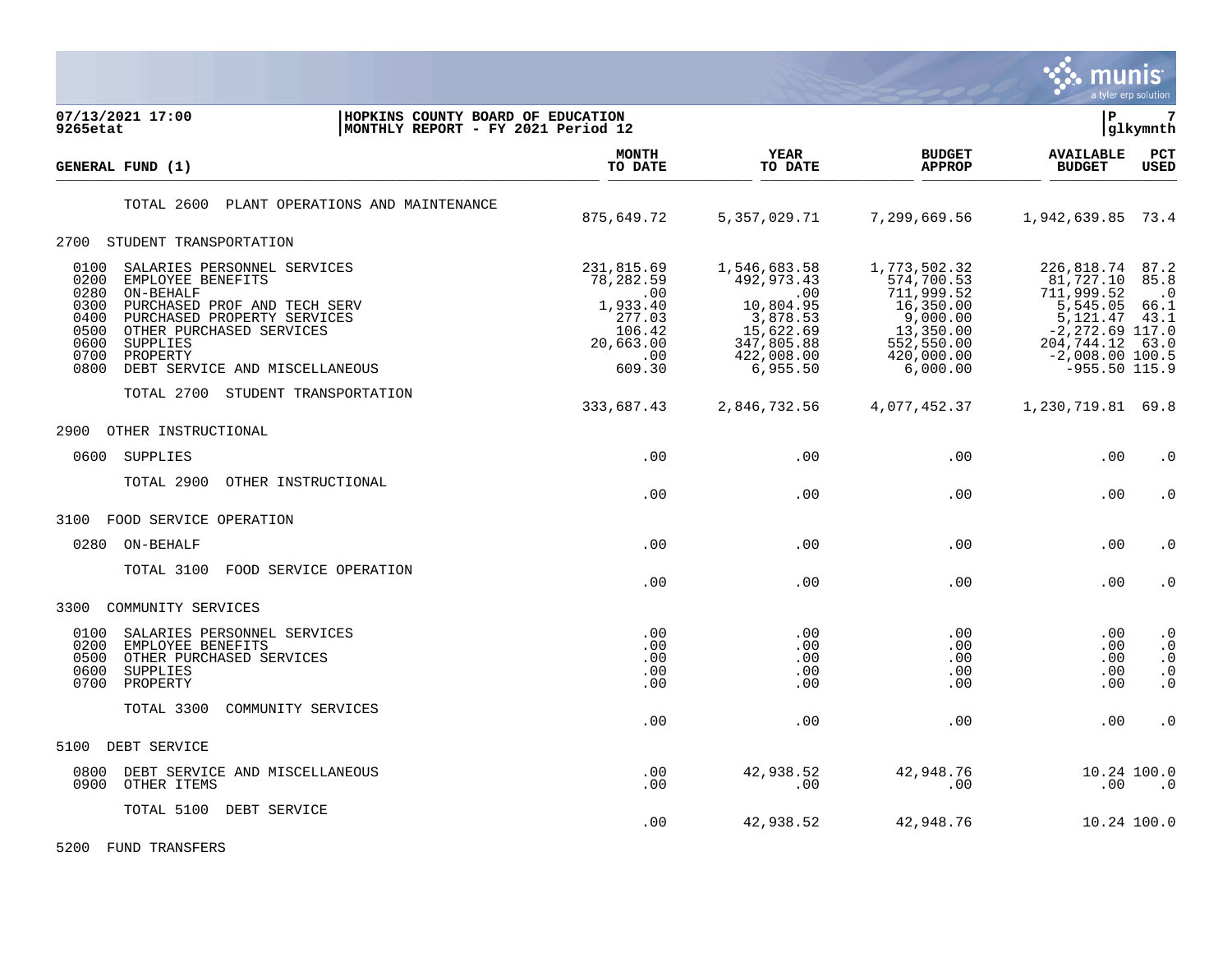

| 9265etat | 07/13/2021 17:00                | HOPKINS COUNTY BOARD OF EDUCATION<br>MONTHLY REPORT - FY 2021 Period 12 |                 |                                | P                                 | 8<br> glkymnth |
|----------|---------------------------------|-------------------------------------------------------------------------|-----------------|--------------------------------|-----------------------------------|----------------|
|          | GENERAL FUND (1)                | <b>MONTH</b><br>TO DATE                                                 | YEAR<br>TO DATE | <b>BUDGET</b><br><b>APPROP</b> | <b>AVAILABLE</b><br><b>BUDGET</b> | PCT<br>USED    |
| 0900     | OTHER ITEMS                     | .00                                                                     | 124,889.00      | 126,500.00                     | 1,611.00 98.7                     |                |
|          | TOTAL 5200<br>TRANSFERS<br>FUND | .00                                                                     | 124,889.00      | 126,500.00                     | 1,611.00 98.7                     |                |
|          | 5300 CONTINGENCY                |                                                                         |                 |                                |                                   |                |
| 0840     | CONTINGENCY                     | .00                                                                     | .00             | 5,000,000.00                   | 5,000,000.00                      | $\cdot$ 0      |
|          | TOTAL 5300 CONTINGENCY          | .00                                                                     | .00             | 5,000,000.00                   | 5,000,000.00                      | .0             |
|          | TOTAL EXPENDITURES              | 7,457,615.62                                                            | 40,641,733.93   | 65,612,234.89                  | 24,970,500.96                     | 61.9           |
|          | TOTAL FOR GENERAL FUND (1)      | $-5,586,450.71$                                                         | 12,708,158.61   | .00                            | $-12,708,158.61$                  | $\cdot$ 0      |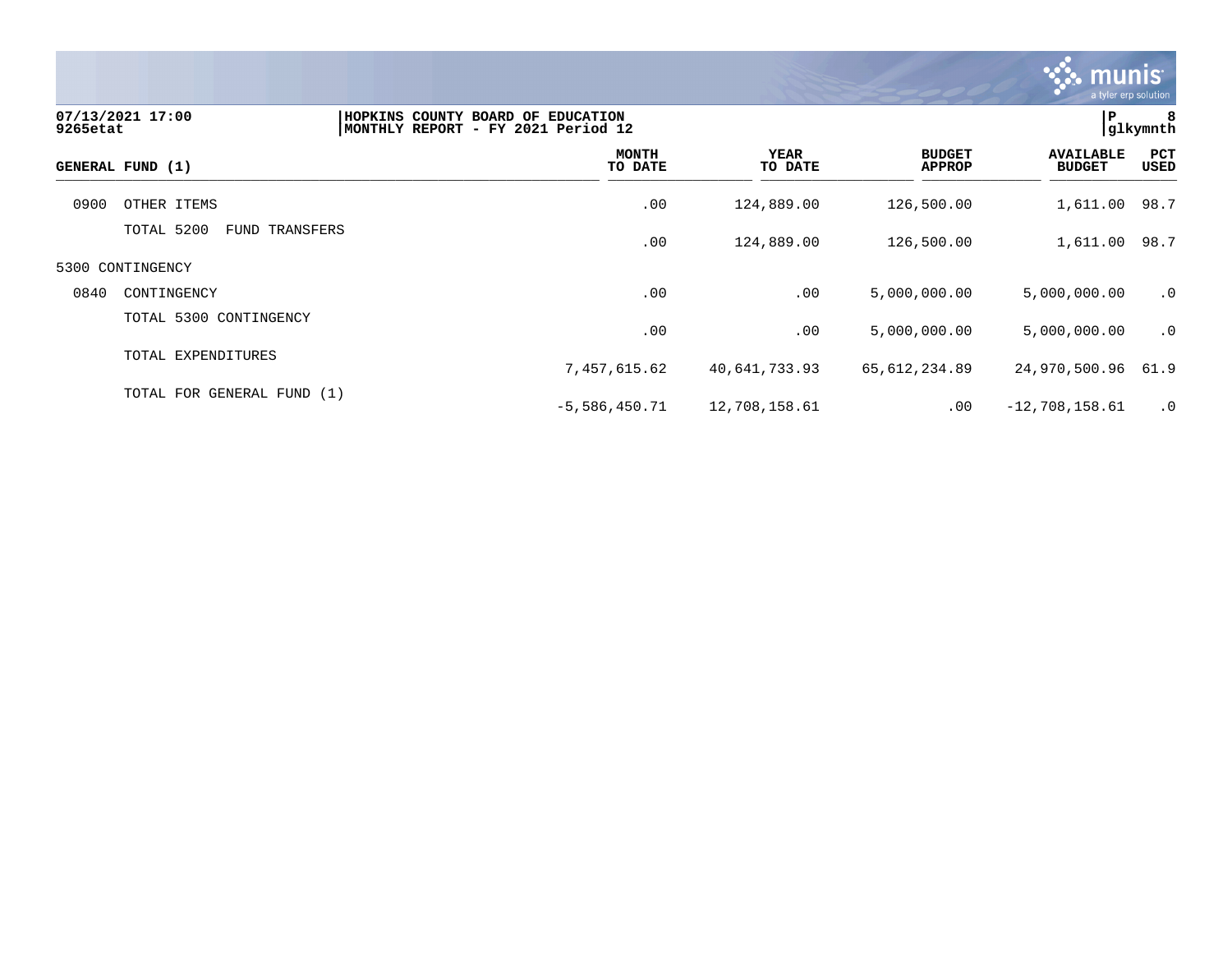|                                                                                                         |                         |                            |                                | munis<br>a tyler erp solution      |                        |
|---------------------------------------------------------------------------------------------------------|-------------------------|----------------------------|--------------------------------|------------------------------------|------------------------|
| 07/13/2021 17:00<br>HOPKINS COUNTY BOARD OF EDUCATION<br>9265etat<br>MONTHLY REPORT - FY 2021 Period 12 |                         |                            |                                | l P                                | 9<br> glkymnth         |
| SPECIAL REVENUE (2)                                                                                     | <b>MONTH</b><br>TO DATE | <b>YEAR</b><br>TO DATE     | <b>BUDGET</b><br><b>APPROP</b> | <b>AVAILABLE</b><br><b>BUDGET</b>  | PCT<br><b>USED</b>     |
| <b>REVENUES</b>                                                                                         |                         |                            |                                |                                    |                        |
| 0999 BEGINNING BALANCE                                                                                  |                         |                            |                                |                                    |                        |
| TOTAL 0999 BEGINNING BALANCE                                                                            | .00                     | .00                        | .00                            | .00                                | $\cdot$ 0              |
| RECEIPTS                                                                                                |                         |                            |                                |                                    |                        |
| REVENUE FROM LOCAL SOURCES                                                                              |                         |                            |                                |                                    |                        |
| EARNINGS ON INVESTMENTS                                                                                 |                         |                            |                                |                                    |                        |
| 1510 INTEREST ON INVESTMENTS                                                                            | 919.73                  | 13,368.55                  | .00                            | $-13, 368.55$                      | $\cdot$ 0              |
| TOTAL EARNINGS ON INVESTMENTS                                                                           | 919.73                  | 13,368.55                  | .00                            | $-13, 368.55$                      | $\cdot$ 0              |
| STUDENT ACTIVITIES                                                                                      |                         |                            |                                |                                    |                        |
| 1750 REVENUE FROM ENTERPRISE ACTIVI<br>1790 OTHER STUD INCOME DIST ACT FUN                              | .00<br>15.00            | .00<br>1,508.00            | .00<br>.00                     | $.00 \,$<br>$-1,508.00$            | $\cdot$ 0<br>$\cdot$ 0 |
| TOTAL STUDENT ACTIVITIES                                                                                | 15.00                   | 1,508.00                   | .00                            | $-1,508.00$                        | $\cdot$ 0              |
| OTHER REVENUE FROM LOCAL SOURCES                                                                        |                         |                            |                                |                                    |                        |
| 1920 CONTRIBUTIONS DONATIONS<br>1990 MISCELLANEOUS REVENUE<br>1999 FUND TRANSFER                        | 7,590.00<br>.00<br>.00  | 249, 232. 16<br>.00<br>.00 | 10,000.00<br>.00<br>.00        | $-239, 232.16******$<br>.00<br>.00 | $\cdot$ 0<br>$\cdot$ 0 |
| TOTAL OTHER REVENUE FROM LOCAL SOURCES                                                                  | 7,590.00                | 249,232.16                 | 10,000.00                      | $-239, 232.16*****$                |                        |
| TOTAL REVENUE FROM LOCAL SOURCES                                                                        | 8,524.73                | 264,108.71                 | 10,000.00                      | $-254, 108.71***$                  |                        |
| REVENUE FROM STATE SOURCES                                                                              |                         |                            |                                |                                    |                        |
| STATE PROGRAM                                                                                           |                         |                            |                                |                                    |                        |
| 3111 SEEK PROGRAM                                                                                       | .00                     | 1,398,212.00               | 1,398,212.00                   |                                    | .00 100.0              |
| TOTAL STATE PROGRAM                                                                                     | .00                     | 1,398,212.00               | 1,398,212.00                   |                                    | .00 100.0              |
| EXPENDITURE REIMBURSEMENTS                                                                              |                         |                            |                                |                                    |                        |
| 3131 STATE MISC REIMBURSEMENTS                                                                          | .00                     | .00                        | .00                            | .00                                | $\cdot$ 0              |
| TOTAL EXPENDITURE REIMBURSEMENTS                                                                        |                         |                            |                                |                                    |                        |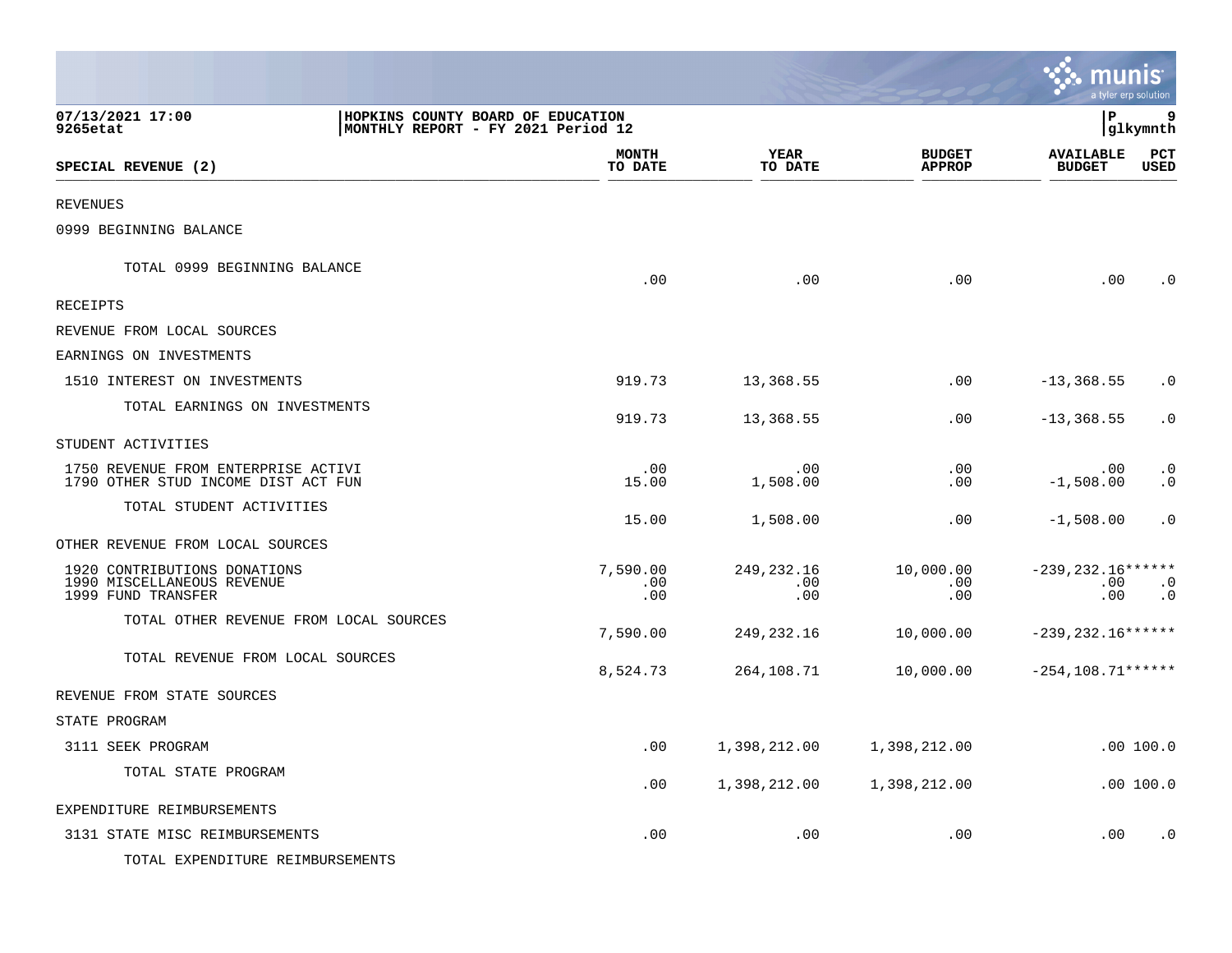

| 07/13/2021 17:00<br>9265etat                                                                                                           |  | HOPKINS COUNTY BOARD OF EDUCATION<br>MONTHLY REPORT - FY 2021 Period 12 |                                 |                                | lР                                      | 10<br>glkymnth                                   |
|----------------------------------------------------------------------------------------------------------------------------------------|--|-------------------------------------------------------------------------|---------------------------------|--------------------------------|-----------------------------------------|--------------------------------------------------|
| SPECIAL REVENUE (2)                                                                                                                    |  | <b>MONTH</b><br>TO DATE                                                 | YEAR<br>TO DATE                 | <b>BUDGET</b><br><b>APPROP</b> | <b>AVAILABLE</b><br><b>BUDGET</b>       | PCT<br><b>USED</b>                               |
|                                                                                                                                        |  | .00                                                                     | .00                             | .00                            | .00                                     | $\cdot$ 0                                        |
| RESTRICTED                                                                                                                             |  |                                                                         |                                 |                                |                                         |                                                  |
| 3200 RESTRICTED STATE REVENUE<br>3200 REVENUE HIGH SCHOOL                                                                              |  | 13, 221.51<br>.00                                                       | 3,564,918.19<br>.00             | 2,254,641.89<br>.00            | $-1,310,276.30$ 158.1<br>.00            | $\cdot$ 0                                        |
| TOTAL RESTRICTED                                                                                                                       |  | 13, 221.51                                                              | 3,564,918.19                    | 2, 254, 641.89                 | $-1, 310, 276.30$ 158.1                 |                                                  |
| REVENUE ON BEHALF PAYMENTS                                                                                                             |  |                                                                         |                                 |                                |                                         |                                                  |
| 3900 ON BEHALF                                                                                                                         |  | .00                                                                     | .00                             | .00                            | .00                                     | $\cdot$ 0                                        |
| TOTAL REVENUE ON BEHALF PAYMENTS                                                                                                       |  | .00                                                                     | .00                             | .00                            | .00                                     | $\cdot$ 0                                        |
| TOTAL REVENUE FROM STATE SOURCES                                                                                                       |  | 13,221.51                                                               | 4,963,130.19                    | 3,652,853.89                   | $-1, 310, 276.30$ 135.9                 |                                                  |
| REVENUE FROM FEDERAL SOURCES                                                                                                           |  |                                                                         |                                 |                                |                                         |                                                  |
| RESTRICTED DIRECT                                                                                                                      |  |                                                                         |                                 |                                |                                         |                                                  |
| 4300 RESTRICTED DIRECT FEDERAL<br>4300 EARLINGTON CHILD CARE RECT<br>4300 GVINE CHILD CARE RECEIPT<br>4300 SSIDE RECEIPT FOR CHILDCARE |  | 6, 355.30<br>.00<br>.00<br>.00                                          | 117,507.95<br>.00<br>.00<br>.00 | .00<br>.00<br>.00<br>.00       | $-117,507.95$<br>$.00 \,$<br>.00<br>.00 | $\cdot$ 0<br>$\cdot$ 0<br>$\cdot$ 0<br>$\cdot$ 0 |
| TOTAL RESTRICTED DIRECT                                                                                                                |  | 6,355.30                                                                | 117,507.95                      | .00                            | $-117,507.95$                           | $\cdot$ 0                                        |
| RESTRICTED THROUGH THE STATE                                                                                                           |  |                                                                         |                                 |                                |                                         |                                                  |
| 4500 RESTRICTED FED THRU STATE                                                                                                         |  | .00                                                                     | 3, 481, 711.52                  | 4,573,170.08                   | 1,091,458.56                            | 76.1                                             |
| TOTAL RESTRICTED THROUGH THE STATE                                                                                                     |  | .00                                                                     | 3,481,711.52                    | 4,573,170.08                   | 1,091,458.56 76.1                       |                                                  |
| THROUGH INTERMEDIATE AGENCIES                                                                                                          |  |                                                                         |                                 |                                |                                         |                                                  |
| 4700 FEDERAL REV THRU INTERMED SRC                                                                                                     |  | .00                                                                     | .00                             | .00                            | .00                                     | $\cdot$ 0                                        |
| TOTAL THROUGH INTERMEDIATE AGENCIES                                                                                                    |  | .00                                                                     | .00                             | .00                            | .00                                     | $\cdot$ 0                                        |
| TOTAL REVENUE FROM FEDERAL SOURCES                                                                                                     |  | 6, 355.30                                                               | 3,599,219.47                    | 4,573,170.08                   | 973,950.61                              | 78.7                                             |

OTHER RECEIPTS

INTERFUND TRANSFERS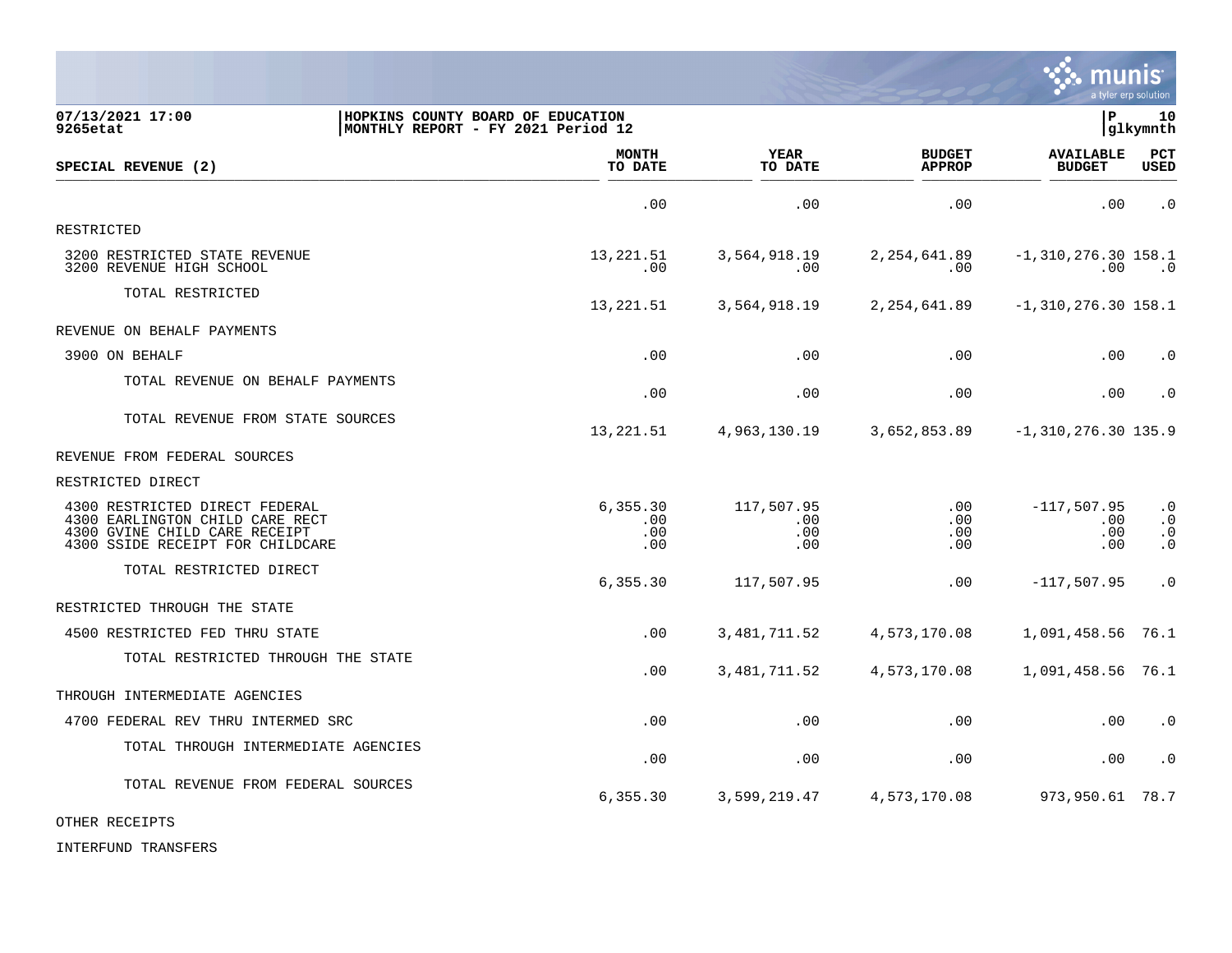

| 07/13/2021 17:00<br>9265etat                       | HOPKINS COUNTY BOARD OF EDUCATION<br>MONTHLY REPORT - FY 2021 Period 12 |                         |                        |                                | P                                 | 11<br>glkymnth |
|----------------------------------------------------|-------------------------------------------------------------------------|-------------------------|------------------------|--------------------------------|-----------------------------------|----------------|
| SPECIAL REVENUE (2)                                |                                                                         | <b>MONTH</b><br>TO DATE | <b>YEAR</b><br>TO DATE | <b>BUDGET</b><br><b>APPROP</b> | <b>AVAILABLE</b><br><b>BUDGET</b> | PCT<br>USED    |
| 5210 FUND TRANSFER<br>5220 INDIRECT COSTS TRANSFER |                                                                         | .00<br>.00              | 124,889.00<br>.00      | 126,500.00<br>.00              | 1,611.00 98.7<br>$.00 \,$         | $\cdot$ 0      |
| TOTAL INTERFUND TRANSFERS                          |                                                                         | .00                     | 124,889.00             | 126,500.00                     | 1,611.00 98.7                     |                |
| SALE OR COMP FOR LOSS OF ASSETS                    |                                                                         |                         |                        |                                |                                   |                |
| 5341 SALE OF EQUIPMENT ETC                         |                                                                         | .00                     | .00                    | .00                            | .00                               | $\cdot$ 0      |
| TOTAL SALE OR COMP FOR LOSS OF ASSETS              |                                                                         | .00                     | .00                    | .00                            | .00                               | $\cdot$ 0      |
| TOTAL OTHER RECEIPTS                               |                                                                         | .00                     | 124,889.00             | 126,500.00                     | 1,611.00 98.7                     |                |
| TOTAL RECEIPTS                                     |                                                                         | 28,101.54               | 8,951,347.37           | 8,362,523.97                   | $-588,823.40$ 107.0               |                |
| TOTAL REVENUE                                      |                                                                         | 28,101.54               | 8,951,347.37           | 8, 362, 523.97                 | $-588,823.40$ 107.0               |                |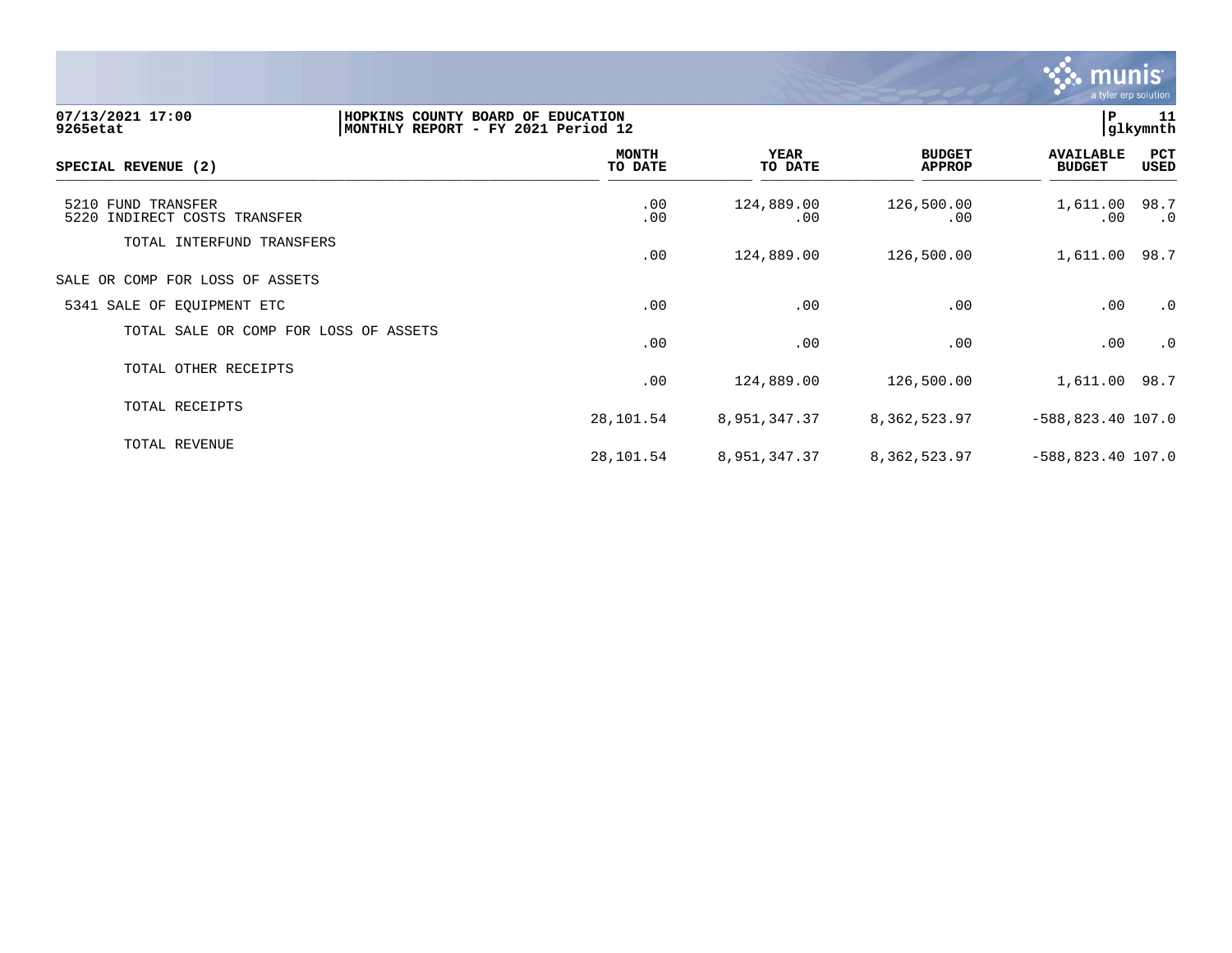

**07/13/2021 17:00 |HOPKINS COUNTY BOARD OF EDUCATION |P 12 MONTHLY REPORT - FY 2021 Period 12 MONTH YEAR BUDGET AVAILABLE PCT**<br>TO DATE TO DATE APPROP BUDGET USED SPECIAL REVENUE (2)  $\frac{10 \text{ B}}{10 \text{ B}}$   $\frac{10 \text{ B}}{10 \text{ B}}$   $\frac{10 \text{ B}}{10 \text{ B}}$   $\frac{10 \text{ B}}{10 \text{ B}}$   $\frac{10 \text{ B}}{10 \text{ B}}$   $\frac{10 \text{ B}}{10 \text{ B}}$   $\frac{10 \text{ B}}{10 \text{ B}}$ EXPENDITURES 1000 INSTRUCTION 0100 SALARIES PERSONNEL SERVICES 1,035,775.40 3,560,794.09 3,093,007.18 -467,786.91 115.1 0200 EMPLOYEE BENEFITS 294,289.89 1,008,923.10 1,036,671.28 27,748.18 97.3 0300 PURCHASED PROF AND TECH SERV 1,975.00 37,822.89 71,474.53 33,651.64 52.9 0400 PURCHASED PROPERTY SERVICES 3,553.13 9,913.03 36,000.00 26,086.97 27.5 0500 OTHER PURCHASED SERVICES 2,100.81 32,127.10 91,538.72 59,411.62 35.1 0600 SUPPLIES 293,489.07 1,279,179.03 1,197,153.75 -82,025.28 106.9 0700 PROPERTY -28,207.25 66,156.49 16,381.01 -49,775.48 403.9 0800 DEBT SERVICE AND MISCELLANEOUS 2,590.55 7,709.95 34,700.00 26,990.05 22.2 0900 OTHER ITEMS .00 .00 .00 .00 .0 TOTAL 1000 INSTRUCTION 1,605,566.60 6,002,625.68 5,576,926.47 -425,699.21 107.6 2100 STUDENT SUPPORT SERVICES 0100 SALARIES PERSONNEL SERVICES 27,732.60 137,098.98 234,219.83 97,120.85 58.5 0200 EMPLOYEE BENEFITS 5,708.87 25,983.99 32,910.20 6,926.21 79.0 0300 PURCHASED PROF AND TECH SERV ... والمستخدم المستخدم المستخدم المستخدم المستخدم المستخدم المستخدم المستخدم المستخدم المستخدم المستخدم المستخدم المستخدم المستخدم المستخدم المستخدم المستخدم المستخدم المستخدم المستخدم ال 0400 PURCHASED PROPERTY SERVICES .00 .00 .00 .00 .0 0500 OTHER PURCHASED SERVICES 252.89 7,314.76 10,496.00 3,181.24 69.7 0600 SUPPLIES -42.79 40,834.51 10,215.39 -30,619.12 399.7 0700 PROPERTY .00 .00 .00 .00 .0 0800 DEBT SERVICE AND MISCELLANEOUS .00 .00 .00 .00 .0 TOTAL 2100 STUDENT SUPPORT SERVICES 33,651.57 211,232.24 290,341.42 79,109.18 72.8 2200 INSTRUCTIONAL STAFF SUPP SERV 0100 SALARIES PERSONNEL SERVICES 1,425.00 1,425.00 .00 -1,425.00 .0 0 ـ 200 ـ 200 ـ 000 ـ 200 ـ 200 ـ 200 ـ 200 ـ 204.50 ـ 204.50 ـ 204.50 ـ 204.50 ـ 204.50 ـ 204.50 ـ 000 ـ 204. 0300 PURCHASED PROF AND TECH SERV 3,750.00 11,737.50 .00 -11,737.50 .0 0500 OTHER PURCHASED SERVICES .00 91,685.06 81,495.00 -10,190.06 112.5 0600 SUPPLIES 4,194.00 1,575,935.62 .00 -1,575,935.62 .0 0700 PROPERTY .00 .00 .00 .00 .0 TOTAL 2200 INSTRUCTIONAL STAFF SUPP SERV 9,573.50 1,680,987.68 81,495.00 -1,599,492.68\*\*\*\*\*\* 2300 DISTRICT ADMIN SUPPORT 0500 OTHER PURCHASED SERVICES .00 505,841.87 505,841.87 .00 100.0 TOTAL 2300 DISTRICT ADMIN SUPPORT .00 505,841.87 505,841.87 .00 100.0 2400 SCHOOL ADMIN SUPPORT 0100 SALARIES PERSONNEL SERVICES 18,252.83 18,252.83 34,675.45 16,422.62 52.6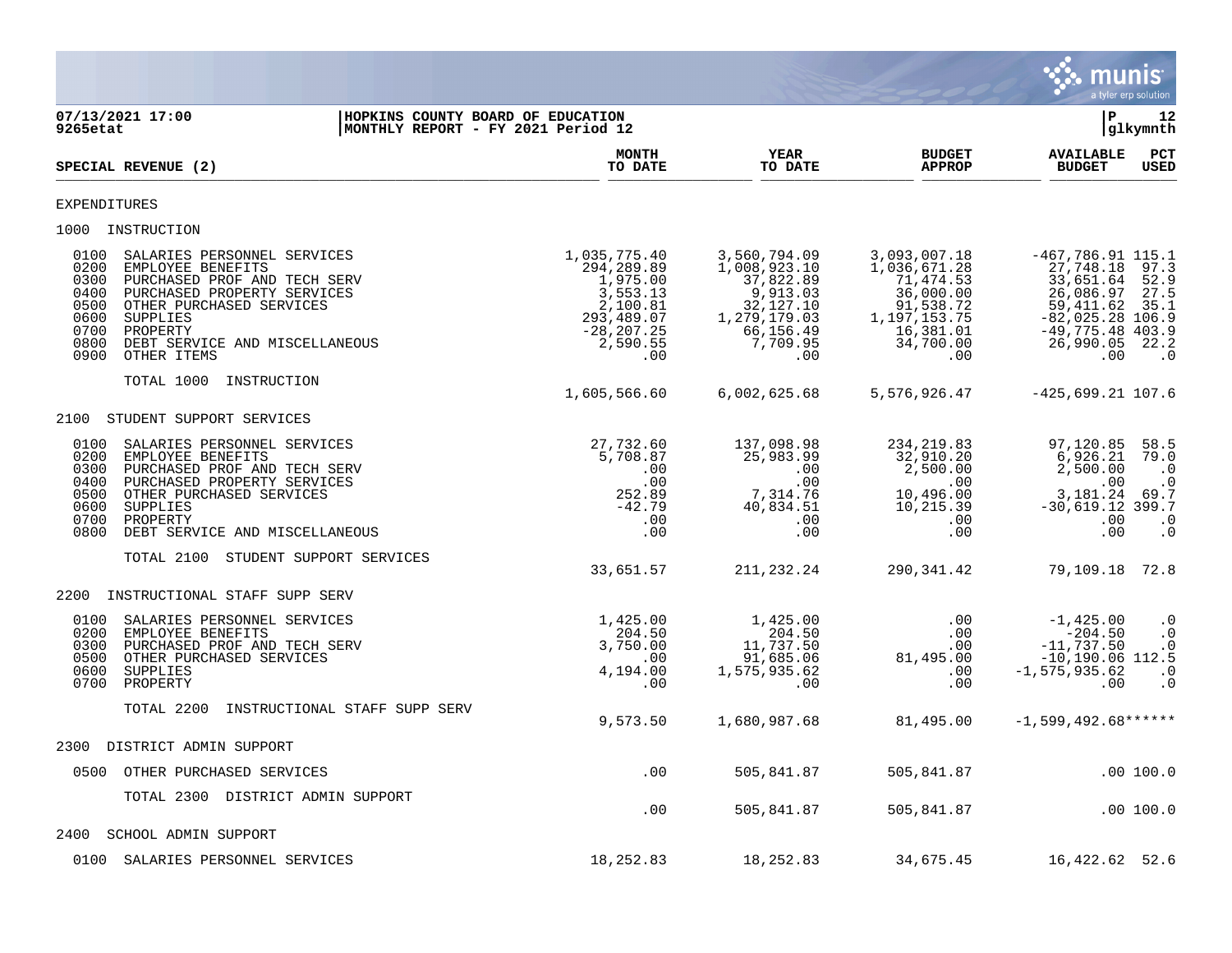

| 07/13/2021 17:00<br>HOPKINS COUNTY BOARD OF EDUCATION<br>MONTHLY REPORT - FY 2021 Period 12<br>9265etat                                                                                                                        |                                                             |                                                                          |                                                                      | lР                                                                                           | 13<br> glkymnth                                                                         |
|--------------------------------------------------------------------------------------------------------------------------------------------------------------------------------------------------------------------------------|-------------------------------------------------------------|--------------------------------------------------------------------------|----------------------------------------------------------------------|----------------------------------------------------------------------------------------------|-----------------------------------------------------------------------------------------|
| SPECIAL REVENUE (2)                                                                                                                                                                                                            | <b>MONTH</b><br>TO DATE                                     | <b>YEAR</b><br>TO DATE                                                   | <b>BUDGET</b><br><b>APPROP</b>                                       | <b>AVAILABLE</b><br><b>BUDGET</b>                                                            | $_{\rm PCT}$<br><b>USED</b>                                                             |
| 0200<br>EMPLOYEE BENEFITS                                                                                                                                                                                                      | 1,165.98                                                    | 1,165.98                                                                 | 2,331.95                                                             | 1,165.97                                                                                     | 50.0                                                                                    |
| TOTAL 2400 SCHOOL ADMIN SUPPORT                                                                                                                                                                                                | 19,418.81                                                   | 19,418.81                                                                | 37,007.40                                                            | 17,588.59 52.5                                                                               |                                                                                         |
| BUSINESS SUPPORT SERVICES<br>2500                                                                                                                                                                                              |                                                             |                                                                          |                                                                      |                                                                                              |                                                                                         |
| 0100<br>SALARIES PERSONNEL SERVICES<br>0200<br>EMPLOYEE BENEFITS<br>0300<br>PURCHASED PROF AND TECH SERV<br>0500<br>OTHER PURCHASED SERVICES<br>0600<br>SUPPLIES<br>0700<br>PROPERTY<br>0800<br>DEBT SERVICE AND MISCELLANEOUS | $.00 \,$<br>.00<br>.00<br>.00<br>.00<br>.00<br>.00          | 4,348.56<br>3,739.52<br>278,997.28<br>.00<br>.00<br>.00<br>.00           | 4,348.56<br>3,739.52<br>278,997.28<br>.00<br>$.00 \,$<br>.00<br>.00  | .00<br>.00<br>.00<br>.00                                                                     | .00 100.0<br>.00 100.0<br>.00 100.0<br>$\cdot$ 0<br>$\cdot$ 0<br>$\cdot$ 0<br>$\cdot$ 0 |
| TOTAL 2500 BUSINESS SUPPORT SERVICES                                                                                                                                                                                           | .00                                                         | 287,085.36                                                               | 287,085.36                                                           |                                                                                              | .00 100.0                                                                               |
| PLANT OPERATIONS AND MAINTENANCE<br>2600                                                                                                                                                                                       |                                                             |                                                                          |                                                                      |                                                                                              |                                                                                         |
| 0100<br>SALARIES PERSONNEL SERVICES<br>0200<br>EMPLOYEE BENEFITS<br>0300<br>PURCHASED PROF AND TECH SERV<br>0400<br>PURCHASED PROPERTY SERVICES<br>0500<br>OTHER PURCHASED SERVICES<br>0600<br>SUPPLIES<br>0700<br>PROPERTY    | 64.90<br>54.00<br>.00<br>9,000.00<br>.00<br>6,988.64<br>.00 | 227.16<br>172.28<br>135,804.31<br>40,000.00<br>.00<br>613, 163.53<br>.00 | .00<br>$.00 \,$<br>84,861.07<br>.00<br>.00<br>670,778.82<br>$.00 \,$ | $-227.16$<br>$-172.28$<br>$-50,943.24$ 160.0<br>$-40,000.00$<br>.00<br>57,615.29 91.4<br>.00 | $\cdot$ 0<br>$\cdot$ 0<br>$\cdot$ 0<br>$\cdot$ 0<br>$\cdot$ 0                           |
| PLANT OPERATIONS AND MAINTENANCE<br>TOTAL 2600                                                                                                                                                                                 | 16,107.54                                                   | 789,367.28                                                               | 755,639.89                                                           | $-33,727.39$ 104.5                                                                           |                                                                                         |
| STUDENT TRANSPORTATION<br>2700                                                                                                                                                                                                 |                                                             |                                                                          |                                                                      |                                                                                              |                                                                                         |
| 0100<br>SALARIES PERSONNEL SERVICES<br>0200<br>EMPLOYEE BENEFITS<br>SUPPLIES<br>0600<br>0800<br>DEBT SERVICE AND MISCELLANEOUS                                                                                                 | 46,728.51<br>21, 162. 47<br>$.00 \,$<br>.00                 | 122,541.12<br>47,456.95<br>7,683.96<br>.00                               | 92,096.00<br>31,143.00<br>10,183.96<br>.00                           | $-30,445.12$ 133.1<br>$-16, 313.95$ 152.4<br>2,500.00 75.5<br>.00                            | $\cdot$ 0                                                                               |
| TOTAL 2700 STUDENT TRANSPORTATION                                                                                                                                                                                              | 67,890.98                                                   | 177,682.03                                                               | 133,422.96                                                           | $-44, 259.07$ 133.2                                                                          |                                                                                         |
| 2900<br>OTHER INSTRUCTIONAL                                                                                                                                                                                                    |                                                             |                                                                          |                                                                      |                                                                                              |                                                                                         |
| 0600<br>SUPPLIES<br>0800<br>DEBT SERVICE AND MISCELLANEOUS                                                                                                                                                                     | .00<br>.00                                                  | .00<br>.00                                                               | $.00 \,$<br>$.00 \,$                                                 | .00<br>.00                                                                                   | $\cdot$ 0<br>$\cdot$ 0                                                                  |
| TOTAL 2900 OTHER INSTRUCTIONAL                                                                                                                                                                                                 | .00                                                         | .00                                                                      | .00                                                                  | .00                                                                                          | $\cdot$ 0                                                                               |
| 3100 FOOD SERVICE OPERATION                                                                                                                                                                                                    |                                                             |                                                                          |                                                                      |                                                                                              |                                                                                         |
| 0100<br>SALARIES PERSONNEL SERVICES<br>0200<br>EMPLOYEE BENEFITS                                                                                                                                                               | 2,573.69<br>1,622.31                                        | 10,209.88<br>7,203.13                                                    | .00<br>.00                                                           | $-10, 209.88$<br>$-7, 203.13$                                                                | $\cdot$ 0<br>$\cdot$ 0                                                                  |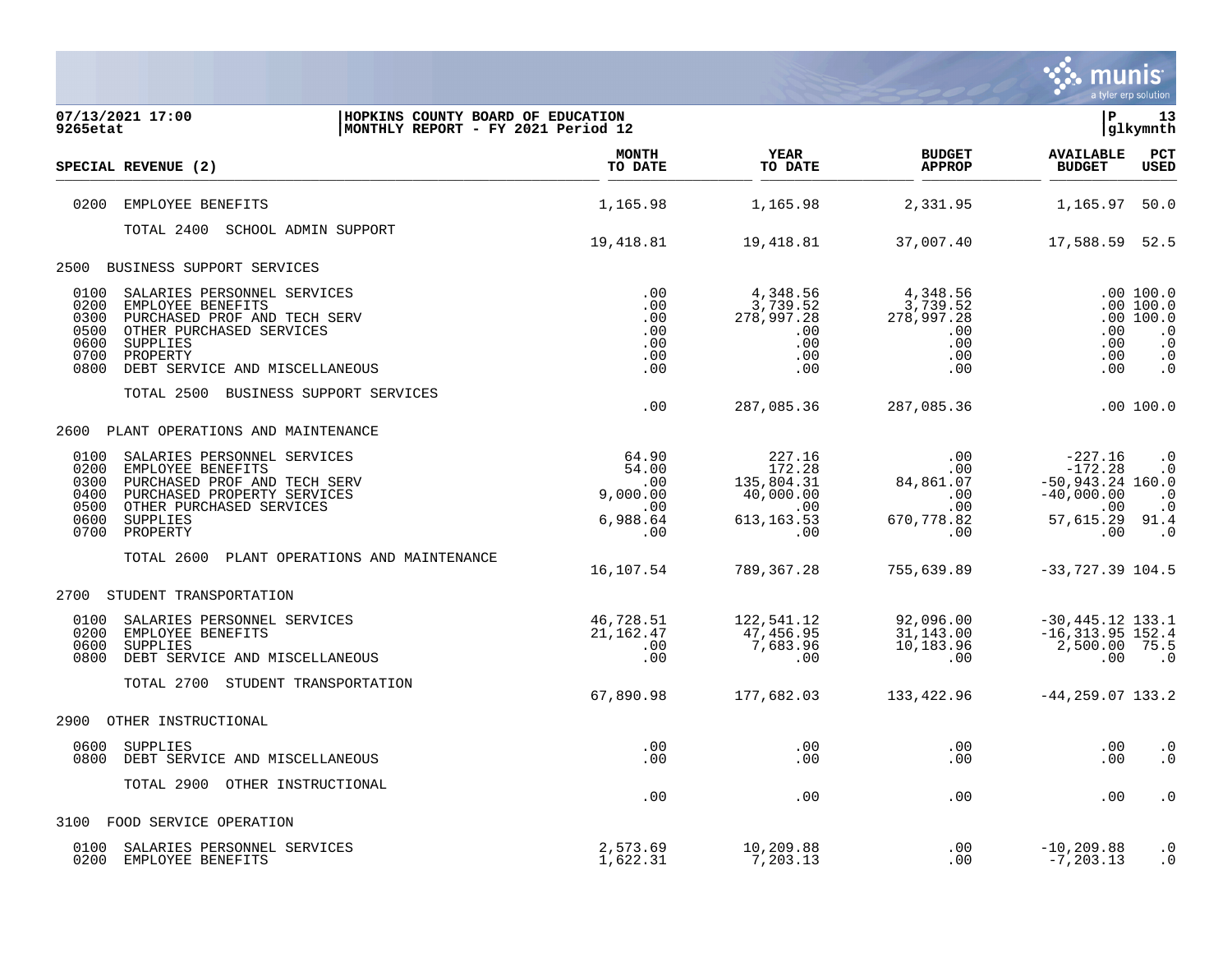

| 9265etat                                                     | 07/13/2021 17:00                                                                                                                                                                                      | HOPKINS COUNTY BOARD OF EDUCATION | MONTHLY REPORT - FY 2021 Period 12                                            |                                                                               |                                                                                | $\mathbf{P}$                                                                                                                                                                                                                                                   | 14<br>glkymnth                                           |
|--------------------------------------------------------------|-------------------------------------------------------------------------------------------------------------------------------------------------------------------------------------------------------|-----------------------------------|-------------------------------------------------------------------------------|-------------------------------------------------------------------------------|--------------------------------------------------------------------------------|----------------------------------------------------------------------------------------------------------------------------------------------------------------------------------------------------------------------------------------------------------------|----------------------------------------------------------|
|                                                              | SPECIAL REVENUE (2)                                                                                                                                                                                   |                                   | <b>MONTH</b><br>TO DATE                                                       | YEAR<br>TO DATE                                                               | <b>BUDGET</b><br><b>APPROP</b>                                                 | <b>AVAILABLE</b><br><b>BUDGET</b>                                                                                                                                                                                                                              | PCT<br>USED                                              |
| 0600                                                         | SUPPLIES                                                                                                                                                                                              |                                   | .00                                                                           | 32,109.84                                                                     | .00                                                                            | $-32, 109.84$                                                                                                                                                                                                                                                  | $\cdot$ 0                                                |
|                                                              | TOTAL 3100                                                                                                                                                                                            | FOOD SERVICE OPERATION            | 4,196.00                                                                      | 49,522.85                                                                     | .00                                                                            | $-49,522.85$                                                                                                                                                                                                                                                   | $\cdot$ 0                                                |
| 3200                                                         | DAY CARE OPERATIONS                                                                                                                                                                                   |                                   |                                                                               |                                                                               |                                                                                |                                                                                                                                                                                                                                                                |                                                          |
| 0100<br>0200                                                 | SALARIES PERSONNEL SERVICES<br>EMPLOYEE BENEFITS                                                                                                                                                      |                                   | 3,422.52<br>1,697.22                                                          | 9,605.87<br>4,678.15                                                          | .00<br>.00                                                                     | $-9,605.87$<br>$-4,678.15$<br>$-14, 284.02$<br>$-907.61$ 100.2<br>4,633.80<br>.00<br>.00<br>$-4.93$ 100.3<br>$-23,508.89$ 167.8<br>$.00 \,$<br>.00<br>$-19,787.63$ 102.9<br>.00<br>.00<br>.00<br>3,450.00<br>3,450.00<br>$-2,086,625.08$ 125.0<br>1,497,801.68 | $\cdot$ 0<br>$\cdot$ 0                                   |
|                                                              | TOTAL 3200 DAY CARE OPERATIONS                                                                                                                                                                        |                                   | 5,119.74                                                                      | 14,284.02                                                                     | .00                                                                            |                                                                                                                                                                                                                                                                | $\cdot$ 0                                                |
| 3300                                                         | COMMUNITY SERVICES                                                                                                                                                                                    |                                   |                                                                               |                                                                               |                                                                                |                                                                                                                                                                                                                                                                |                                                          |
| 0100<br>0200<br>0300<br>0400<br>0500<br>0600<br>0700<br>0800 | SALARIES PERSONNEL SERVICES<br>EMPLOYEE BENEFITS<br>PURCHASED PROF AND TECH SERV<br>PURCHASED PROPERTY SERVICES<br>OTHER PURCHASED SERVICES<br>SUPPLIES<br>PROPERTY<br>DEBT SERVICE AND MISCELLANEOUS |                                   | 98,125.87<br>32,055.24<br>.00<br>.00<br>265.97<br>1,096.12<br>$.00 \,$<br>.00 | 490,276.60<br>161,106.92<br>.00<br>.00<br>1,524.92<br>58,192.79<br>.00<br>.00 | 489,368.99<br>165,740.72<br>.00<br>.00<br>1,519.99<br>34,683.90<br>.00.<br>.00 |                                                                                                                                                                                                                                                                | 97.2<br>$\cdot$ 0<br>$\cdot$ 0<br>$\cdot$ 0<br>$\cdot$ 0 |
|                                                              | TOTAL 3300 COMMUNITY SERVICES                                                                                                                                                                         |                                   | 131,543.20                                                                    | 711,101.23                                                                    | 691,313.60                                                                     |                                                                                                                                                                                                                                                                |                                                          |
| 5100                                                         | DEBT SERVICE                                                                                                                                                                                          |                                   |                                                                               |                                                                               |                                                                                |                                                                                                                                                                                                                                                                |                                                          |
| 0800                                                         | DEBT SERVICE AND MISCELLANEOUS                                                                                                                                                                        |                                   | $.00 \,$                                                                      | .00                                                                           | .00                                                                            |                                                                                                                                                                                                                                                                | $\cdot$ 0                                                |
|                                                              | TOTAL 5100 DEBT SERVICE                                                                                                                                                                               |                                   | .00                                                                           | .00                                                                           | .00                                                                            |                                                                                                                                                                                                                                                                | $\cdot$ 0                                                |
| 5200                                                         | FUND TRANSFERS                                                                                                                                                                                        |                                   |                                                                               |                                                                               |                                                                                |                                                                                                                                                                                                                                                                |                                                          |
| 0800<br>0900                                                 | DEBT SERVICE AND MISCELLANEOUS<br>OTHER ITEMS                                                                                                                                                         |                                   | .00<br>.00                                                                    | .00<br>.00                                                                    | .00<br>3,450.00                                                                |                                                                                                                                                                                                                                                                | $\cdot$ 0<br>$\boldsymbol{\cdot}$ 0                      |
|                                                              | TOTAL 5200<br>FUND TRANSFERS                                                                                                                                                                          |                                   | .00                                                                           | .00                                                                           | 3,450.00                                                                       |                                                                                                                                                                                                                                                                | $\cdot$ 0                                                |
|                                                              | TOTAL EXPENDITURES                                                                                                                                                                                    |                                   | 1,893,067.94                                                                  | 10,449,149.05                                                                 | 8,362,523.97                                                                   |                                                                                                                                                                                                                                                                |                                                          |
|                                                              | TOTAL FOR SPECIAL REVENUE (2)                                                                                                                                                                         |                                   | $-1,864,966.40$                                                               | $-1,497,801.68$                                                               | $.00 \,$                                                                       |                                                                                                                                                                                                                                                                | $\cdot$ 0                                                |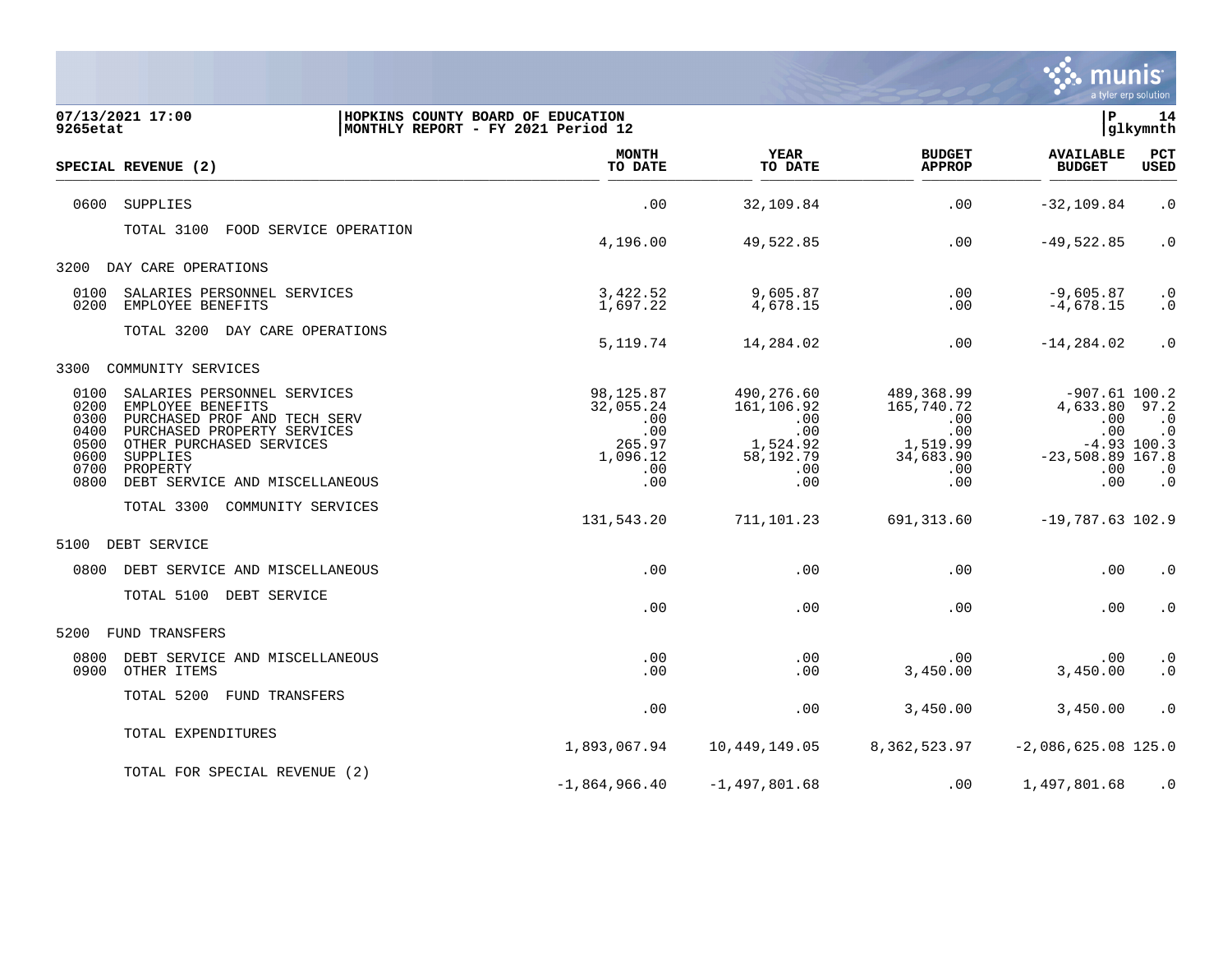|                                                            |                                                                         |                         |                        |                                | $\mathbf{\ddot{\cdot}}\mathbf{\ddot{\cdot}}$ munis<br>a tyler erp solution |                        |
|------------------------------------------------------------|-------------------------------------------------------------------------|-------------------------|------------------------|--------------------------------|----------------------------------------------------------------------------|------------------------|
| 07/13/2021 17:00<br>9265etat                               | HOPKINS COUNTY BOARD OF EDUCATION<br>MONTHLY REPORT - FY 2021 Period 12 |                         |                        |                                | P                                                                          | 15<br>glkymnth         |
| DIST ACTIVITY (SPEC REV ANN) (                             |                                                                         | <b>MONTH</b><br>TO DATE | <b>YEAR</b><br>TO DATE | <b>BUDGET</b><br><b>APPROP</b> | <b>AVAILABLE</b><br><b>BUDGET</b>                                          | PCT<br>USED            |
| <b>REVENUES</b>                                            |                                                                         |                         |                        |                                |                                                                            |                        |
| 0999 BEGINNING BALANCE                                     |                                                                         |                         |                        |                                |                                                                            |                        |
| TOTAL 0999 BEGINNING BALANCE                               |                                                                         | .00                     | 507,716.48             | 507,716.48                     |                                                                            | .00 100.0              |
| RECEIPTS                                                   |                                                                         |                         |                        |                                |                                                                            |                        |
| REVENUE FROM LOCAL SOURCES                                 |                                                                         |                         |                        |                                |                                                                            |                        |
| STUDENT ACTIVITIES                                         |                                                                         |                         |                        |                                |                                                                            |                        |
| 1790 OTHER STUD INCOME DIST ACT FUN                        |                                                                         | 2,212.83                | 36,165.04              | 36,165.04                      |                                                                            | .00 100.0              |
| TOTAL STUDENT ACTIVITIES                                   |                                                                         | 2,212.83                | 36,165.04              | 36,165.04                      |                                                                            | .00 100.0              |
| OTHER REVENUE FROM LOCAL SOURCES                           |                                                                         |                         |                        |                                |                                                                            |                        |
| 1920 CONTRIBUTIONS DONATIONS<br>1990 MISCELLANEOUS REVENUE |                                                                         | .00<br>.00              | .00<br>.00             | .00<br>.00                     | .00<br>.00                                                                 | $\cdot$ 0<br>$\cdot$ 0 |
| TOTAL OTHER REVENUE FROM LOCAL SOURCES                     |                                                                         | .00                     | .00                    | .00                            | .00                                                                        | $\cdot$ 0              |
| TOTAL REVENUE FROM LOCAL SOURCES                           |                                                                         | 2,212.83                | 36,165.04              | 36,165.04                      |                                                                            | .00 100.0              |
| TOTAL RECEIPTS                                             |                                                                         | 2,212.83                | 36,165.04              | 36,165.04                      |                                                                            | .00 100.0              |
| TOTAL REVENUE                                              |                                                                         | 2,212.83                | 543,881.52             | 543,881.52                     |                                                                            | .00 100.0              |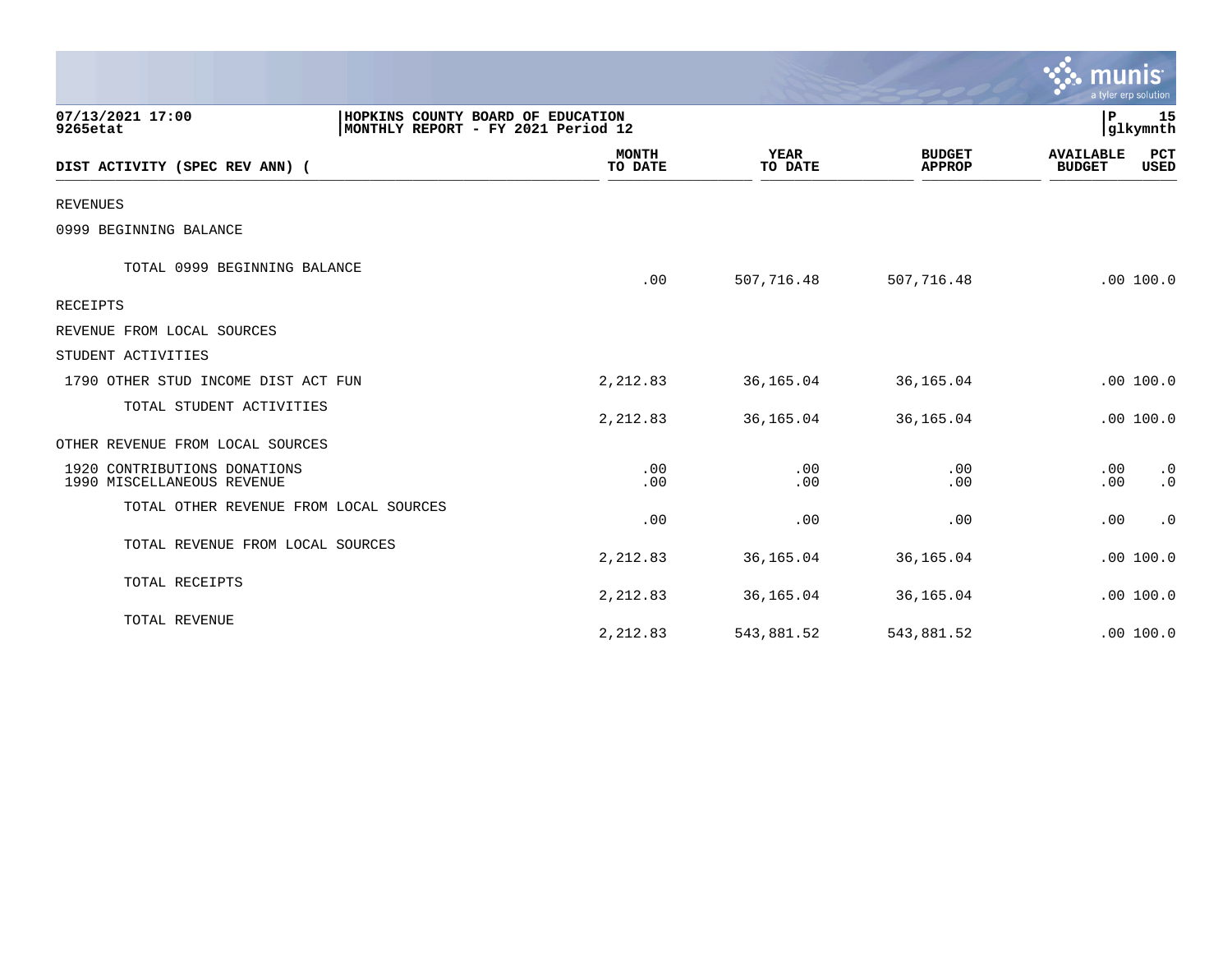

07/13/2021 17:00 **| HOPKINS COUNTY BOARD OF EDUCATION**<br>9265etat | MONTHLY REPORT - FY 2021 Period 12 **MONTHLY REPORT - FY 2021 Period 12 MONTH YEAR BUDGET AVAILABLE PCT**<br>TO DATE TO DATE APPROP BUDGET USED **DIST ACTIVITY (SPEC REV ANN) (**  $\frac{10 \text{ Bhe}}{10 \text{ Bhe}}$   $\frac{10 \text{ Bhe}}{10 \text{ Bhe}}$   $\frac{10 \text{ Bhe}}{10 \text{ Bhe}}$   $\frac{10 \text{ Bhe}}{10 \text{ Bhe}}$   $\frac{10 \text{ Bhe}}{10 \text{ Bhe}}$   $\frac{10 \text{ Bhe}}{10 \text{ Bhe}}$   $\frac{10 \text{ Bhe}}{10 \text{ Bhe}}$ EXPENDITURES 1000 INSTRUCTION 0300 PURCHASED PROF AND TECH SERV .00 95.00 3,180.03 3,085.03 3.0 0400 PURCHASED PROPERTY SERVICES .00 488.28 2,467.17 1,978.89 19.8 0500 OTHER PURCHASED SERVICES ... وَالْمَالَ يَا 100 550.00 550.00 550.00 3,529.99 2,979.99 15.6<br>16.4 560,537.85 419,139.45 350,601.60 16.4 5304.47 568,537.85 419,139.45 0600 SUPPLIES 6,304.47 68,537.85 419,139.45 350,601.60 16.4 0700 PROPERTY .00 6,604.50 33,677.31 27,072.81 19.6 0800 DEBT SERVICE AND MISCELLANEOUS .00 670.30 1,894.92 1,224.62 35.4 0840 CONTINGENCY .00 9,159.88 53,374.59 44,214.71 17.2 TOTAL 1000 INSTRUCTION 6,304.47 86,105.81 517,263.46 431,157.65 16.7 2200 INSTRUCTIONAL STAFF SUPP SERV 0300 PURCHASED PROF AND TECH SERV .00 .00 .00 .00 .0 0500 OTHER PURCHASED SERVICES .00 .00 719.88 719.88 .0 0600 SUPPLIES 630.81 2,084.99 7,955.23 5,870.24 26.2 TOTAL 2200 INSTRUCTIONAL STAFF SUPP SERV 630.81 2,084.99 8,675.11 6,590.12 24.0 2600 PLANT OPERATIONS AND MAINTENANCE 0400 PURCHASED PROPERTY SERVICES 68.74 1,217.99 5,481.14 4,263.15 22.2 0600 SUPPLIES .00 .00 4,381.81 4,381.81 .0 0700 PROPERTY .00 .00 .00 .00 .0 TOTAL 2600 PLANT OPERATIONS AND MAINTENANCE 68.74 1,217.99 9,862.95 8,644.96 12.4 2700 STUDENT TRANSPORTATION 0300 PURCHASED PROF AND TECH SERV .00 .00 .00 .00 .0 0800 DEBT SERVICE AND MISCELLANEOUS TOTAL 2700 STUDENT TRANSPORTATION .00 .00 8,080.00 8,080.00 .0 TOTAL EXPENDITURES 7,004.02 89,408.79 543,881.52 454,472.73 16.4 TOTAL FOR DIST ACTIVITY (SPEC REV ANN) (21) -4,791.19 454,472.73 .00 -454,472.73 .0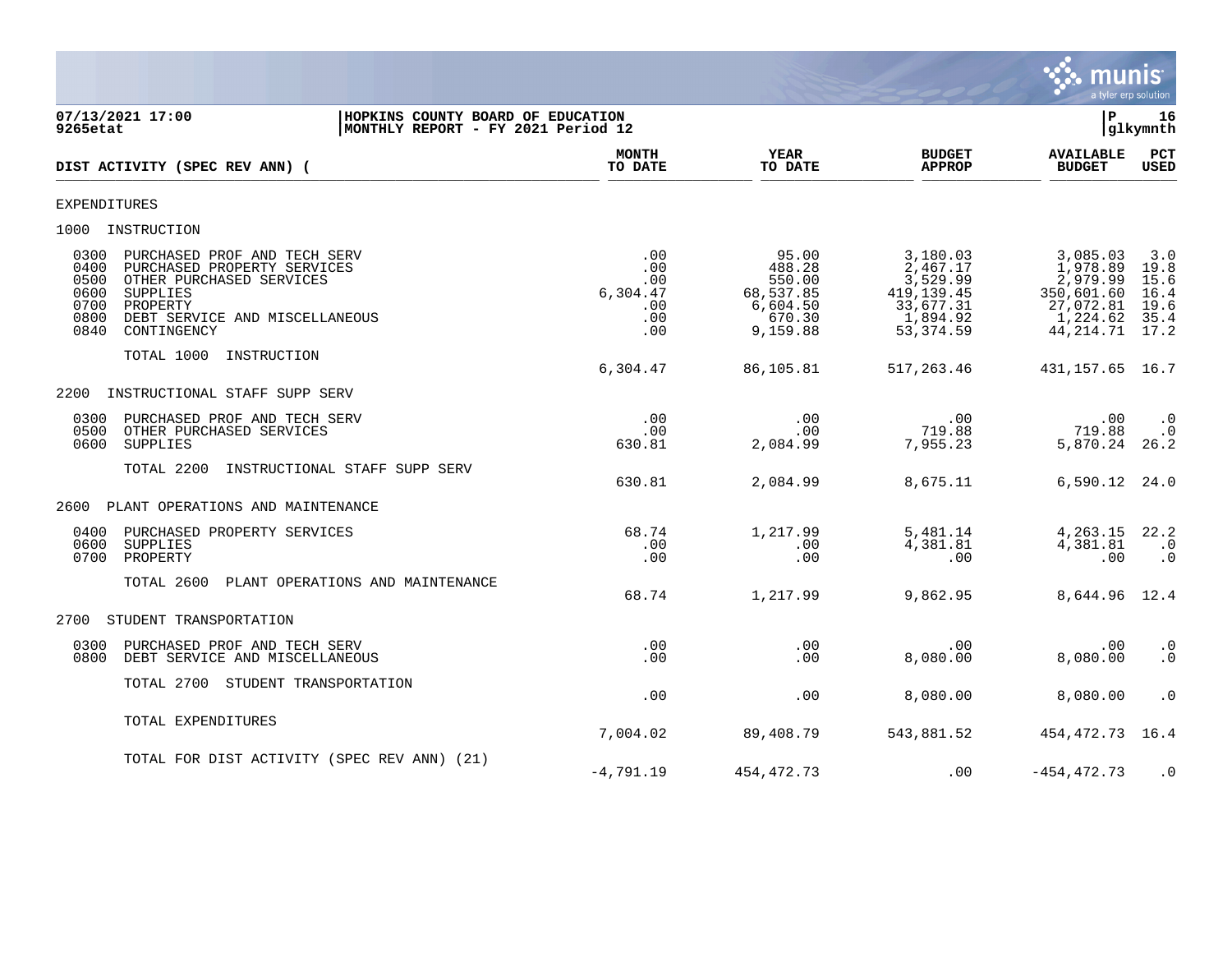

| 07/13/2021 17:00<br>HOPKINS COUNTY BOARD OF EDUCATION<br>9265etat                                                                                                                    | MONTHLY REPORT - FY 2021 Period 12 |                                 |                                 | $\mathbf{P}$                              | 17<br> glkymnth                                               |
|--------------------------------------------------------------------------------------------------------------------------------------------------------------------------------------|------------------------------------|---------------------------------|---------------------------------|-------------------------------------------|---------------------------------------------------------------|
| STUDENT ACTIVITY (SPEC REV ANN)                                                                                                                                                      | <b>MONTH</b><br>TO DATE            | <b>YEAR</b><br>TO DATE          | <b>BUDGET</b><br><b>APPROP</b>  | <b>AVAILABLE</b><br><b>BUDGET</b>         | PCT<br>USED                                                   |
| <b>EXPENDITURES</b>                                                                                                                                                                  |                                    |                                 |                                 |                                           |                                                               |
| 1000<br>INSTRUCTION                                                                                                                                                                  |                                    |                                 |                                 |                                           |                                                               |
| SALARIES PERSONNEL SERVICES<br>0100<br>0300<br>PURCHASED PROF AND TECH SERV<br>0500<br>OTHER PURCHASED SERVICES<br>0600<br>SUPPLIES<br>0800<br>DEBT SERVICE AND MISCELLANEOUS        | .00<br>.00<br>.00<br>.00<br>.00    | .00<br>.00<br>.00<br>.00<br>.00 | .00<br>.00<br>.00<br>.00<br>.00 | .00<br>.00<br>.00<br>.00<br>.00           | $\cdot$ 0<br>$\cdot$ 0<br>$\cdot$ 0<br>$\cdot$ 0<br>$\cdot$ 0 |
| TOTAL 1000 INSTRUCTION                                                                                                                                                               | .00                                | .00                             | .00                             | .00                                       | $\cdot$ 0                                                     |
| 2200<br>INSTRUCTIONAL STAFF SUPP SERV                                                                                                                                                |                                    |                                 |                                 |                                           |                                                               |
| 0100<br>SALARIES PERSONNEL SERVICES<br>0300<br>PURCHASED PROF AND TECH SERV<br>0500<br>OTHER PURCHASED SERVICES<br>0600<br><b>SUPPLIES</b><br>0800<br>DEBT SERVICE AND MISCELLANEOUS | .00<br>.00<br>.00<br>.00<br>.00    | .00<br>.00<br>.00<br>.00<br>.00 | .00<br>.00<br>.00<br>.00<br>.00 | .00<br>.00<br>.00<br>.00<br>.00           | $\cdot$ 0<br>$\cdot$ 0<br>$\cdot$ 0<br>$\cdot$ 0<br>$\cdot$ 0 |
| TOTAL 2200<br>INSTRUCTIONAL STAFF SUPP SERV                                                                                                                                          | .00                                | .00                             | .00                             | .00                                       | $\cdot$ 0                                                     |
| STUDENT TRANSPORTATION<br>2700                                                                                                                                                       |                                    |                                 |                                 |                                           |                                                               |
| 0100<br>SALARIES PERSONNEL SERVICES<br>0300<br>PURCHASED PROF AND TECH SERV<br>0500<br>OTHER PURCHASED SERVICES<br>0600<br>SUPPLIES<br>0800<br>DEBT SERVICE AND MISCELLANEOUS        | .00<br>.00<br>.00<br>.00<br>.00    | .00<br>.00<br>.00<br>.00<br>.00 | .00<br>.00<br>.00<br>.00<br>.00 | .00<br>$.00 \,$<br>.00<br>$.00 \,$<br>.00 | $\cdot$ 0<br>$\cdot$ 0<br>$\cdot$ 0<br>$\cdot$ 0<br>$\cdot$ 0 |
| TOTAL 2700 STUDENT TRANSPORTATION                                                                                                                                                    | .00                                | .00                             | .00                             | .00                                       | $\cdot$ 0                                                     |
| TOTAL EXPENDITURES                                                                                                                                                                   | .00                                | .00                             | .00                             | .00                                       | $\cdot$ 0                                                     |
| TOTAL FOR STUDENT ACTIVITY (SPEC REV ANN) (25)                                                                                                                                       | .00                                | .00                             | .00                             | .00                                       | $\cdot$ 0                                                     |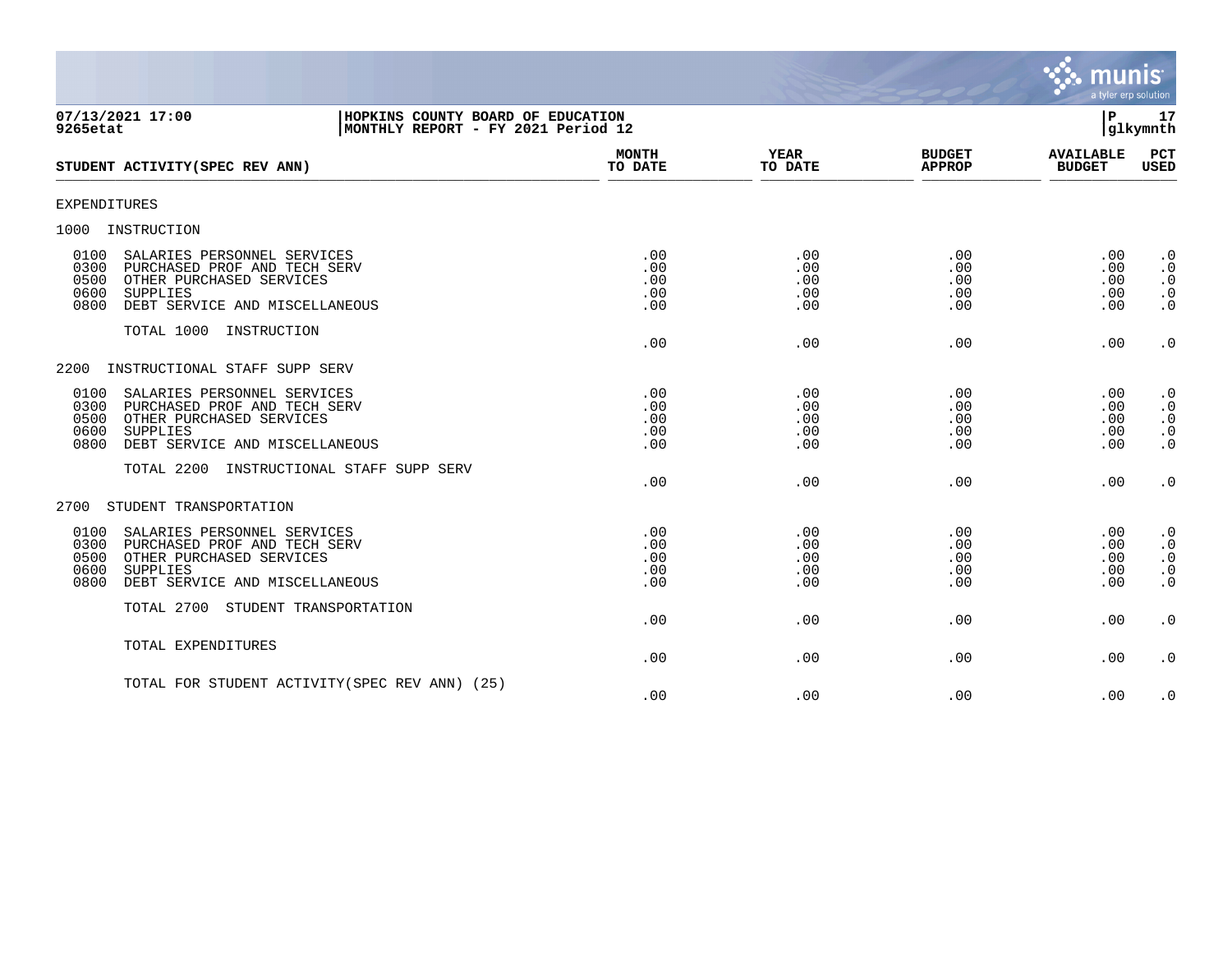|                                                                                                         |                         |                        |                                | mun                               | a tyler erp solution |
|---------------------------------------------------------------------------------------------------------|-------------------------|------------------------|--------------------------------|-----------------------------------|----------------------|
| 07/13/2021 17:00<br>HOPKINS COUNTY BOARD OF EDUCATION<br>9265etat<br>MONTHLY REPORT - FY 2021 Period 12 |                         |                        |                                | P                                 | 18<br>glkymnth       |
| CAPITAL OUTLAY FUND (310)                                                                               | <b>MONTH</b><br>TO DATE | <b>YEAR</b><br>TO DATE | <b>BUDGET</b><br><b>APPROP</b> | <b>AVAILABLE</b><br><b>BUDGET</b> | $_{\rm PCT}$<br>USED |
| <b>REVENUES</b>                                                                                         |                         |                        |                                |                                   |                      |
| 0999 BEGINNING BALANCE                                                                                  |                         |                        |                                |                                   |                      |
| TOTAL 0999 BEGINNING BALANCE                                                                            | .00                     | .00                    | .00                            | .00                               | . 0                  |
| RECEIPTS                                                                                                |                         |                        |                                |                                   |                      |
| REVENUE FROM LOCAL SOURCES                                                                              |                         |                        |                                |                                   |                      |
| EARNINGS ON INVESTMENTS                                                                                 |                         |                        |                                |                                   |                      |
| 1510 INTEREST ON INVESTMENTS<br>1510 Interest on Escrow for SFCC                                        | .00<br>.00              | .00<br>.00             | .00<br>.00                     | .00<br>.00                        | $\cdot$ 0<br>. 0     |
| TOTAL EARNINGS ON INVESTMENTS                                                                           | .00                     | .00                    | .00                            | .00                               | $\cdot$ 0            |
| TOTAL REVENUE FROM LOCAL SOURCES                                                                        | .00                     | .00                    | .00                            | .00                               | $\cdot$ 0            |
| REVENUE FROM STATE SOURCES                                                                              |                         |                        |                                |                                   |                      |
| RESTRICTED                                                                                              |                         |                        |                                |                                   |                      |
| 3200 RESTRICTED STATE REVENUE                                                                           | .00                     | 594,712.00             | 594,712.00                     |                                   | .00100.0             |
| TOTAL RESTRICTED                                                                                        | .00                     | 594,712.00             | 594,712.00                     |                                   | .00100.0             |
| TOTAL REVENUE FROM STATE SOURCES                                                                        | .00                     | 594,712.00             | 594,712.00                     |                                   | .00 100.0            |
| OTHER RECEIPTS                                                                                          |                         |                        |                                |                                   |                      |
| INTERFUND TRANSFERS                                                                                     |                         |                        |                                |                                   |                      |
| 5210 FUND TRANSFER                                                                                      | .00                     | .00                    | .00                            | .00                               | $\cdot$ 0            |
| TOTAL INTERFUND TRANSFERS                                                                               | .00                     | .00                    | .00                            | .00                               | $\cdot$ 0            |
| TOTAL OTHER RECEIPTS                                                                                    | .00                     | .00                    | .00                            | .00                               | $\cdot$ 0            |
| TOTAL RECEIPTS                                                                                          | .00                     | 594,712.00             | 594,712.00                     |                                   | .00100.0             |
| TOTAL REVENUE                                                                                           | .00                     | 594,712.00             | 594,712.00                     |                                   | .00100.0             |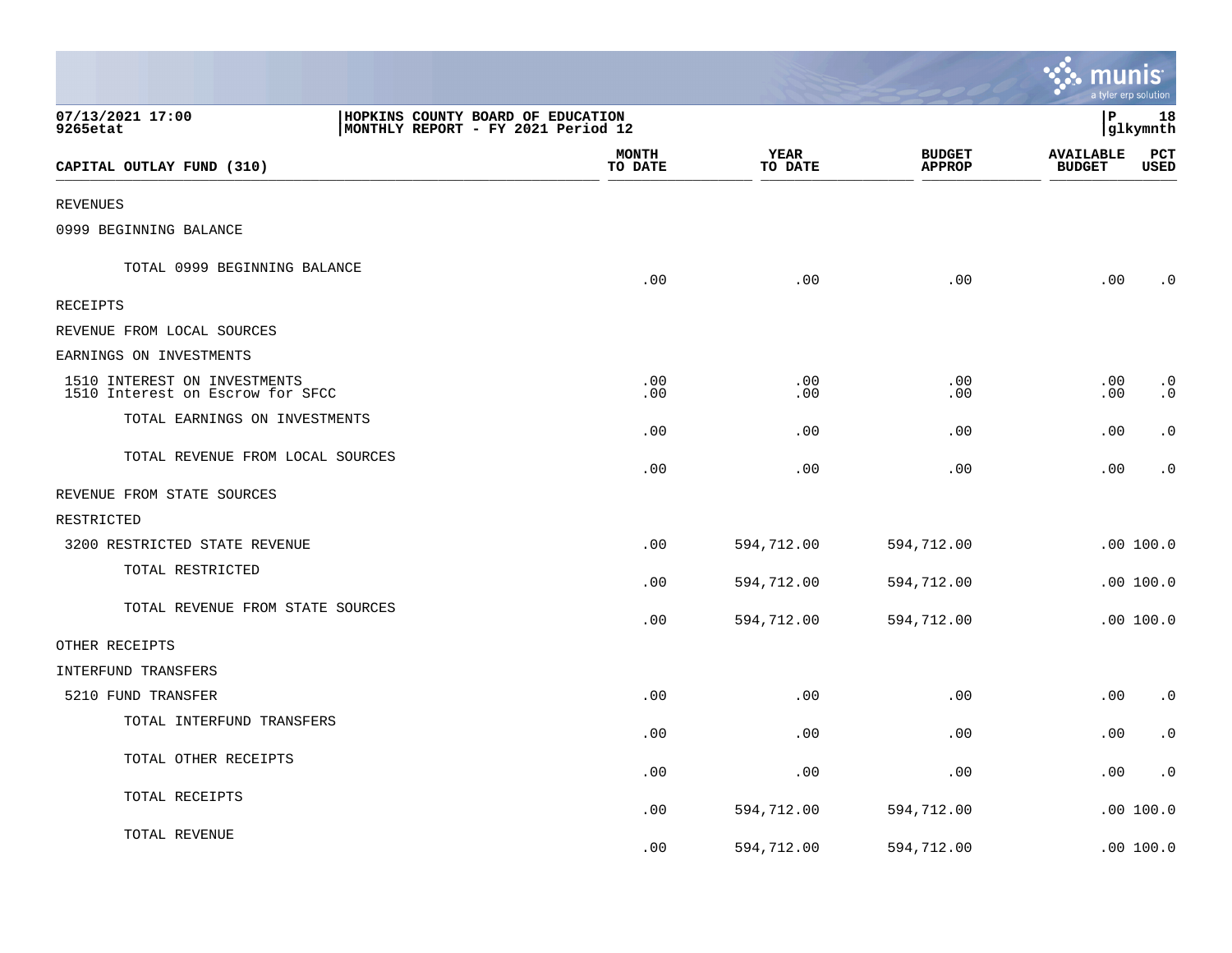|                                                               |                                                                         |                        |                                | munis<br>a tyler erp solution     |                        |
|---------------------------------------------------------------|-------------------------------------------------------------------------|------------------------|--------------------------------|-----------------------------------|------------------------|
| 07/13/2021 17:00<br>9265etat                                  | HOPKINS COUNTY BOARD OF EDUCATION<br>MONTHLY REPORT - FY 2021 Period 12 |                        |                                | ΙP                                | 19<br>glkymnth         |
| CAPITAL OUTLAY FUND (310)                                     | <b>MONTH</b><br>TO DATE                                                 | <b>YEAR</b><br>TO DATE | <b>BUDGET</b><br><b>APPROP</b> | <b>AVAILABLE</b><br><b>BUDGET</b> | PCT<br>USED            |
| <b>EXPENDITURES</b>                                           |                                                                         |                        |                                |                                   |                        |
| ARCHITECTURAL/ENGIN<br>4300                                   |                                                                         |                        |                                |                                   |                        |
| PURCHASED PROPERTY SERVICES<br>0400                           | .00                                                                     | .00                    | .00                            | .00                               | $\cdot$ 0              |
| TOTAL 4300<br>ARCHITECTURAL/ENGIN                             | .00                                                                     | .00                    | .00                            | .00                               | $\cdot$ 0              |
| 5100<br>DEBT SERVICE                                          |                                                                         |                        |                                |                                   |                        |
| 0800<br>DEBT SERVICE AND MISCELLANEOUS<br>0840<br>CONTINGENCY | .00<br>.00                                                              | .00<br>.00             | .00<br>.00                     | .00<br>.00                        | $\cdot$ 0<br>$\cdot$ 0 |
| TOTAL 5100<br>DEBT SERVICE                                    | .00                                                                     | .00                    | .00                            | .00                               | $\cdot$ 0              |
| 5200<br>FUND TRANSFERS                                        |                                                                         |                        |                                |                                   |                        |
| 0900<br>OTHER ITEMS                                           | .00                                                                     | .00                    | 594,712.00                     | 594,712.00                        | $\cdot$ 0              |
| TOTAL 5200<br>FUND TRANSFERS                                  | .00                                                                     | .00                    | 594,712.00                     | 594,712.00                        | $\cdot$ 0              |
| TOTAL EXPENDITURES                                            | .00                                                                     | .00                    | 594,712.00                     | 594,712.00                        | $\cdot$ 0              |
| TOTAL FOR CAPITAL OUTLAY FUND (310)                           | .00                                                                     | 594,712.00             | .00                            | $-594, 712.00$                    | $\cdot$ 0              |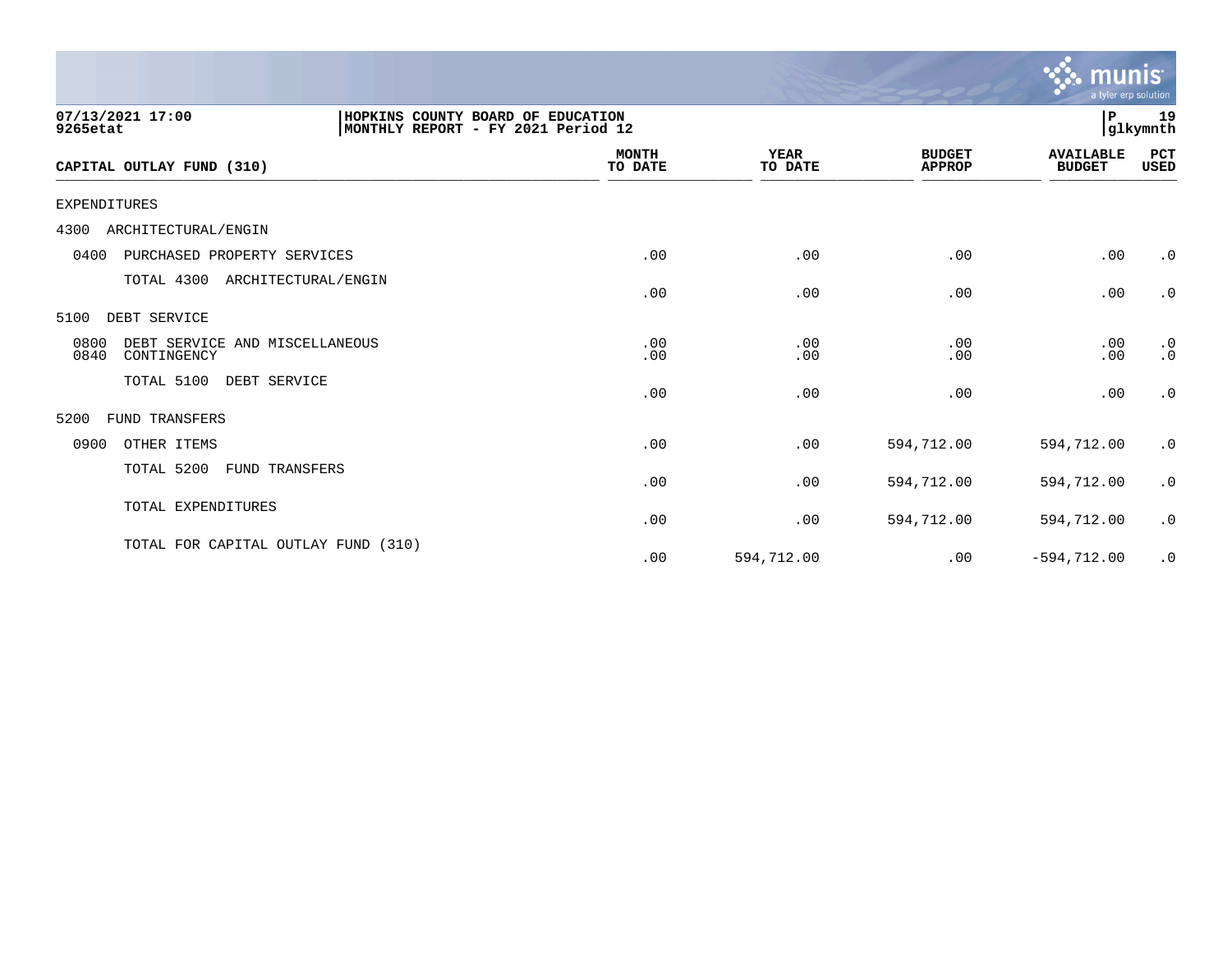|                                                                                                                                                                         |                                                                         |                                             |                                                 |                                                      |                                                             | munıs<br>a tyler erp solution                                 |
|-------------------------------------------------------------------------------------------------------------------------------------------------------------------------|-------------------------------------------------------------------------|---------------------------------------------|-------------------------------------------------|------------------------------------------------------|-------------------------------------------------------------|---------------------------------------------------------------|
| 07/13/2021 17:00<br>9265etat                                                                                                                                            | HOPKINS COUNTY BOARD OF EDUCATION<br>MONTHLY REPORT - FY 2021 Period 12 |                                             |                                                 |                                                      | l P                                                         | 20<br> glkymnth                                               |
| BUILDING FUND (5 CENT LEVY) (3                                                                                                                                          |                                                                         | <b>MONTH</b><br>TO DATE                     | <b>YEAR</b><br>TO DATE                          | <b>BUDGET</b><br><b>APPROP</b>                       | <b>AVAILABLE</b><br><b>BUDGET</b>                           | PCT<br><b>USED</b>                                            |
| <b>REVENUES</b>                                                                                                                                                         |                                                                         |                                             |                                                 |                                                      |                                                             |                                                               |
| 0999 BEGINNING BALANCE                                                                                                                                                  |                                                                         |                                             |                                                 |                                                      |                                                             |                                                               |
| TOTAL 0999 BEGINNING BALANCE                                                                                                                                            |                                                                         | .00                                         | .00                                             | .00                                                  | $.00 \,$                                                    | $\cdot$ 0                                                     |
| <b>RECEIPTS</b>                                                                                                                                                         |                                                                         |                                             |                                                 |                                                      |                                                             |                                                               |
| REVENUE FROM LOCAL SOURCES                                                                                                                                              |                                                                         |                                             |                                                 |                                                      |                                                             |                                                               |
| AD VALOREM TAXES                                                                                                                                                        |                                                                         |                                             |                                                 |                                                      |                                                             |                                                               |
| 1111 GENERAL PROPERTY TAX<br>1113 PSC PROPERTY TAX<br>1115 DELINQUENT PROPERTY TAX<br>1116 DISTILLED SPIRITS TAX<br>1117 MOTOR VEHICLE TAX<br>1118 UNMINED MINERALS TAX |                                                                         | $.00 \,$<br>.00<br>.00<br>.00<br>.00<br>.00 | 1,773,867.00<br>.00<br>.00<br>.00<br>.00<br>.00 | 1,463,359.00<br>$.00 \,$<br>.00<br>.00<br>.00<br>.00 | $-310,508.00$ 121.2<br>.00<br>.00<br>.00<br>$.00 \,$<br>.00 | $\cdot$ 0<br>$\cdot$ 0<br>$\cdot$ 0<br>$\cdot$ 0<br>$\cdot$ 0 |
| TOTAL AD VALOREM TAXES                                                                                                                                                  |                                                                         | .00                                         | 1,773,867.00                                    | 1,463,359.00                                         | $-310,508.00$ 121.2                                         |                                                               |
| PENALTIES & INTEREST ON TAXES                                                                                                                                           |                                                                         |                                             |                                                 |                                                      |                                                             |                                                               |
| 1140 PENALTIES & INTEREST ON TAXES                                                                                                                                      |                                                                         | .00                                         | .00                                             | .00                                                  | .00                                                         | $\cdot$ 0                                                     |
| TOTAL PENALTIES & INTEREST ON TAXES                                                                                                                                     |                                                                         | .00                                         | .00                                             | .00                                                  | .00                                                         | $\cdot$ 0                                                     |
| OTHER TAXES                                                                                                                                                             |                                                                         |                                             |                                                 |                                                      |                                                             |                                                               |
| 1191 OMITTED PROPERTY TAX<br>1192 EXCISE TAX                                                                                                                            |                                                                         | .00<br>.00                                  | .00<br>.00                                      | .00<br>.00                                           | .00<br>.00                                                  | $\cdot$ 0<br>$\cdot$ 0                                        |
| TOTAL OTHER TAXES                                                                                                                                                       |                                                                         | .00                                         | .00                                             | .00                                                  | .00                                                         | $\cdot$ 0                                                     |
| EARNINGS ON INVESTMENTS                                                                                                                                                 |                                                                         |                                             |                                                 |                                                      |                                                             |                                                               |
| 1510 INTEREST ON INVESTMENTS<br>1510 Interest on Escrow for SFCC                                                                                                        |                                                                         | .00<br>.00                                  | .00<br>.00                                      | .00<br>.00                                           | .00<br>.00                                                  | $\cdot$ 0<br>$\cdot$ 0                                        |
| TOTAL EARNINGS ON INVESTMENTS                                                                                                                                           |                                                                         | .00                                         | .00                                             | .00                                                  | .00                                                         | $\cdot$ 0                                                     |
| TOTAL REVENUE FROM LOCAL SOURCES                                                                                                                                        |                                                                         | .00                                         | 1,773,867.00                                    | 1,463,359.00                                         | $-310,508.00$ 121.2                                         |                                                               |
| REVENUE FROM STATE SOURCES                                                                                                                                              |                                                                         |                                             |                                                 |                                                      |                                                             |                                                               |

RESTRICTED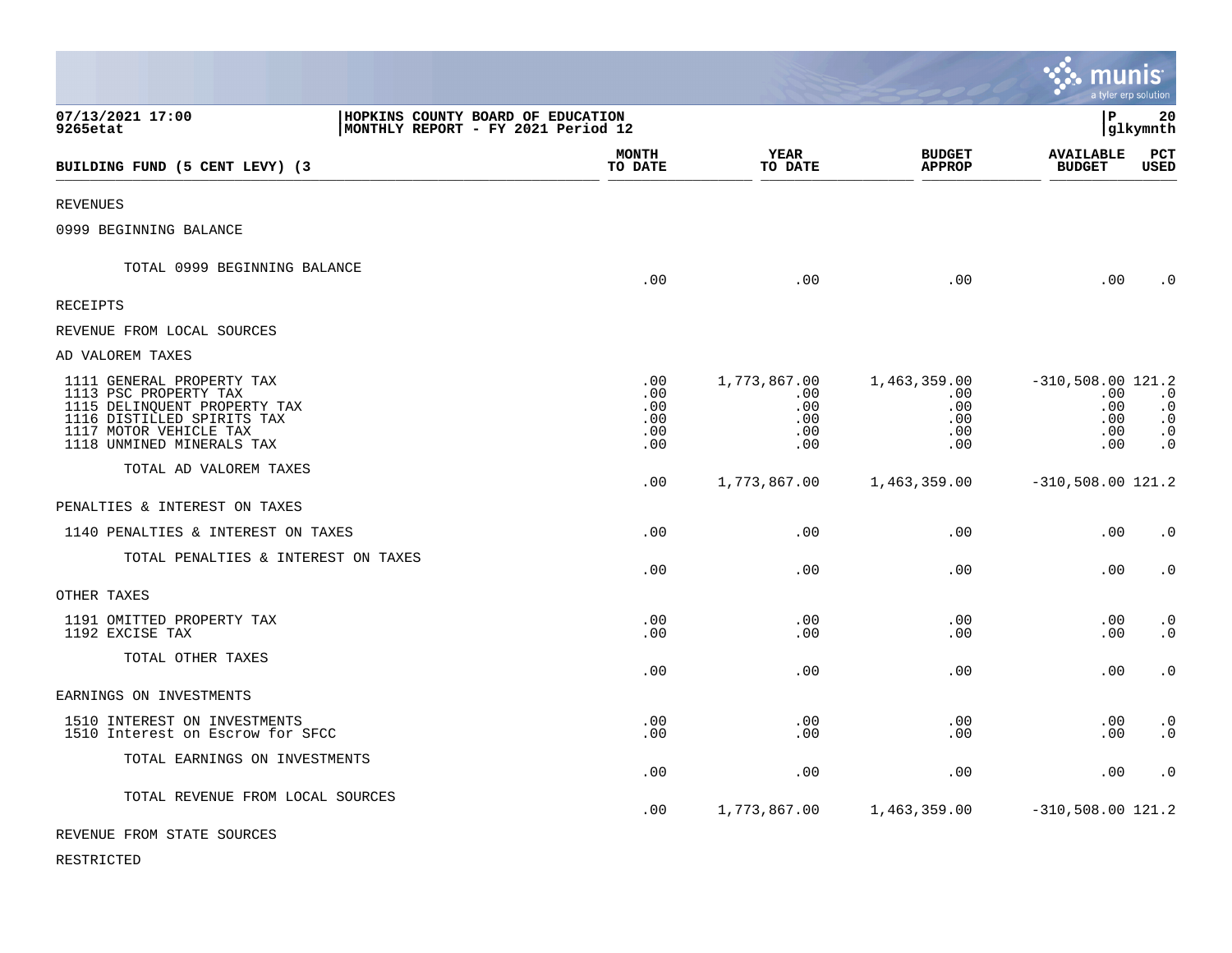

| 07/13/2021 17:00<br>9265etat                                                                                                                                                       | HOPKINS COUNTY BOARD OF EDUCATION<br>MONTHLY REPORT - FY 2021 Period 12 |                                        |                                        |                                        | lР                                     | 21<br> glkymnth                                                            |
|------------------------------------------------------------------------------------------------------------------------------------------------------------------------------------|-------------------------------------------------------------------------|----------------------------------------|----------------------------------------|----------------------------------------|----------------------------------------|----------------------------------------------------------------------------|
| BUILDING FUND (5 CENT LEVY) (3                                                                                                                                                     |                                                                         | <b>MONTH</b><br>TO DATE                | <b>YEAR</b><br>TO DATE                 | <b>BUDGET</b><br><b>APPROP</b>         | <b>AVAILABLE</b><br><b>BUDGET</b>      | PCT<br>USED                                                                |
|                                                                                                                                                                                    |                                                                         |                                        |                                        |                                        |                                        |                                                                            |
| 3200 RESTRICTED STATE REVENUE                                                                                                                                                      |                                                                         | 319,703.00                             | 949,915.00                             | 1,260,423.00                           | 310,508.00                             | 75.4                                                                       |
| TOTAL RESTRICTED                                                                                                                                                                   |                                                                         | 319,703.00                             | 949,915.00                             | 1,260,423.00                           | 310,508.00 75.4                        |                                                                            |
| TOTAL REVENUE FROM STATE SOURCES                                                                                                                                                   |                                                                         | 319,703.00                             | 949,915.00                             | 1,260,423.00                           | 310,508.00 75.4                        |                                                                            |
| OTHER RECEIPTS                                                                                                                                                                     |                                                                         |                                        |                                        |                                        |                                        |                                                                            |
| INTERFUND TRANSFERS                                                                                                                                                                |                                                                         |                                        |                                        |                                        |                                        |                                                                            |
| 5210 FUND TRANSFER                                                                                                                                                                 |                                                                         | .00                                    | .00                                    | .00                                    | .00                                    | $\cdot$ 0                                                                  |
| TOTAL INTERFUND TRANSFERS                                                                                                                                                          |                                                                         | .00                                    | .00                                    | .00                                    | .00                                    | $\cdot$ 0                                                                  |
| SALE OR COMP FOR LOSS OF ASSETS                                                                                                                                                    |                                                                         |                                        |                                        |                                        |                                        |                                                                            |
| 5311 SALE OF LAND & IMPROVEMENTS<br>5312 LOSS COMPENSATION<br>5331 SALE OF BUILDINGS<br>5332 LOSS COMP - BUILDINGS<br>5341 SALE OF EOUIPMENT ETC<br>5342 LOSS COMP - EQUIPMENT ETC |                                                                         | .00<br>.00<br>.00<br>.00<br>.00<br>.00 | .00<br>.00<br>.00<br>.00<br>.00<br>.00 | .00<br>.00<br>.00<br>.00<br>.00<br>.00 | .00<br>.00<br>.00<br>.00<br>.00<br>.00 | $\cdot$ 0<br>$\cdot$ 0<br>$\cdot$ 0<br>$\cdot$ 0<br>$\cdot$ 0<br>$\cdot$ 0 |
| TOTAL SALE OR COMP FOR LOSS OF ASSETS                                                                                                                                              |                                                                         | .00                                    | .00                                    | .00                                    | .00                                    | $\cdot$ 0                                                                  |
| SPECIAL ITEMS                                                                                                                                                                      |                                                                         |                                        |                                        |                                        |                                        |                                                                            |
| 5630 SPECIAL ITEMS                                                                                                                                                                 |                                                                         | .00                                    | .00                                    | .00                                    | .00                                    | $\cdot$ 0                                                                  |
| TOTAL SPECIAL ITEMS                                                                                                                                                                |                                                                         | .00                                    | .00                                    | .00                                    | .00                                    | $\cdot$ 0                                                                  |
| TOTAL OTHER RECEIPTS                                                                                                                                                               |                                                                         | .00                                    | .00                                    | .00                                    | .00                                    | $\cdot$ 0                                                                  |
| TOTAL RECEIPTS                                                                                                                                                                     |                                                                         | 319,703.00                             | 2,723,782.00                           | 2,723,782.00                           |                                        | .00 100.0                                                                  |
| TOTAL REVENUE                                                                                                                                                                      |                                                                         | 319,703.00                             | 2,723,782.00                           | 2,723,782.00                           |                                        | .00 100.0                                                                  |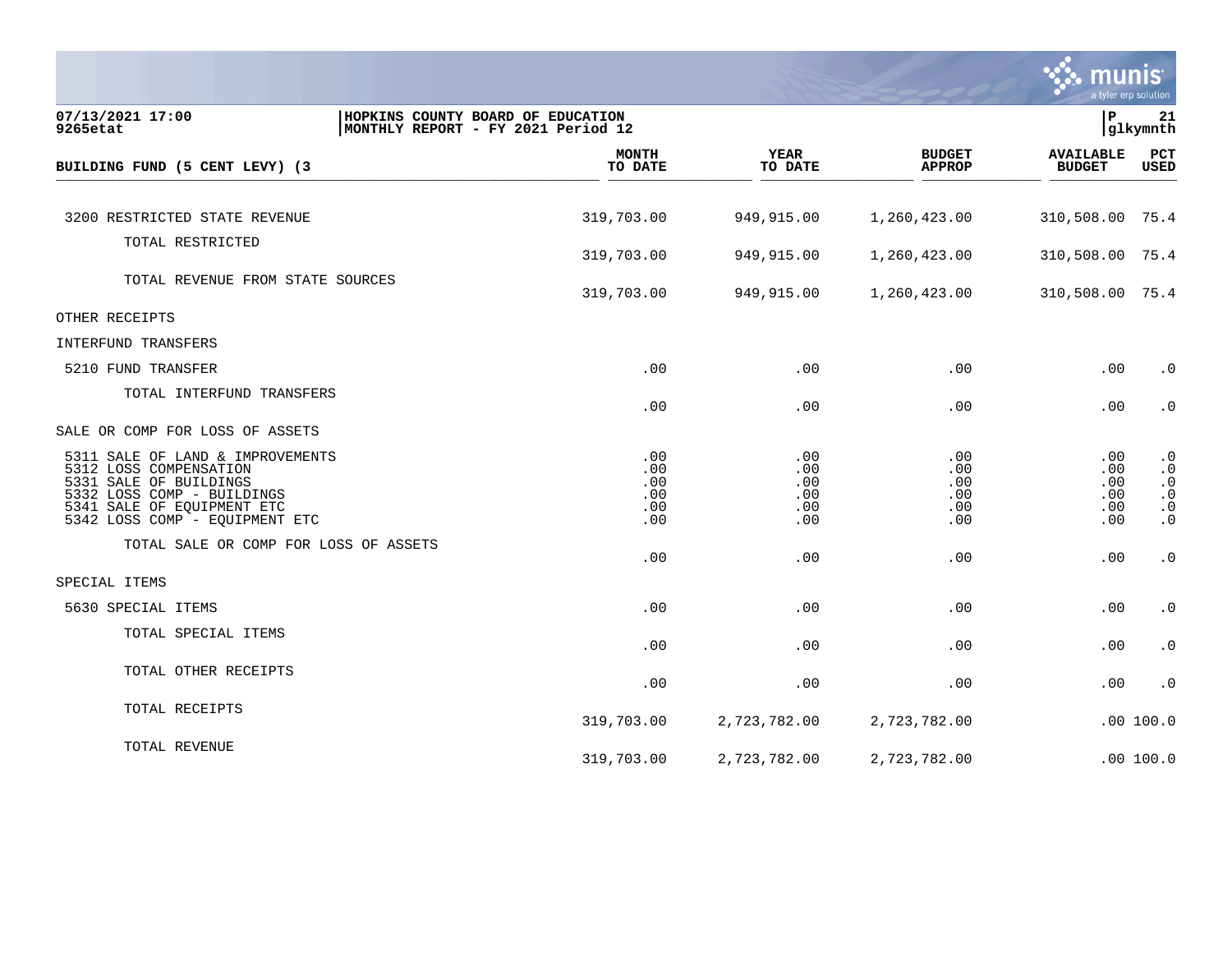|                                                                                                         |                         |                        |                                | <b>munis</b><br>a tyler erp solution |                                     |
|---------------------------------------------------------------------------------------------------------|-------------------------|------------------------|--------------------------------|--------------------------------------|-------------------------------------|
| 07/13/2021 17:00<br>HOPKINS COUNTY BOARD OF EDUCATION<br>9265etat<br>MONTHLY REPORT - FY 2021 Period 12 |                         |                        |                                | ΙP                                   | 22<br>glkymnth                      |
| BUILDING FUND (5 CENT LEVY) (3                                                                          | <b>MONTH</b><br>TO DATE | <b>YEAR</b><br>TO DATE | <b>BUDGET</b><br><b>APPROP</b> | <b>AVAILABLE</b><br><b>BUDGET</b>    | PCT<br>USED                         |
| <b>EXPENDITURES</b>                                                                                     |                         |                        |                                |                                      |                                     |
| 4300<br>ARCHITECTURAL/ENGIN                                                                             |                         |                        |                                |                                      |                                     |
| 0400<br>PURCHASED PROPERTY SERVICES                                                                     | .00                     | .00                    | .00                            | .00                                  | $\cdot$ 0                           |
| TOTAL 4300<br>ARCHITECTURAL/ENGIN                                                                       | .00                     | .00                    | .00                            | .00                                  | $\cdot$ 0                           |
| 5100<br>DEBT SERVICE                                                                                    |                         |                        |                                |                                      |                                     |
| 0800<br>DEBT SERVICE AND MISCELLANEOUS<br>0840<br>CONTINGENCY<br>0900<br>OTHER ITEMS                    | .00<br>.00<br>.00       | .00<br>.00<br>.00      | .00<br>.00<br>.00              | .00<br>.00<br>.00                    | $\cdot$ 0<br>$\cdot$ 0<br>$\cdot$ 0 |
| TOTAL 5100<br>DEBT SERVICE                                                                              | .00                     | .00                    | .00                            | .00                                  | $\cdot$ 0                           |
| <b>FUND TRANSFERS</b><br>5200                                                                           |                         |                        |                                |                                      |                                     |
| 0900<br>OTHER ITEMS                                                                                     | .00                     | .00                    | 2,723,782.00                   | 2,723,782.00                         | $\cdot$ 0                           |
| TOTAL 5200<br>FUND TRANSFERS                                                                            | .00                     | .00                    | 2,723,782.00                   | 2,723,782.00                         | $\cdot$ 0                           |
| TOTAL EXPENDITURES                                                                                      | .00                     | .00                    | 2,723,782.00                   | 2,723,782.00                         | $\cdot$ 0                           |
| TOTAL FOR BUILDING FUND (5 CENT LEVY) (320)                                                             | 319,703.00              | 2,723,782.00           | .00                            | $-2,723,782.00$                      | $\cdot$ 0                           |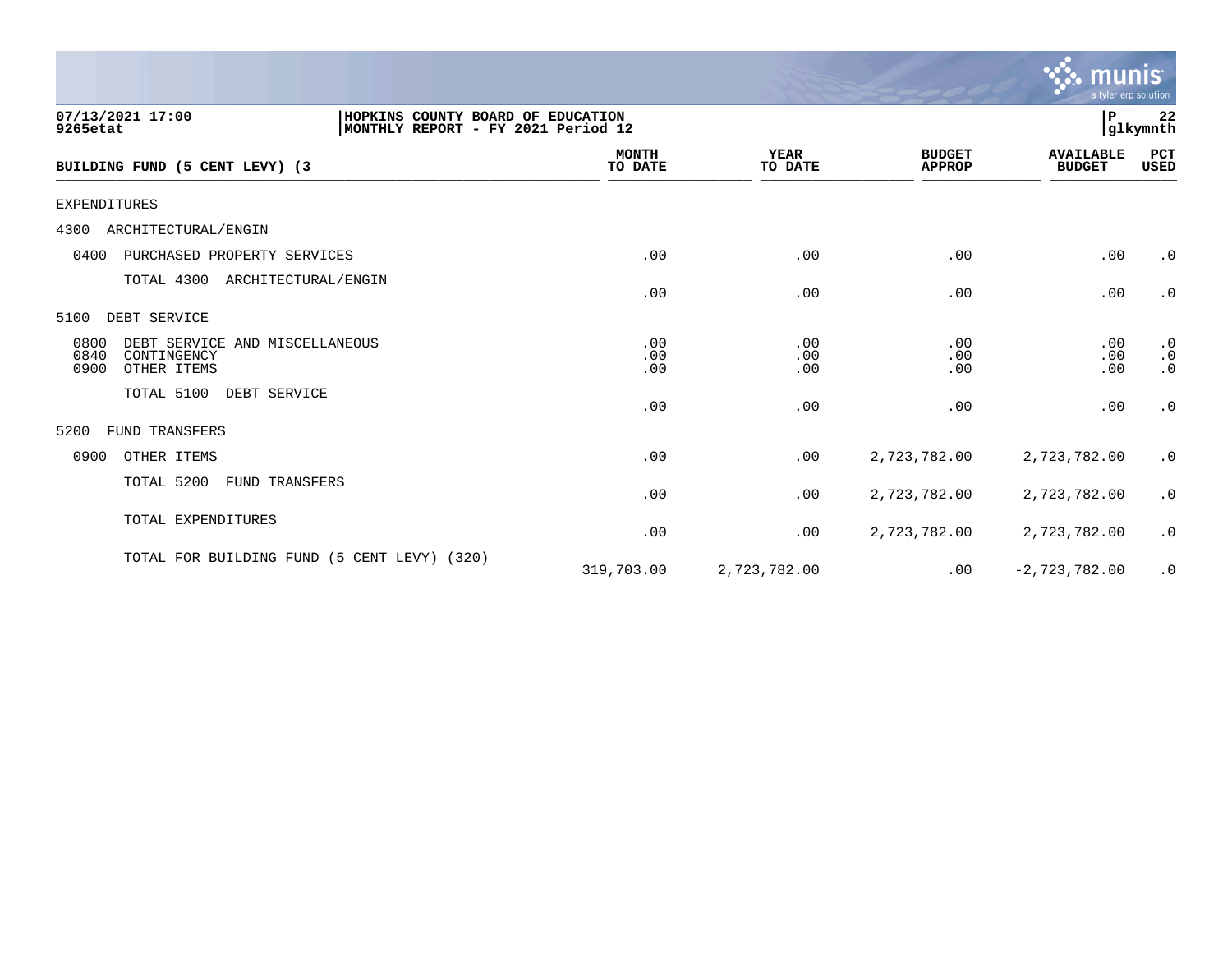|                                                                                                         |                         |                 |                                | <b>A: munis</b><br>a tyler erp solution |                 |
|---------------------------------------------------------------------------------------------------------|-------------------------|-----------------|--------------------------------|-----------------------------------------|-----------------|
| 07/13/2021 17:00<br>HOPKINS COUNTY BOARD OF EDUCATION<br>MONTHLY REPORT - FY 2021 Period 12<br>9265etat |                         |                 |                                | l P                                     | 23<br> glkymnth |
| CONSTRUCTION FUND (360)                                                                                 | <b>MONTH</b><br>TO DATE | YEAR<br>TO DATE | <b>BUDGET</b><br><b>APPROP</b> | <b>AVAILABLE</b><br><b>BUDGET</b>       | PCT<br>USED     |
| <b>REVENUES</b>                                                                                         |                         |                 |                                |                                         |                 |
| 0999 BEGINNING BALANCE                                                                                  |                         |                 |                                |                                         |                 |
| TOTAL 0999 BEGINNING BALANCE                                                                            | .00                     | .00             | .00                            | .00                                     | $\cdot$ 0       |
| RECEIPTS                                                                                                |                         |                 |                                |                                         |                 |
| REVENUE FROM LOCAL SOURCES                                                                              |                         |                 |                                |                                         |                 |
| EARNINGS ON INVESTMENTS                                                                                 |                         |                 |                                |                                         |                 |
| 1510 INTEREST ON INVESTMENTS                                                                            | .00                     | .00             | .00                            | .00                                     | $\cdot$ 0       |
| TOTAL EARNINGS ON INVESTMENTS                                                                           | .00                     | .00             | .00                            | .00                                     | $\cdot$ 0       |
| OTHER REVENUE FROM LOCAL SOURCES                                                                        |                         |                 |                                |                                         |                 |
| 1920 CONTRIBUTIONS DONATIONS                                                                            | .00                     | 5,500.00        | .00                            | $-5,500.00$                             | $\cdot$ 0       |
| TOTAL OTHER REVENUE FROM LOCAL SOURCES                                                                  | .00                     | 5,500.00        | .00                            | $-5,500.00$                             | $\cdot$ 0       |
| TOTAL REVENUE FROM LOCAL SOURCES                                                                        | .00                     | 5,500.00        | .00                            | $-5,500.00$                             | $\cdot$ 0       |
| REVENUE FROM STATE SOURCES                                                                              |                         |                 |                                |                                         |                 |
| EXPENDITURE REIMBURSEMENTS                                                                              |                         |                 |                                |                                         |                 |
| 3131 STATE MISC REIMBURSEMENTS                                                                          | .00                     | .00             | .00                            | .00                                     | $\cdot$ 0       |
| TOTAL EXPENDITURE REIMBURSEMENTS                                                                        | .00                     | .00             | .00                            | .00                                     | $\cdot$ 0       |
| TOTAL REVENUE FROM STATE SOURCES                                                                        | .00                     | .00             | .00                            | .00                                     | $\cdot$ 0       |
| OTHER RECEIPTS                                                                                          |                         |                 |                                |                                         |                 |
| BOND ISSUANCE                                                                                           |                         |                 |                                |                                         |                 |
| 5110 BOND PRINCIPAL PROCEEDS                                                                            | .00                     | .00             | .00                            | .00                                     | $\cdot$ 0       |
| TOTAL BOND ISSUANCE                                                                                     | .00                     | .00             | .00                            | .00                                     | $\cdot$ 0       |
| INTERFUND TRANSFERS                                                                                     |                         |                 |                                |                                         |                 |
| 5210 FUND TRANSFER                                                                                      | .00                     | .00             | .00                            | .00                                     | $\cdot$ 0       |

and the contract of the contract of the contract of the contract of the contract of the contract of the contract of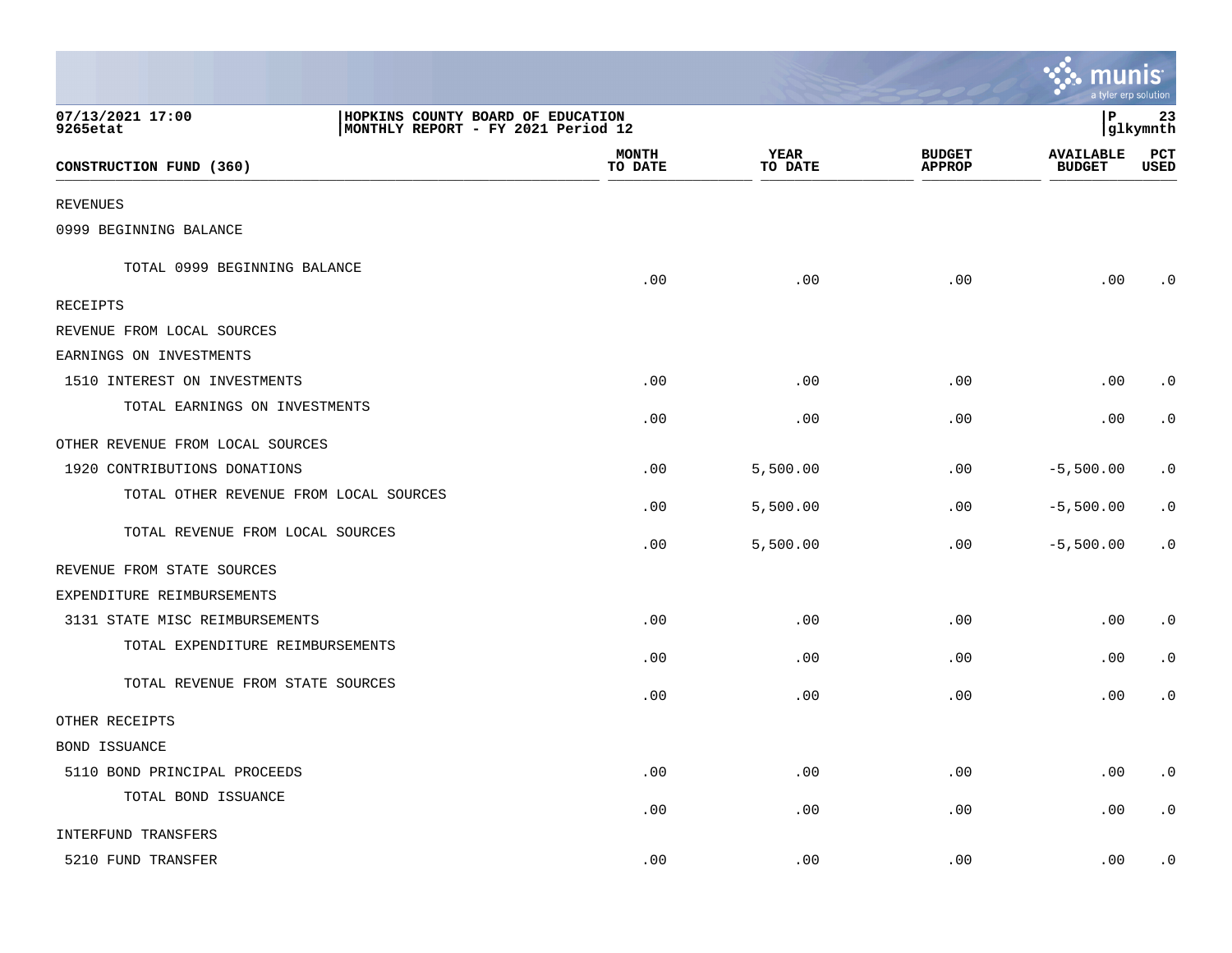

| 07/13/2021 17:00<br>HOPKINS COUNTY BOARD OF EDUCATION<br>MONTHLY REPORT - FY 2021 Period 12<br>9265etat |  |                         |                        | ∣P                             | 24<br>glkymnth                    |                    |
|---------------------------------------------------------------------------------------------------------|--|-------------------------|------------------------|--------------------------------|-----------------------------------|--------------------|
| CONSTRUCTION FUND (360)                                                                                 |  | <b>MONTH</b><br>TO DATE | <b>YEAR</b><br>TO DATE | <b>BUDGET</b><br><b>APPROP</b> | <b>AVAILABLE</b><br><b>BUDGET</b> | PCT<br><b>USED</b> |
| TOTAL INTERFUND TRANSFERS                                                                               |  | .00                     | .00                    | .00                            | .00                               | $\cdot$ 0          |
| SALE OR COMP FOR LOSS OF ASSETS                                                                         |  |                         |                        |                                |                                   |                    |
| 5332 LOSS COMP - BUILDINGS                                                                              |  | .00                     | .00                    | .00                            | .00                               | $\cdot$ 0          |
| TOTAL SALE OR COMP FOR LOSS OF ASSETS                                                                   |  | .00                     | .00                    | .00                            | .00                               | $\cdot$ 0          |
| TOTAL OTHER RECEIPTS                                                                                    |  | .00                     | .00                    | .00                            | .00                               | $\cdot$ 0          |
| TOTAL RECEIPTS                                                                                          |  | .00                     | 5,500.00               | .00                            | $-5,500.00$                       | $\cdot$ 0          |
| TOTAL REVENUE                                                                                           |  | .00                     | 5,500.00               | .00                            | $-5,500.00$                       | $\cdot$ 0          |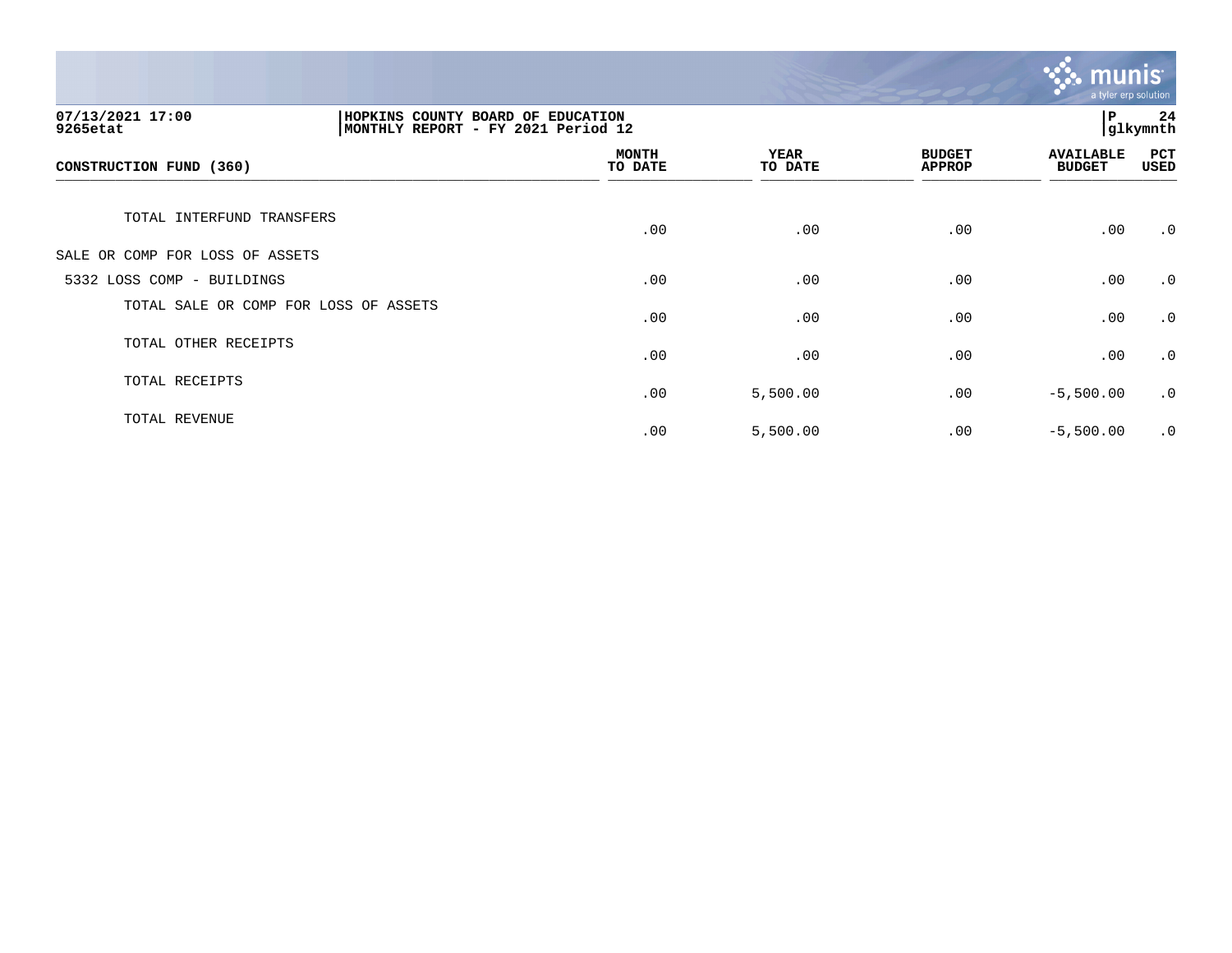

| 07/13/2021 17:00<br>HOPKINS COUNTY BOARD OF EDUCATION<br>9265etat<br>MONTHLY REPORT - FY 2021 Period 12                                                                                                                                                                                                             |                                                                    |                                                                                    |                                                                    | l P                                                                                          | 25<br> glkymnth                                                                                                                                                                                                     |  |
|---------------------------------------------------------------------------------------------------------------------------------------------------------------------------------------------------------------------------------------------------------------------------------------------------------------------|--------------------------------------------------------------------|------------------------------------------------------------------------------------|--------------------------------------------------------------------|----------------------------------------------------------------------------------------------|---------------------------------------------------------------------------------------------------------------------------------------------------------------------------------------------------------------------|--|
| CONSTRUCTION FUND (360)                                                                                                                                                                                                                                                                                             | <b>MONTH</b><br>TO DATE                                            | YEAR<br>TO DATE                                                                    | <b>BUDGET</b><br><b>APPROP</b>                                     | <b>AVAILABLE</b><br><b>BUDGET</b>                                                            | PCT<br><b>USED</b>                                                                                                                                                                                                  |  |
| <b>EXPENDITURES</b>                                                                                                                                                                                                                                                                                                 |                                                                    |                                                                                    |                                                                    |                                                                                              |                                                                                                                                                                                                                     |  |
| 4100 LAND/SITE ACQUISITIONS                                                                                                                                                                                                                                                                                         |                                                                    |                                                                                    |                                                                    |                                                                                              |                                                                                                                                                                                                                     |  |
| 0300<br>PURCHASED PROF AND TECH SERV<br>0400<br>PURCHASED PROPERTY SERVICES<br>0500<br>OTHER PURCHASED SERVICES<br>0600<br>SUPPLIES<br>0700<br>PROPERTY                                                                                                                                                             | .00<br>.00<br>.00<br>.00<br>.00                                    | .00<br>.00<br>.00<br>.00<br>.00                                                    | .00<br>.00<br>.00<br>.00<br>.00                                    | $.00 \,$<br>.00<br>$.00 \,$<br>.00<br>.00                                                    | $\cdot$ 0<br>$\boldsymbol{\cdot}$ 0<br>$\cdot$ 0<br>$\begin{smallmatrix} 0.1 \\ 0.1 \end{smallmatrix}$                                                                                                              |  |
| TOTAL 4100<br>LAND/SITE ACQUISITIONS                                                                                                                                                                                                                                                                                | .00                                                                | .00                                                                                | .00                                                                | .00                                                                                          | $\cdot$ 0                                                                                                                                                                                                           |  |
| 4500 BUILDING ACQUISTIONS & CONSTRUCTION                                                                                                                                                                                                                                                                            |                                                                    |                                                                                    |                                                                    |                                                                                              |                                                                                                                                                                                                                     |  |
| PURCHASED PROF AND TECH SERV<br>0300<br>0400<br>PURCHASED PROPERTY SERVICES<br>0500<br>OTHER PURCHASED SERVICES<br>0600<br>SUPPLIES<br>0700<br>PROPERTY<br>0800<br>DEBT SERVICE AND MISCELLANEOUS<br>0840<br>CONTINGENCY<br>0900<br>OTHER ITEMS                                                                     | 8,981.38<br>578,833.17<br>.00<br>.00<br>.00<br>.00<br>.00<br>.00   | 372,997.00<br>2,166,781.58<br>22,196.65<br>.00<br>.00<br>.00<br>.00<br>.00         | .00<br>.00<br>.00<br>.00<br>.00<br>.00<br>.00<br>.00               | $-372,997.00$<br>$-2,166,781.58$<br>$-22, 196.65$<br>.00<br>.00<br>.00<br>.00<br>.00         | $\cdot$ 0<br>$\cdot$ 0<br>$\begin{smallmatrix} 0.1 \\ 0.1 \end{smallmatrix}$<br>$\cdot$ 0<br>$\cdot$ 0<br>$\cdot$ 0<br>$\cdot$ 0                                                                                    |  |
| TOTAL 4500 BUILDING ACQUISTIONS & CONSTRUCTION                                                                                                                                                                                                                                                                      | 587,814.55                                                         | 2,561,975.23                                                                       | .00                                                                | $-2,561,975.23$                                                                              | $\cdot$ 0                                                                                                                                                                                                           |  |
| 4600<br>SITE IMPROVEMENT                                                                                                                                                                                                                                                                                            |                                                                    |                                                                                    |                                                                    |                                                                                              |                                                                                                                                                                                                                     |  |
| 0700<br>PROPERTY                                                                                                                                                                                                                                                                                                    | .00                                                                | .00                                                                                | .00                                                                | .00                                                                                          | $\cdot$ 0                                                                                                                                                                                                           |  |
| TOTAL 4600<br>SITE IMPROVEMENT                                                                                                                                                                                                                                                                                      | .00                                                                | .00                                                                                | .00                                                                | .00                                                                                          | $\cdot$ 0                                                                                                                                                                                                           |  |
| 4700 BUILDING IMPROVEMENTS                                                                                                                                                                                                                                                                                          |                                                                    |                                                                                    |                                                                    |                                                                                              |                                                                                                                                                                                                                     |  |
| 0100<br>SALARIES PERSONNEL SERVICES<br>0200<br>EMPLOYEE BENEFITS<br>0300<br>PURCHASED PROF AND TECH SERV<br>0400<br>PURCHASED PROPERTY SERVICES<br>0500<br>OTHER PURCHASED SERVICES<br>0600<br>SUPPLIES<br>0700<br>PROPERTY<br>0800<br>DEBT SERVICE AND MISCELLANEOUS<br>0840<br>CONTINGENCY<br>0900<br>OTHER ITEMS | .00<br>.00<br>.00<br>.00<br>.00<br>.00<br>.00<br>.00<br>.00<br>.00 | .00<br>.00<br>15,375.00<br>186,986.48<br>119.11<br>.00<br>.00<br>.00<br>.00<br>.00 | .00<br>.00<br>.00<br>.00<br>.00<br>.00<br>.00<br>.00<br>.00<br>.00 | .00<br>.00<br>$-15, 375.00$<br>$-186,986.48$<br>$-119.11$<br>.00<br>.00<br>.00<br>.00<br>.00 | $\cdot$ 0<br>$\begin{smallmatrix} 0.1 \\ 0.1 \end{smallmatrix}$<br>$\begin{array}{c} 0 \\ 0 \end{array}$<br>$\begin{smallmatrix} 0 \\ 0 \\ 0 \end{smallmatrix}$<br>$\boldsymbol{\cdot}$ 0<br>$\cdot$ 0<br>$\cdot$ 0 |  |
| TOTAL 4700<br>BUILDING IMPROVEMENTS                                                                                                                                                                                                                                                                                 | .00                                                                | 202,480.59                                                                         | .00                                                                | $-202, 480.59$                                                                               | $\cdot$ 0                                                                                                                                                                                                           |  |
| 4900<br>OTHER - FACILITIES                                                                                                                                                                                                                                                                                          |                                                                    |                                                                                    |                                                                    |                                                                                              |                                                                                                                                                                                                                     |  |
| 0400<br>PURCHASED PROPERTY SERVICES                                                                                                                                                                                                                                                                                 | .00                                                                | .00                                                                                | .00                                                                | .00                                                                                          | $\cdot$ 0                                                                                                                                                                                                           |  |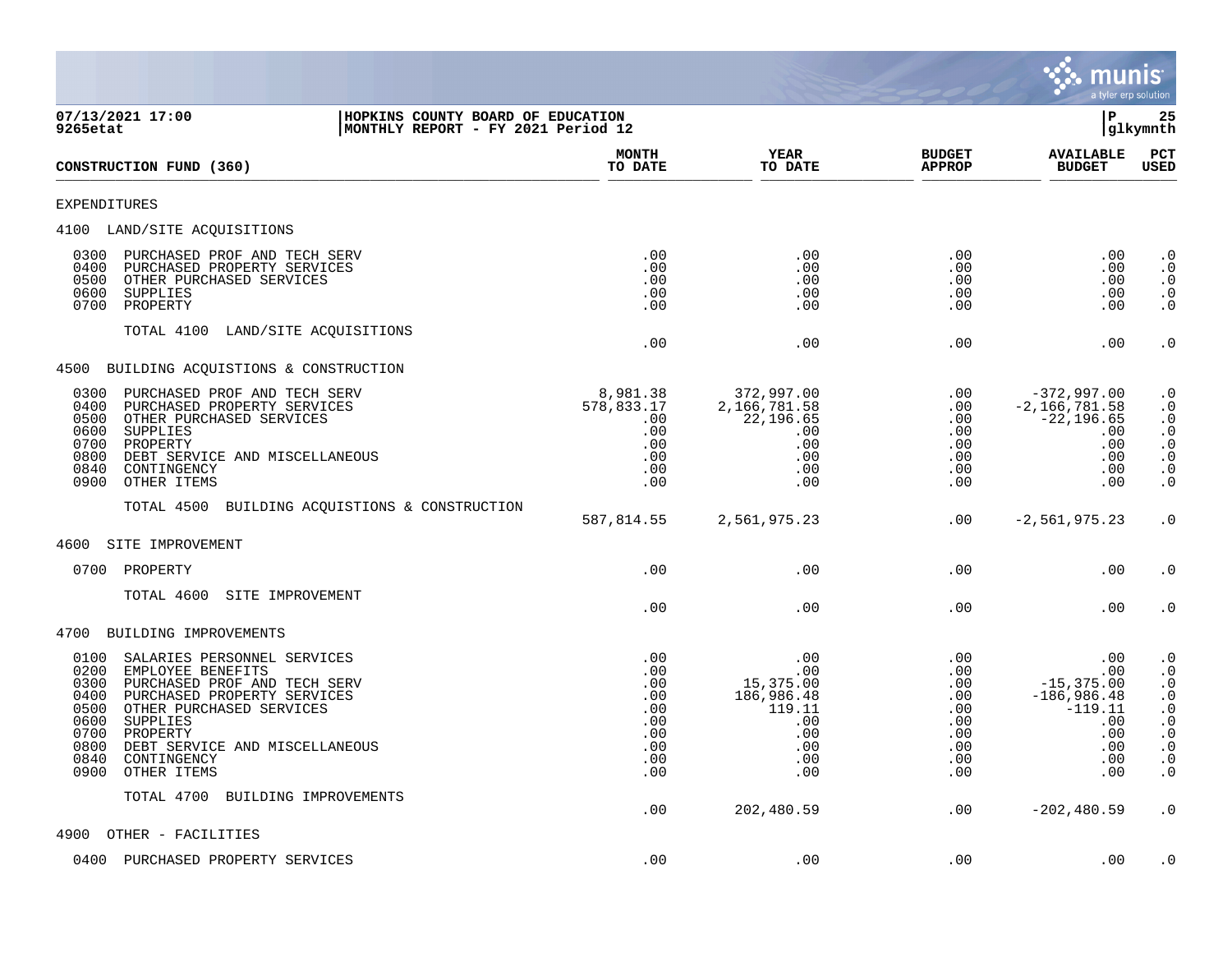

| 07/13/2021 17:00<br>9265etat         | HOPKINS COUNTY BOARD OF EDUCATION<br>MONTHLY REPORT - FY 2021 Period 12 |                         |                 |                                | P                                 | 26<br>glkymnth  |
|--------------------------------------|-------------------------------------------------------------------------|-------------------------|-----------------|--------------------------------|-----------------------------------|-----------------|
| CONSTRUCTION FUND (360)              |                                                                         | <b>MONTH</b><br>TO DATE | YEAR<br>TO DATE | <b>BUDGET</b><br><b>APPROP</b> | <b>AVAILABLE</b><br><b>BUDGET</b> | PCT<br>USED     |
| 0600<br>SUPPLIES<br>0700<br>PROPERTY |                                                                         | .00<br>.00              | .00<br>.00      | .00<br>.00                     | .00<br>.00                        | .0<br>$\cdot$ 0 |
| TOTAL 4900                           | OTHER - FACILITIES                                                      | .00                     | .00             | .00                            | .00                               | $\cdot$ 0       |
| 5200<br>FUND TRANSFERS               |                                                                         |                         |                 |                                |                                   |                 |
| 0900<br>OTHER ITEMS                  |                                                                         | .00                     | .00             | .00                            | .00                               | $\cdot$ 0       |
| TOTAL 5200                           | FUND TRANSFERS                                                          | .00                     | .00             | .00                            | .00                               | .0              |
| TOTAL EXPENDITURES                   |                                                                         | 587,814.55              | 2,764,455.82    | .00                            | $-2, 764, 455.82$                 | .0              |
| TOTAL FOR CONSTRUCTION FUND          | (360)                                                                   | $-587,814.55$           | $-2,758,955.82$ | .00                            | 2,758,955.82                      | .0              |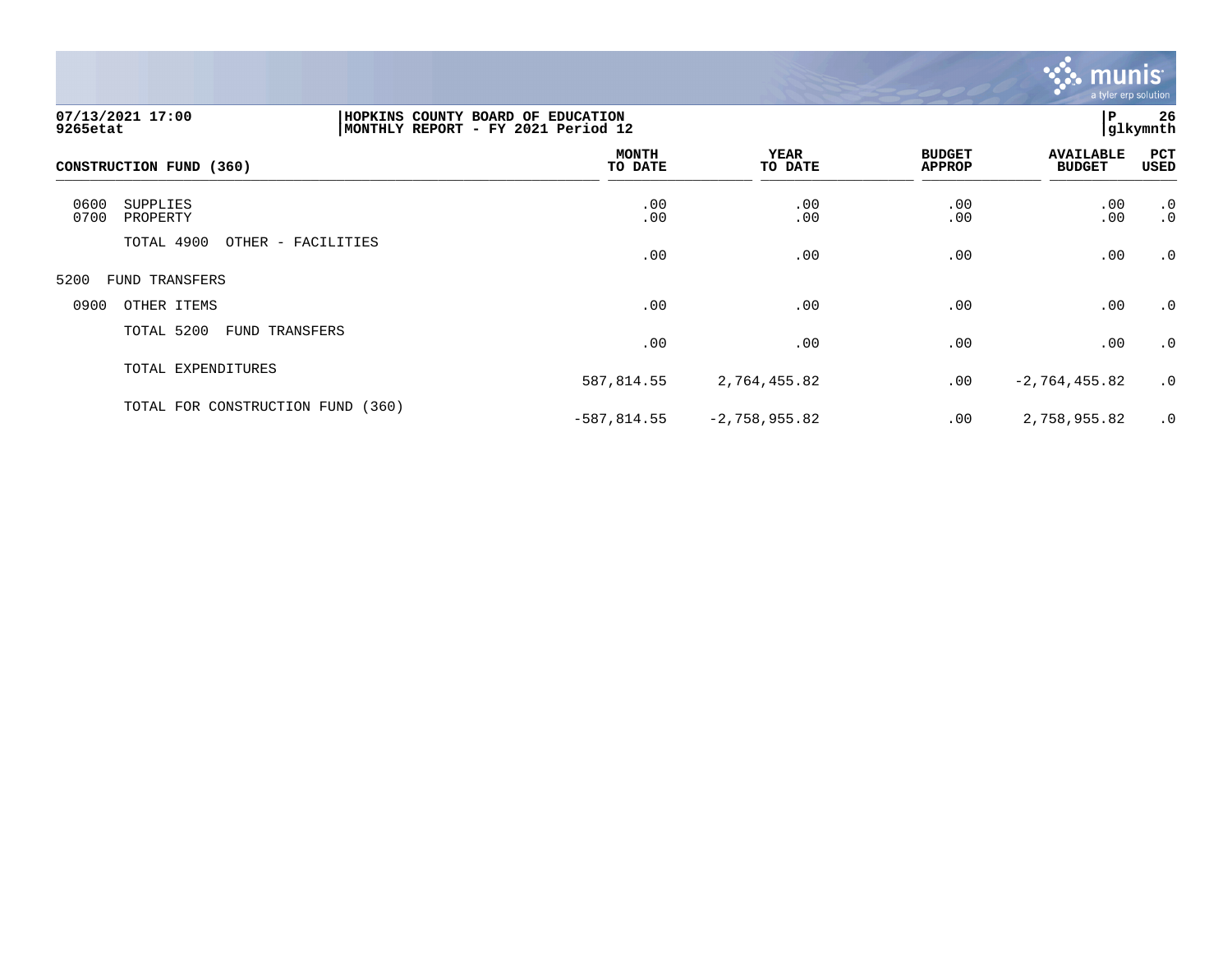|                                                                                 |                                                                         |                        |                                | munis                             | a tyler erp solution                |
|---------------------------------------------------------------------------------|-------------------------------------------------------------------------|------------------------|--------------------------------|-----------------------------------|-------------------------------------|
| 07/13/2021 17:00<br>9265etat                                                    | HOPKINS COUNTY BOARD OF EDUCATION<br>MONTHLY REPORT - FY 2021 Period 12 |                        |                                | l P                               | 27<br> glkymnth                     |
| DEBT SERVICE FUND (400)                                                         | <b>MONTH</b><br>TO DATE                                                 | <b>YEAR</b><br>TO DATE | <b>BUDGET</b><br><b>APPROP</b> | <b>AVAILABLE</b><br><b>BUDGET</b> | PCT<br><b>USED</b>                  |
| <b>REVENUES</b>                                                                 |                                                                         |                        |                                |                                   |                                     |
| 0999 BEGINNING BALANCE                                                          |                                                                         |                        |                                |                                   |                                     |
| TOTAL 0999 BEGINNING BALANCE                                                    | .00                                                                     | 516,961.67             | .00                            | $-516, 961.67$                    | $\cdot$ 0                           |
| <b>RECEIPTS</b>                                                                 |                                                                         |                        |                                |                                   |                                     |
| REVENUE FROM LOCAL SOURCES                                                      |                                                                         |                        |                                |                                   |                                     |
| EARNINGS ON INVESTMENTS                                                         |                                                                         |                        |                                |                                   |                                     |
| 1510 INTEREST ON INVESTMENTS                                                    | .00                                                                     | .00                    | .00                            | .00                               | $\cdot$ 0                           |
| TOTAL EARNINGS ON INVESTMENTS                                                   | .00                                                                     | .00                    | .00                            | .00                               | $\cdot$ 0                           |
| TOTAL REVENUE FROM LOCAL SOURCES                                                | .00                                                                     | .00                    | .00                            | .00                               | $\cdot$ 0                           |
| REVENUE FROM STATE SOURCES                                                      |                                                                         |                        |                                |                                   |                                     |
| RESTRICTED                                                                      |                                                                         |                        |                                |                                   |                                     |
| 3200 RESTRICTED STATE REVENUE                                                   | .00                                                                     | .00                    | .00                            | .00                               | $\cdot$ 0                           |
| TOTAL RESTRICTED                                                                | .00                                                                     | .00                    | .00                            | .00                               | $\cdot$ 0                           |
| REVENUE ON BEHALF PAYMENTS                                                      |                                                                         |                        |                                |                                   |                                     |
| 3900 ON BEHALF                                                                  | .00                                                                     | .00                    | 1,206,580.56                   | 1,206,580.56                      | $\cdot$ 0                           |
| TOTAL REVENUE ON BEHALF PAYMENTS                                                | .00                                                                     | .00                    | 1,206,580.56                   | 1,206,580.56                      | $\cdot$ 0                           |
| TOTAL REVENUE FROM STATE SOURCES                                                | .00                                                                     | .00                    | 1,206,580.56                   | 1,206,580.56                      | $\cdot$ 0                           |
| OTHER RECEIPTS                                                                  |                                                                         |                        |                                |                                   |                                     |
| <b>BOND ISSUANCE</b>                                                            |                                                                         |                        |                                |                                   |                                     |
| 5110 BOND PRINCIPAL PROCEEDS<br>5120 BOND PREMIUM<br>5130 ACCRUED BOND INTEREST | .00<br>.00<br>.00                                                       | .00<br>.00<br>.00      | .00<br>.00<br>.00              | .00<br>.00<br>.00                 | $\cdot$ 0<br>$\cdot$ 0<br>$\cdot$ 0 |
| TOTAL BOND ISSUANCE                                                             | .00                                                                     | .00                    | .00                            | .00                               | $\cdot$ 0                           |

 $\bullet$ 

INTERFUND TRANSFERS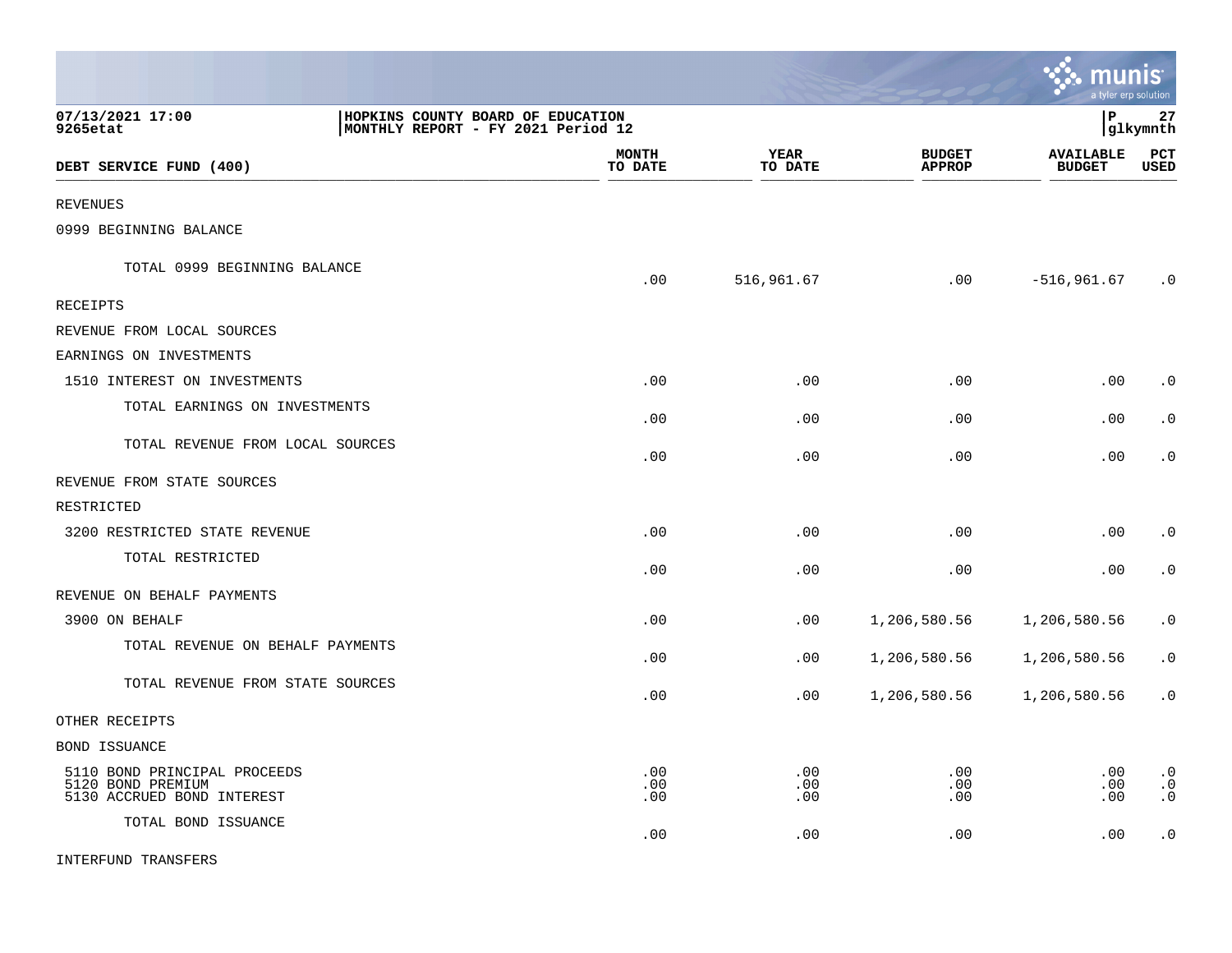

| 07/13/2021 17:00<br>9265etat | HOPKINS COUNTY BOARD OF EDUCATION<br>MONTHLY REPORT - FY 2021 Period 12 |                         |                 |                                | P                                 | 28<br>glkymnth |
|------------------------------|-------------------------------------------------------------------------|-------------------------|-----------------|--------------------------------|-----------------------------------|----------------|
| DEBT SERVICE FUND (400)      |                                                                         | <b>MONTH</b><br>TO DATE | YEAR<br>TO DATE | <b>BUDGET</b><br><b>APPROP</b> | <b>AVAILABLE</b><br><b>BUDGET</b> | PCT<br>USED    |
| 5210 FUND TRANSFER           |                                                                         | .00                     | .00             | 3,318,494.00                   | 3,318,494.00                      | $\cdot$ 0      |
| TOTAL INTERFUND TRANSFERS    |                                                                         | .00                     | .00             | 3,318,494.00                   | 3,318,494.00                      | $\cdot$ 0      |
| TOTAL OTHER RECEIPTS         |                                                                         | .00                     | .00             | 3, 318, 494.00                 | 3,318,494.00                      | $\cdot$ 0      |
| TOTAL RECEIPTS               |                                                                         | .00                     | .00             | 4,525,074.56                   | 4,525,074.56                      | $\cdot$ 0      |
| TOTAL REVENUE                |                                                                         | .00                     | 516,961.67      | 4,525,074.56                   | 4,008,112.89 11.4                 |                |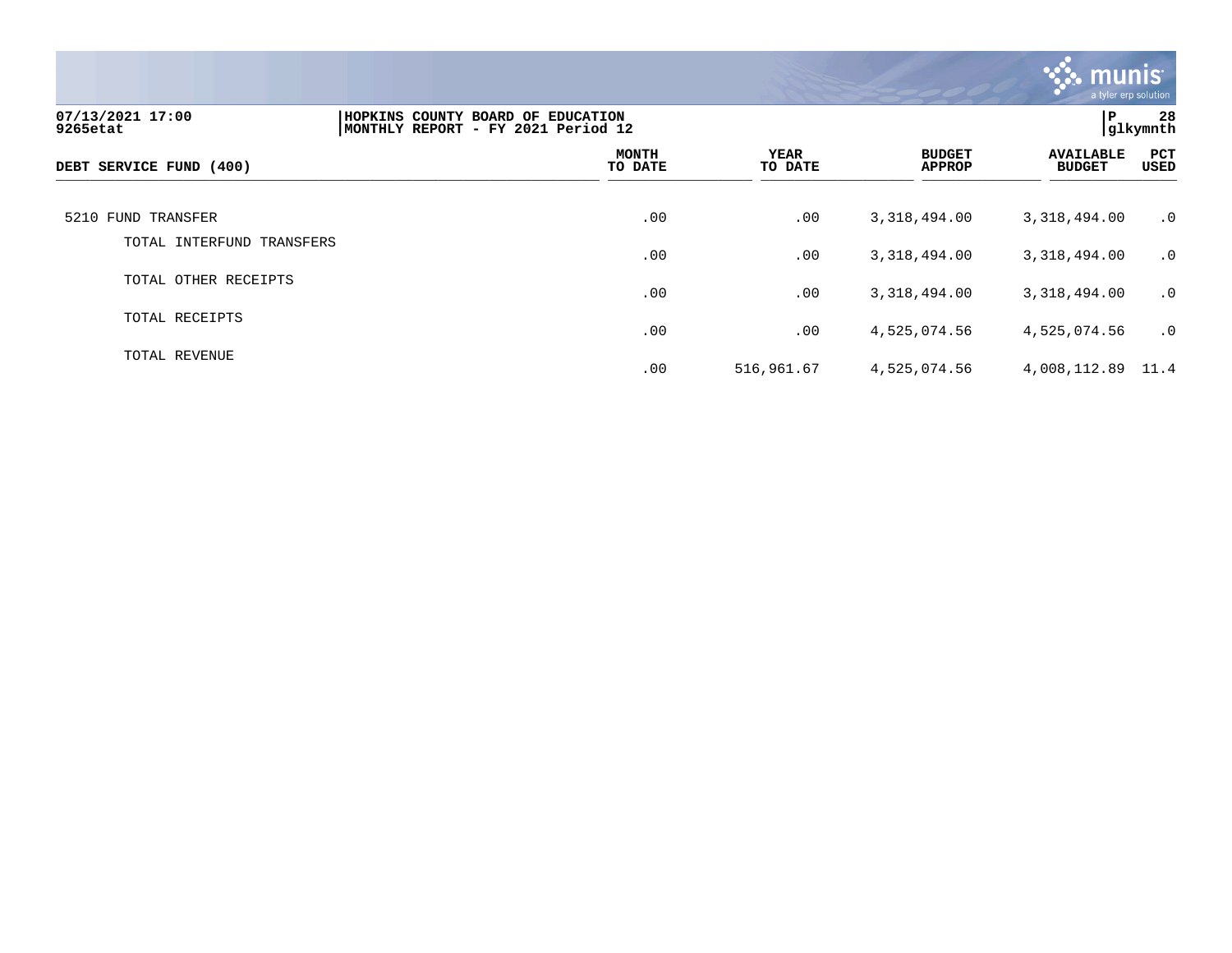|                                                                                                         |                         |                        |                                | munis<br>a tyler erp solution     |                   |
|---------------------------------------------------------------------------------------------------------|-------------------------|------------------------|--------------------------------|-----------------------------------|-------------------|
| 07/13/2021 17:00<br>HOPKINS COUNTY BOARD OF EDUCATION<br>MONTHLY REPORT - FY 2021 Period 12<br>9265etat |                         |                        |                                | P.                                | 29<br>glkymnth    |
| DEBT SERVICE FUND (400)                                                                                 | <b>MONTH</b><br>TO DATE | <b>YEAR</b><br>TO DATE | <b>BUDGET</b><br><b>APPROP</b> | <b>AVAILABLE</b><br><b>BUDGET</b> | PCT<br>USED       |
| <b>EXPENDITURES</b>                                                                                     |                         |                        |                                |                                   |                   |
| RESTRICT TO REV & BAL SHT ONLY<br>0000                                                                  |                         |                        |                                |                                   |                   |
| 0800<br>DEBT SERVICE AND MISCELLANEOUS                                                                  | .00                     | .00                    | .00                            | .00                               | $\cdot$ 0         |
| TOTAL 0000<br>RESTRICT TO REV & BAL SHT ONLY                                                            | .00                     | .00                    | .00                            | .00                               | $\cdot$ 0         |
| DEBT SERVICE<br>5100                                                                                    |                         |                        |                                |                                   |                   |
| 0800<br>DEBT SERVICE AND MISCELLANEOUS<br>0900<br>OTHER ITEMS                                           | .00<br>.00              | 2,848,211.10<br>.00    | 4,525,074.56<br>.00            | 1,676,863.46<br>.00               | 62.9<br>$\cdot$ 0 |
| TOTAL 5100<br>DEBT SERVICE                                                                              | .00                     | 2,848,211.10           | 4,525,074.56                   | 1,676,863.46                      | 62.9              |
| FUND TRANSFERS<br>5200                                                                                  |                         |                        |                                |                                   |                   |
| 0900<br>OTHER ITEMS                                                                                     | .00                     | .00                    | .00                            | .00                               | $\cdot$ 0         |
| TOTAL 5200<br>FUND TRANSFERS                                                                            | .00                     | .00                    | .00                            | .00                               | $\cdot$ 0         |
| TOTAL EXPENDITURES                                                                                      | .00                     | 2,848,211.10           | 4,525,074.56                   | 1,676,863.46                      | 62.9              |
| TOTAL FOR DEBT SERVICE FUND (400)                                                                       | .00                     | $-2, 331, 249.43$      | .00                            | 2,331,249.43                      | $\cdot$ 0         |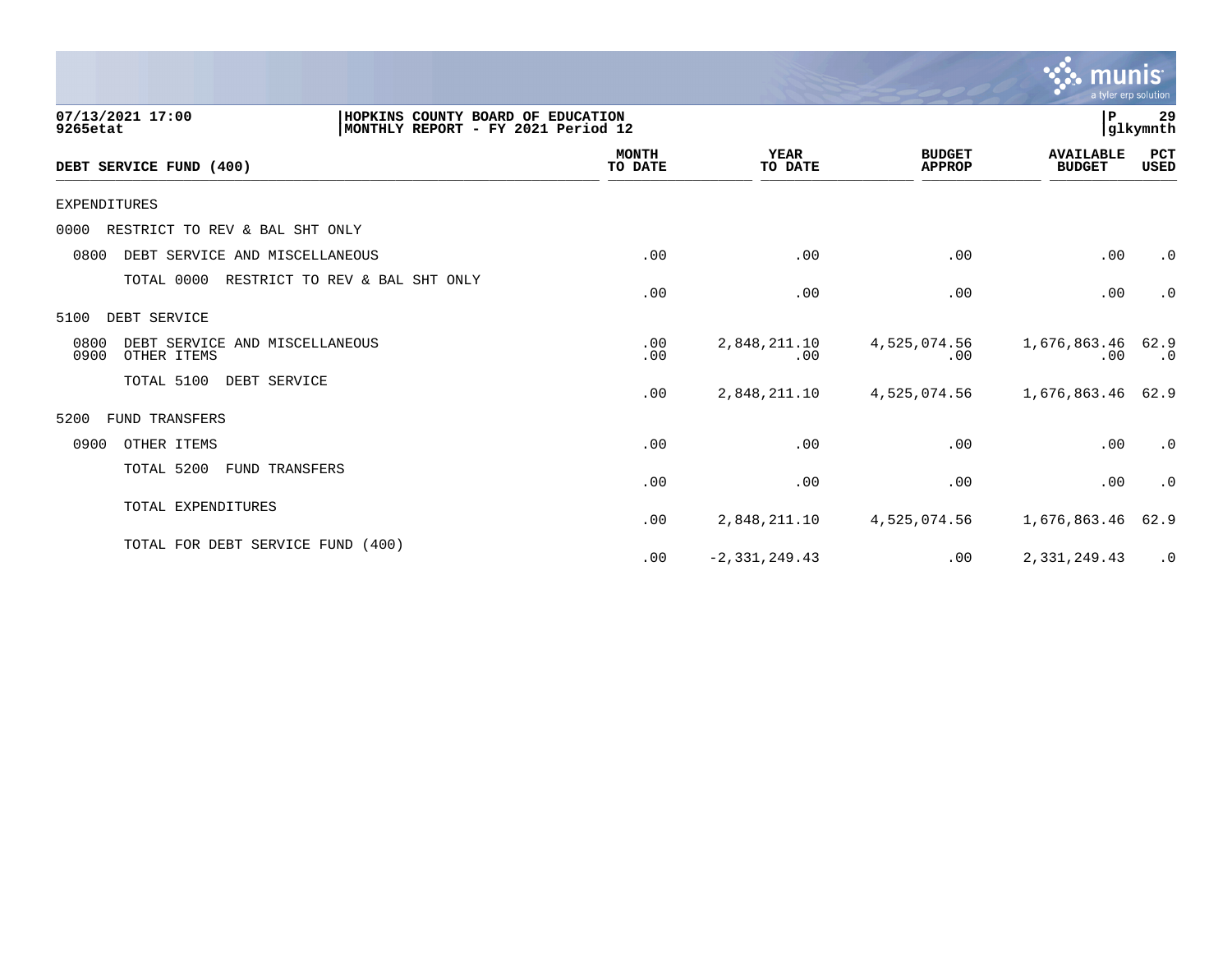|                                                                                                                                                                                                                                                                 |                                                                         |                                                    |                                                                    |                                                            | munis                                                                | a tyler erp solution                                                                           |
|-----------------------------------------------------------------------------------------------------------------------------------------------------------------------------------------------------------------------------------------------------------------|-------------------------------------------------------------------------|----------------------------------------------------|--------------------------------------------------------------------|------------------------------------------------------------|----------------------------------------------------------------------|------------------------------------------------------------------------------------------------|
| 07/13/2021 17:00<br>9265etat                                                                                                                                                                                                                                    | HOPKINS COUNTY BOARD OF EDUCATION<br>MONTHLY REPORT - FY 2021 Period 12 |                                                    |                                                                    |                                                            | l P                                                                  | 30<br> glkymnth                                                                                |
| FOOD SERVICE FUND (51)                                                                                                                                                                                                                                          |                                                                         | <b>MONTH</b><br>TO DATE                            | YEAR<br>TO DATE                                                    | <b>BUDGET</b><br><b>APPROP</b>                             | <b>AVAILABLE</b><br><b>BUDGET</b>                                    | PCT<br><b>USED</b>                                                                             |
| <b>REVENUES</b>                                                                                                                                                                                                                                                 |                                                                         |                                                    |                                                                    |                                                            |                                                                      |                                                                                                |
| 0999 BEGINNING BALANCE                                                                                                                                                                                                                                          |                                                                         |                                                    |                                                                    |                                                            |                                                                      |                                                                                                |
| TOTAL 0999 BEGINNING BALANCE                                                                                                                                                                                                                                    |                                                                         | .00                                                | 1,671,353.11                                                       |                                                            | 989, 276. 27 -682, 076. 84 169. 0                                    |                                                                                                |
| RECEIPTS                                                                                                                                                                                                                                                        |                                                                         |                                                    |                                                                    |                                                            |                                                                      |                                                                                                |
| REVENUE FROM LOCAL SOURCES                                                                                                                                                                                                                                      |                                                                         |                                                    |                                                                    |                                                            |                                                                      |                                                                                                |
| EARNINGS ON INVESTMENTS                                                                                                                                                                                                                                         |                                                                         |                                                    |                                                                    |                                                            |                                                                      |                                                                                                |
| 1510 INTEREST ON INVESTMENTS                                                                                                                                                                                                                                    |                                                                         | 2,493.27                                           | 36,015.36                                                          | 4,161.00                                                   | $-31,854.36865.6$                                                    |                                                                                                |
| TOTAL EARNINGS ON INVESTMENTS                                                                                                                                                                                                                                   |                                                                         | 2,493.27                                           | 36,015.36                                                          | 4,161.00                                                   | $-31,854.36865.6$                                                    |                                                                                                |
| FOOD SERVICE                                                                                                                                                                                                                                                    |                                                                         |                                                    |                                                                    |                                                            |                                                                      |                                                                                                |
| 1611 REIMBURSABLE SCHOOL LUNCH PROG<br>1612 REIMBURSABLE SCH BREAKFAST PRG<br>1621 NON-REIMBURSABLE LUNCH PROG<br>1622 NON-REIMBURSABLE BREAKFAST PRG<br>1624 NON-REIMBURSBLE A LA CARTE PRG<br>1629 NON-REIMBURSBLE OTHER FOOD PRG<br>1650 SUMMER FOOD PROGRAM |                                                                         | 1,627.50<br>.00<br>.00<br>.00<br>.00<br>.00<br>.00 | 11,499.49<br>$.00 \,$<br>$.00 \,$<br>.00<br>.00<br>$.00 \,$<br>.00 | 554,105.47<br>.00<br>.00<br>.00<br>.00<br>12,000.00<br>.00 | 542,605.98<br>$.00 \,$<br>.00<br>.00<br>.00<br>12,000.00<br>$.00 \,$ | 2.1<br>$\cdot$ 0<br>$\cdot$ 0<br>$\ddot{\phantom{0}}$ .<br>$\cdot$ 0<br>$\cdot$ 0<br>$\cdot$ 0 |
| TOTAL FOOD SERVICE                                                                                                                                                                                                                                              |                                                                         | 1,627.50                                           | 11,499.49                                                          | 566,105.47                                                 | 554,605.98                                                           | 2.0                                                                                            |
| OTHER REVENUE FROM LOCAL SOURCES                                                                                                                                                                                                                                |                                                                         |                                                    |                                                                    |                                                            |                                                                      |                                                                                                |
| 1920 CONTRIBUTIONS DONATIONS<br>1990 MISCELLANEOUS REVENUE                                                                                                                                                                                                      |                                                                         | .00<br>.00                                         | $.00 \,$<br>26, 216. 15                                            | 3,800.00<br>40,382.95                                      | 3,800.00<br>14,166.80 64.9                                           | $\cdot$ 0                                                                                      |
| TOTAL OTHER REVENUE FROM LOCAL SOURCES                                                                                                                                                                                                                          |                                                                         | .00                                                | 26, 216. 15                                                        | 44,182.95                                                  | 17,966.80 59.3                                                       |                                                                                                |
| TOTAL REVENUE FROM LOCAL SOURCES                                                                                                                                                                                                                                |                                                                         | 4,120.77                                           | 73,731.00                                                          | 614,449.42                                                 | 540, 718. 42 12. 0                                                   |                                                                                                |
| REVENUE FROM STATE SOURCES                                                                                                                                                                                                                                      |                                                                         |                                                    |                                                                    |                                                            |                                                                      |                                                                                                |
| RESTRICTED                                                                                                                                                                                                                                                      |                                                                         |                                                    |                                                                    |                                                            |                                                                      |                                                                                                |
| 3200 RESTRICTED STATE REVENUE                                                                                                                                                                                                                                   |                                                                         | .00                                                | 36,733.82                                                          | 43,539.00                                                  | 6,805.18 84.4                                                        |                                                                                                |
| TOTAL RESTRICTED                                                                                                                                                                                                                                                |                                                                         | .00                                                | 36,733.82                                                          | 43,539.00                                                  | 6,805.18 84.4                                                        |                                                                                                |
| REVENUE ON BEHALF PAYMENTS                                                                                                                                                                                                                                      |                                                                         |                                                    |                                                                    |                                                            |                                                                      |                                                                                                |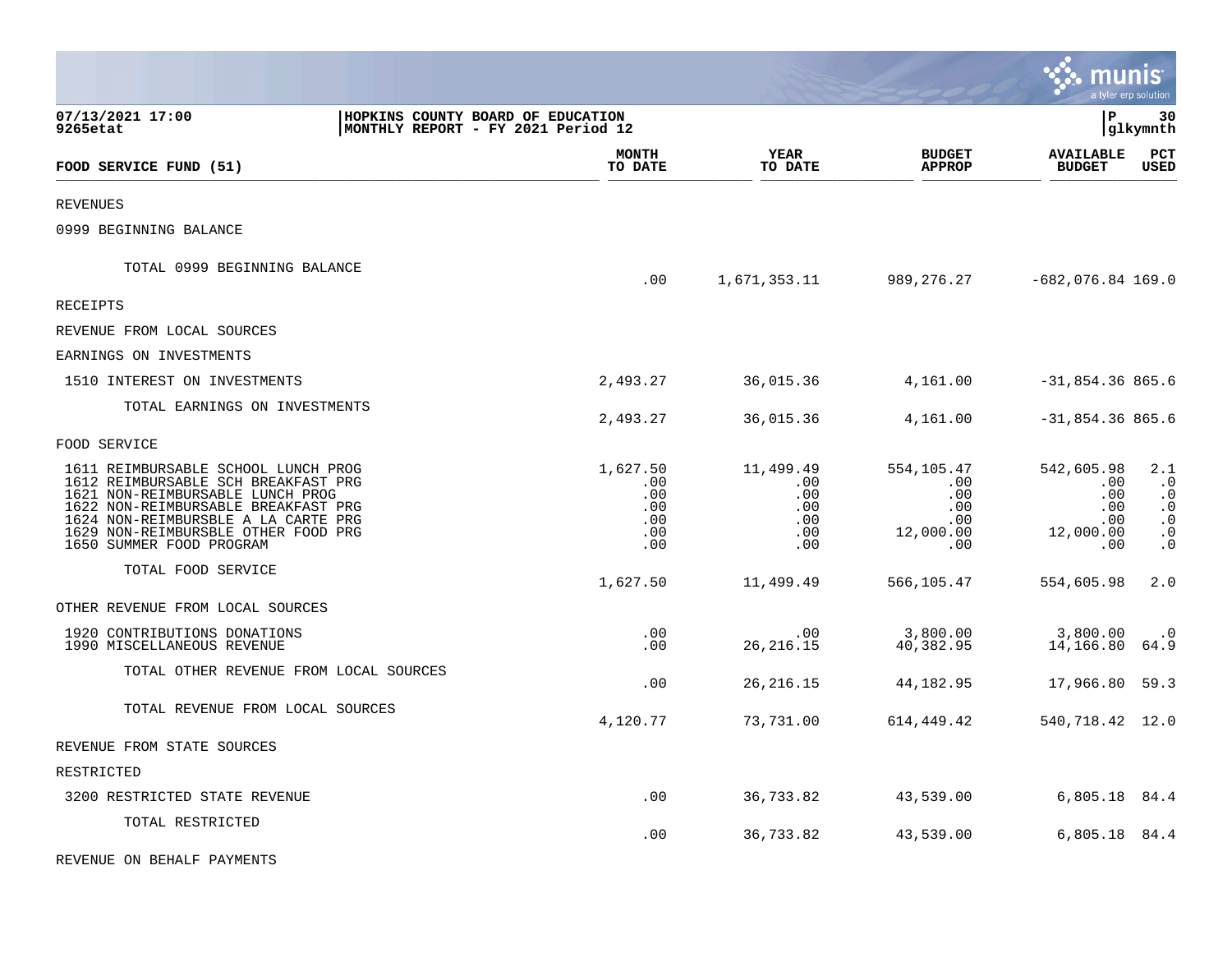

| 07/13/2021 17:00<br>HOPKINS COUNTY BOARD OF EDUCATION<br>MONTHLY REPORT - FY 2021 Period 12<br>9265etat |                         |                        |                                | P                                 | 31<br>glkymnth |
|---------------------------------------------------------------------------------------------------------|-------------------------|------------------------|--------------------------------|-----------------------------------|----------------|
| FOOD SERVICE FUND (51)                                                                                  | <b>MONTH</b><br>TO DATE | <b>YEAR</b><br>TO DATE | <b>BUDGET</b><br><b>APPROP</b> | <b>AVAILABLE</b><br><b>BUDGET</b> | PCT<br>USED    |
|                                                                                                         |                         |                        |                                |                                   |                |
| 3900 ON BEHALF                                                                                          | .00                     | .00                    | 476,962.24                     | 476,962.24                        | $\cdot$ 0      |
| TOTAL REVENUE ON BEHALF PAYMENTS                                                                        | .00                     | .00                    | 476,962.24                     | 476,962.24                        | $\cdot$ 0      |
| TOTAL REVENUE FROM STATE SOURCES                                                                        | .00                     | 36,733.82              | 520,501.24                     | 483,767.42                        | 7.1            |
| REVENUE FROM FEDERAL SOURCES                                                                            |                         |                        |                                |                                   |                |
| RESTRICTED THROUGH THE STATE                                                                            |                         |                        |                                |                                   |                |
| 4500 RESTRICTED FED THRU STATE                                                                          | 188,527.69              | 2,067,793.03           | 3,051,681.20                   | 983,888.17 67.8                   |                |
| TOTAL RESTRICTED THROUGH THE STATE                                                                      | 188,527.69              | 2,067,793.03           | 3,051,681.20                   | 983,888.17 67.8                   |                |
| CHILD NUTRITION PROGRAM DONATED COMMODIT                                                                |                         |                        |                                |                                   |                |
| 4950 CHILD NUTR PRG DONATED COMMOD                                                                      | .00                     | .00                    | .00                            | .00                               | $\cdot$ 0      |
| TOTAL CHILD NUTRITION PROGRAM DONATED COMMODIT                                                          | .00                     | .00                    | .00                            | .00                               | $\cdot$ 0      |
| TOTAL REVENUE FROM FEDERAL SOURCES                                                                      | 188,527.69              | 2,067,793.03           | 3,051,681.20                   | 983,888.17                        | 67.8           |
| OTHER RECEIPTS                                                                                          |                         |                        |                                |                                   |                |
| INTERFUND TRANSFERS                                                                                     |                         |                        |                                |                                   |                |
| 5210 FUND TRANSFER                                                                                      | .00                     | .00                    | .00                            | .00                               | $\cdot$ 0      |
| TOTAL INTERFUND TRANSFERS                                                                               | .00                     | .00                    | .00                            | $.00 \,$                          | $\cdot$ 0      |
| TOTAL OTHER RECEIPTS                                                                                    | .00                     | .00                    | .00                            | .00                               | $\cdot$ 0      |
| TOTAL RECEIPTS                                                                                          | 192,648.46              | 2,178,257.85           | 4,186,631.86                   | 2,008,374.01                      | 52.0           |
| TOTAL REVENUE                                                                                           | 192,648.46              | 3,849,610.96           | 5, 175, 908. 13                | 1,326,297.17 74.4                 |                |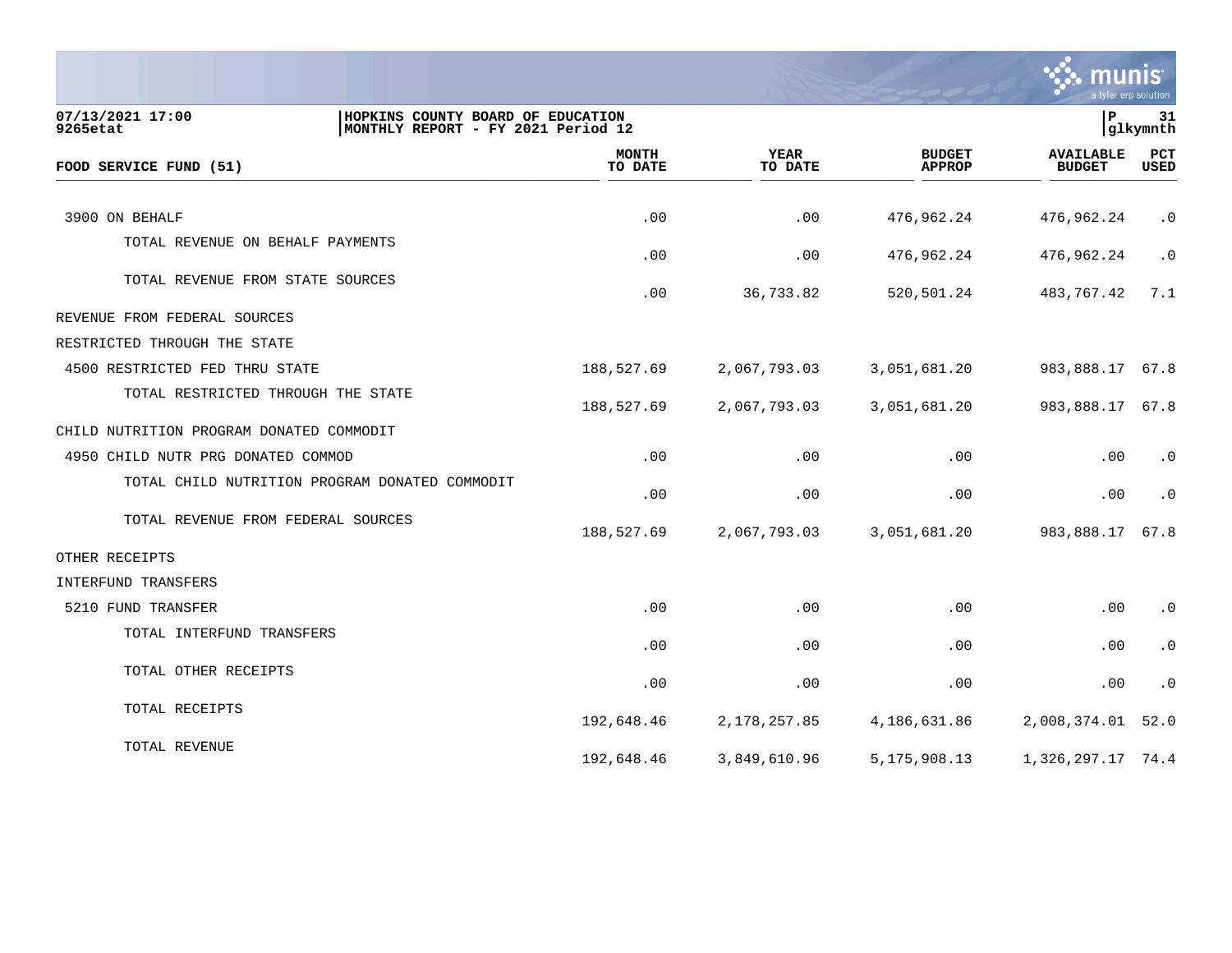

| 9265etat                                                                     | 07/13/2021 17:00                                                                                                                                                                                                                     | HOPKINS COUNTY BOARD OF EDUCATION<br>MONTHLY REPORT - FY 2021 Period 12 |                                                                                                  |                                                                                                                         |                                                                                                                                   | P                                                                                                                               | 32<br>glkymnth                                                                              |
|------------------------------------------------------------------------------|--------------------------------------------------------------------------------------------------------------------------------------------------------------------------------------------------------------------------------------|-------------------------------------------------------------------------|--------------------------------------------------------------------------------------------------|-------------------------------------------------------------------------------------------------------------------------|-----------------------------------------------------------------------------------------------------------------------------------|---------------------------------------------------------------------------------------------------------------------------------|---------------------------------------------------------------------------------------------|
|                                                                              | FOOD SERVICE FUND (51)                                                                                                                                                                                                               |                                                                         | <b>MONTH</b><br>TO DATE                                                                          | YEAR<br>TO DATE                                                                                                         | <b>BUDGET</b><br><b>APPROP</b>                                                                                                    | <b>AVAILABLE</b><br><b>BUDGET</b>                                                                                               | PCT<br>USED                                                                                 |
| EXPENDITURES                                                                 |                                                                                                                                                                                                                                      |                                                                         |                                                                                                  |                                                                                                                         |                                                                                                                                   |                                                                                                                                 |                                                                                             |
| 3100                                                                         | FOOD SERVICE OPERATION                                                                                                                                                                                                               |                                                                         |                                                                                                  |                                                                                                                         |                                                                                                                                   |                                                                                                                                 |                                                                                             |
| 0100<br>0200<br>0280<br>0300<br>0400<br>0500<br>0600<br>0700<br>0800<br>0840 | SALARIES PERSONNEL SERVICES<br>EMPLOYEE BENEFITS<br>ON-BEHALF<br>PURCHASED PROF AND TECH SERV<br>PURCHASED PROPERTY SERVICES<br>OTHER PURCHASED SERVICES<br>SUPPLIES<br>PROPERTY<br>DEBT SERVICE<br>AND MISCELLANEOUS<br>CONTINGENCY |                                                                         | 247,432.24<br>79,232.20<br>.00<br>230.00<br>2,362.50<br>422.51<br>54,093.21<br>.00<br>.00<br>.00 | 1,224,728.30<br>380, 234. 24<br>.00<br>4,469.59<br>20,226.62<br>11,695.68<br>1,004,284.94<br>21,000.00<br>152.50<br>.00 | 1,294,296.95<br>451,375.99<br>476,962.24<br>6,750.00<br>117,000.00<br>41,900.00<br>2,064,642.95<br>21,480.00<br>.00<br>701,500.00 | 69,568.65<br>71,141.75<br>476,962.24<br>2,280.41<br>96,773.38<br>30,204.32<br>1,060,358.01<br>480.00<br>$-152.50$<br>701,500.00 | 94.6<br>84.2<br>$\cdot$ 0<br>66.2<br>17.3<br>27.9<br>48.6<br>97.8<br>$\cdot$ 0<br>$\cdot$ 0 |
|                                                                              | TOTAL 3100<br>FOOD SERVICE OPERATION                                                                                                                                                                                                 |                                                                         | 383,772.66                                                                                       | 2,666,791.87                                                                                                            | 5, 175, 908. 13                                                                                                                   | 2,509,116.26                                                                                                                    | 51.5                                                                                        |
|                                                                              | TOTAL EXPENDITURES                                                                                                                                                                                                                   |                                                                         | 383,772.66                                                                                       | 2,666,791.87                                                                                                            | 5, 175, 908. 13                                                                                                                   | 2,509,116.26                                                                                                                    | 51.5                                                                                        |
|                                                                              | TOTAL FOR FOOD SERVICE FUND (51)                                                                                                                                                                                                     |                                                                         | $-191, 124.20$                                                                                   | 1,182,819.09                                                                                                            | $.00 \,$                                                                                                                          | $-1,182,819.09$                                                                                                                 | $\cdot$ 0                                                                                   |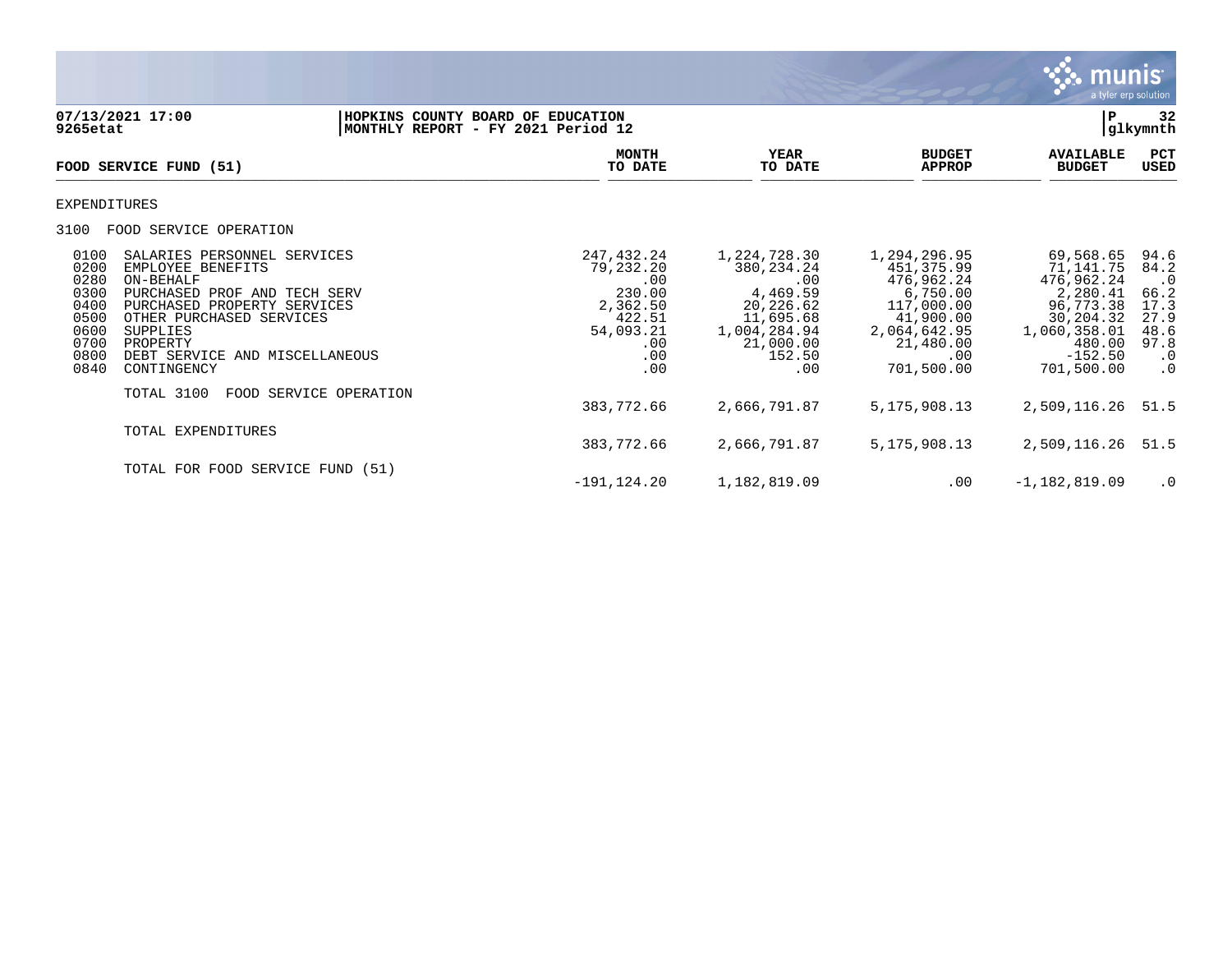|                                                                                                         |                         |                        |                                | mul                               | a tyler erp solution   |
|---------------------------------------------------------------------------------------------------------|-------------------------|------------------------|--------------------------------|-----------------------------------|------------------------|
| 07/13/2021 17:00<br>HOPKINS COUNTY BOARD OF EDUCATION<br>MONTHLY REPORT - FY 2021 Period 12<br>9265etat |                         |                        |                                | P                                 | 33<br> glkymnth        |
| CHILD CARE CENTER (52)                                                                                  | <b>MONTH</b><br>TO DATE | <b>YEAR</b><br>TO DATE | <b>BUDGET</b><br><b>APPROP</b> | <b>AVAILABLE</b><br><b>BUDGET</b> | PCT<br>USED            |
| <b>REVENUES</b>                                                                                         |                         |                        |                                |                                   |                        |
| 0999 BEGINNING BALANCE                                                                                  |                         |                        |                                |                                   |                        |
| TOTAL 0999 BEGINNING BALANCE                                                                            | .00                     | 76,149.31              | .00                            | $-76, 149.31$                     | $\cdot$ 0              |
| RECEIPTS                                                                                                |                         |                        |                                |                                   |                        |
| REVENUE FROM LOCAL SOURCES                                                                              |                         |                        |                                |                                   |                        |
| EARNINGS ON INVESTMENTS                                                                                 |                         |                        |                                |                                   |                        |
| 1510 INTEREST ON INVESTMENTS<br>1510 INTEREST ON INVESTMENTS                                            | 90.23<br>.00            | 1,120.15<br>.00        | 190.00<br>.00                  | $-930.15$ 589.6<br>$.00 \,$       | $\cdot$ 0              |
| TOTAL EARNINGS ON INVESTMENTS                                                                           | 90.23                   | 1,120.15               | 190.00                         | $-930.15$ 589.6                   |                        |
| COMMUNITY SERVICE ACTIVITIES                                                                            |                         |                        |                                |                                   |                        |
| 1810 COMMUNITY SERVICE ACTIVITIES<br>1810 COMMUNITY SERVICE ACTIVITIES                                  | 1,857.00<br>.00         | 32,359.00<br>.00       | 91,024.87<br>.00               | 58,665.87 35.6<br>.00             | $\cdot$ . 0            |
| TOTAL COMMUNITY SERVICE ACTIVITIES                                                                      | 1,857.00                | 32,359.00              | 91,024.87                      | 58,665.87 35.6                    |                        |
| TOTAL REVENUE FROM LOCAL SOURCES                                                                        | 1,947.23                | 33,479.15              | 91,214.87                      | 57, 735. 72 36. 7                 |                        |
| REVENUE FROM STATE SOURCES                                                                              |                         |                        |                                |                                   |                        |
| RESTRICTED                                                                                              |                         |                        |                                |                                   |                        |
| 3200 RESTRICTED STATE REVENUE<br>3200 RESTRICTED STATE REVENUE                                          | 1,570.00<br>.00         | 7,450.00<br>.00        | 13,520.32<br>$.00 \,$          | $6,070.32$ 55.1<br>.00            | $\cdot$ 0              |
| TOTAL RESTRICTED                                                                                        | 1,570.00                | 7,450.00               | 13,520.32                      | 6,070.32 55.1                     |                        |
| REVENUE ON BEHALF PAYMENTS                                                                              |                         |                        |                                |                                   |                        |
| 3900 ON BEHALF                                                                                          | .00                     | .00                    | 27,361.02                      | 27,361.02 .0                      |                        |
| TOTAL REVENUE ON BEHALF PAYMENTS                                                                        | .00                     | .00                    | 27,361.02                      | 27,361.02                         | $\boldsymbol{\cdot}$ 0 |
| TOTAL REVENUE FROM STATE SOURCES                                                                        | 1,570.00                | 7,450.00               | 40,881.34                      | 33, 431. 34 18. 2                 |                        |
| TOTAL RECEIPTS                                                                                          | 3,517.23                | 40,929.15              | 132,096.21                     | 91,167.06 31.0                    |                        |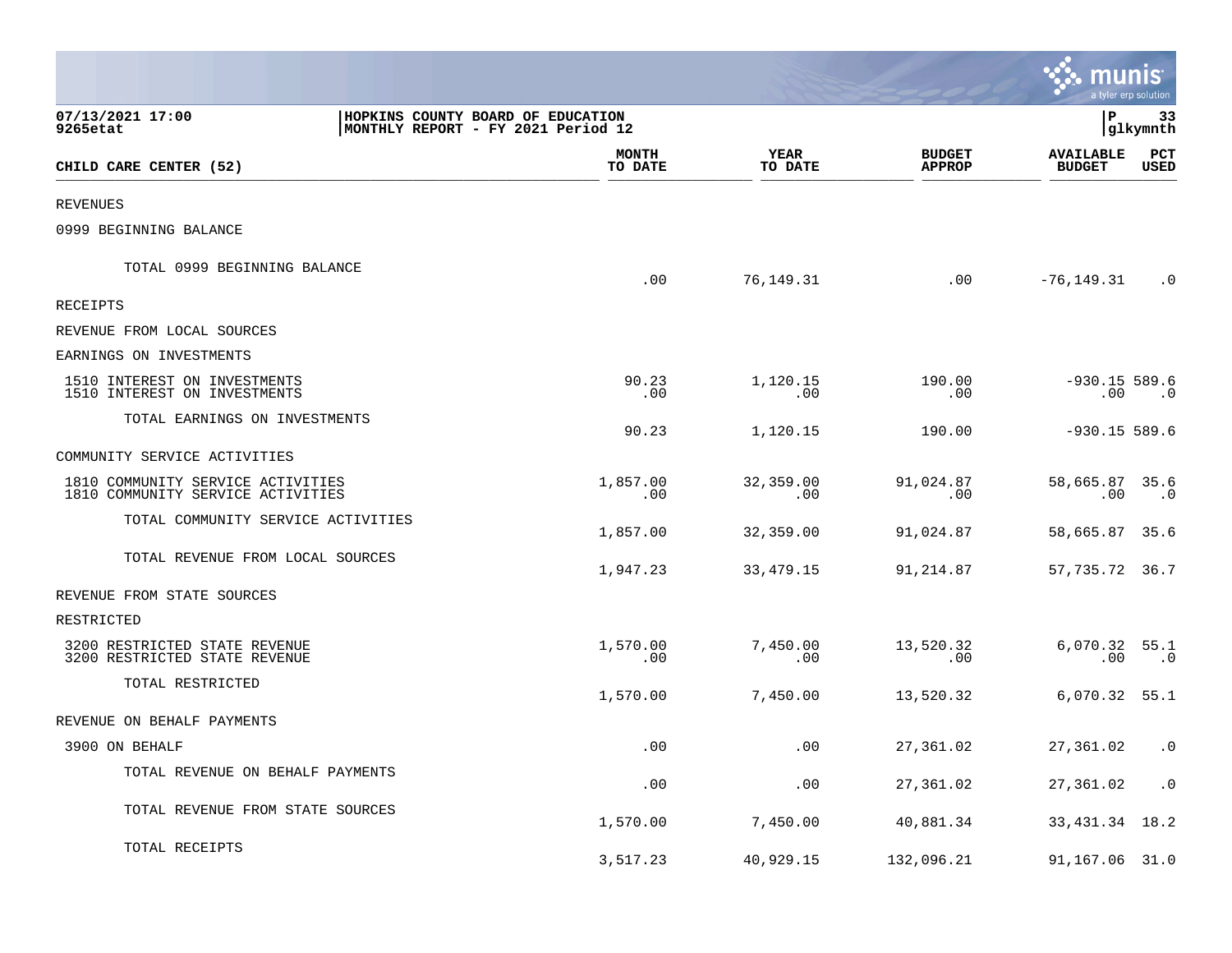|                              |                                                                         |                 |                         | <b>munis</b><br>a tyler erp solution |                |
|------------------------------|-------------------------------------------------------------------------|-----------------|-------------------------|--------------------------------------|----------------|
| 07/13/2021 17:00<br>9265etat | HOPKINS COUNTY BOARD OF EDUCATION<br>MONTHLY REPORT - FY 2021 Period 12 |                 |                         |                                      | 34<br>glkymnth |
| CHILD CARE CENTER (52)       | <b>MONTH</b><br>TO DATE                                                 | YEAR<br>TO DATE | <b>BUDGET</b><br>APPROP | <b>AVAILABLE</b><br><b>BUDGET</b>    | PCT<br>USED    |
| TOTAL REVENUE                | 3,517.23                                                                | 117,078.46      | 132,096.21              | 15,017.75 88.6                       |                |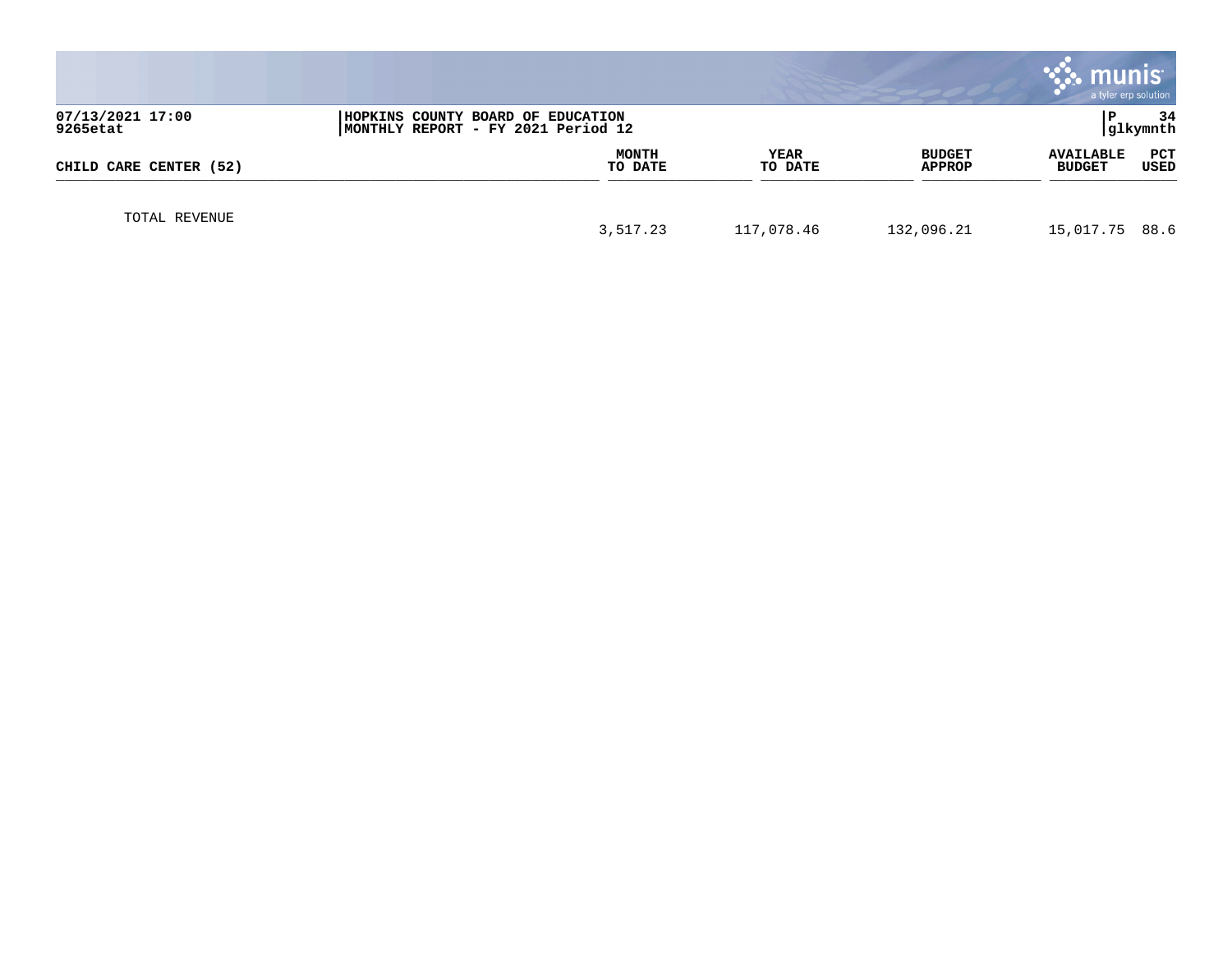|                                                                                                                                                                                                                                                                                                                   |                                                                                      |                                                                                             |                                                                                                   | munis<br>a tyler erp solution                                                                             |                                                                                               |
|-------------------------------------------------------------------------------------------------------------------------------------------------------------------------------------------------------------------------------------------------------------------------------------------------------------------|--------------------------------------------------------------------------------------|---------------------------------------------------------------------------------------------|---------------------------------------------------------------------------------------------------|-----------------------------------------------------------------------------------------------------------|-----------------------------------------------------------------------------------------------|
| 07/13/2021 17:00<br>HOPKINS COUNTY BOARD OF EDUCATION<br>MONTHLY REPORT - FY 2021 Period 12<br>9265etat                                                                                                                                                                                                           |                                                                                      |                                                                                             |                                                                                                   | IΡ                                                                                                        | 35<br>glkymnth                                                                                |
| CHILD CARE CENTER (52)                                                                                                                                                                                                                                                                                            | <b>MONTH</b><br>TO DATE                                                              | <b>YEAR</b><br>TO DATE                                                                      | <b>BUDGET</b><br><b>APPROP</b>                                                                    | <b>AVAILABLE</b><br><b>BUDGET</b>                                                                         | <b>PCT</b><br>USED                                                                            |
| EXPENDITURES                                                                                                                                                                                                                                                                                                      |                                                                                      |                                                                                             |                                                                                                   |                                                                                                           |                                                                                               |
| RESTRICT TO REV & BAL SHT ONLY<br>0000                                                                                                                                                                                                                                                                            |                                                                                      |                                                                                             |                                                                                                   |                                                                                                           |                                                                                               |
| UNDEFINED EXP OBJ                                                                                                                                                                                                                                                                                                 | .00                                                                                  | .00                                                                                         | .00                                                                                               | .00                                                                                                       | $\cdot$ 0                                                                                     |
| TOTAL 0000<br>RESTRICT TO REV & BAL SHT ONLY                                                                                                                                                                                                                                                                      | .00                                                                                  | .00                                                                                         | .00                                                                                               | .00                                                                                                       | $\cdot$ 0                                                                                     |
| DAY CARE OPERATIONS<br>3200                                                                                                                                                                                                                                                                                       |                                                                                      |                                                                                             |                                                                                                   |                                                                                                           |                                                                                               |
| SALARIES PERSONNEL SERVICES<br>0100<br>0200<br>EMPLOYEE BENEFITS<br>0280<br>ON-BEHALF<br>0300<br>PURCHASED PROF AND TECH SERV<br>0400<br>PURCHASED PROPERTY SERVICES<br>0500<br>OTHER PURCHASED SERVICES<br>0600<br>SUPPLIES<br>0700<br>PROPERTY<br>0800<br>DEBT SERVICE AND MISCELLANEOUS<br>0900<br>OTHER ITEMS | 6,925.05<br>2,246.54<br>.00<br>400.00<br>.00<br>121.81<br>60.00<br>.00<br>.00<br>.00 | 43,139.85<br>14,222.22<br>.00<br>956.00<br>.00<br>1,014.02<br>2,002.09<br>.00<br>.00<br>.00 | 74,345.11<br>18,878.40<br>27,361.02<br>800.00<br>.00<br>3,200.00<br>7,511.68<br>.00<br>.00<br>.00 | 31,205.26<br>4,656.18<br>27,361.02<br>$-156.00$ 119.5<br>.00<br>2,185.98<br>5,509.59<br>.00<br>.00<br>.00 | 58.0<br>75.3<br>$\cdot$ 0<br>$\cdot$ 0<br>31.7<br>26.7<br>$\cdot$ 0<br>$\cdot$ 0<br>$\cdot$ 0 |
| DAY CARE OPERATIONS<br>TOTAL 3200                                                                                                                                                                                                                                                                                 | 9,753.40                                                                             | 61,334.18                                                                                   | 132,096.21                                                                                        | 70,762.03                                                                                                 | 46.4                                                                                          |
| FUND TRANSFERS<br>5200                                                                                                                                                                                                                                                                                            |                                                                                      |                                                                                             |                                                                                                   |                                                                                                           |                                                                                               |
| 0900<br>OTHER ITEMS                                                                                                                                                                                                                                                                                               | .00                                                                                  | .00                                                                                         | .00                                                                                               | .00                                                                                                       | $\cdot$ 0                                                                                     |
| TOTAL 5200<br>FUND TRANSFERS                                                                                                                                                                                                                                                                                      | .00                                                                                  | .00                                                                                         | .00                                                                                               | .00                                                                                                       | $\cdot$ 0                                                                                     |
| TOTAL EXPENDITURES                                                                                                                                                                                                                                                                                                | 9,753.40                                                                             | 61,334.18                                                                                   | 132,096.21                                                                                        | 70,762.03                                                                                                 | 46.4                                                                                          |
| TOTAL FOR CHILD CARE CENTER (52)                                                                                                                                                                                                                                                                                  | $-6, 236.17$                                                                         | 55,744.28                                                                                   | .00                                                                                               | $-55,744.28$                                                                                              | $\cdot$ 0                                                                                     |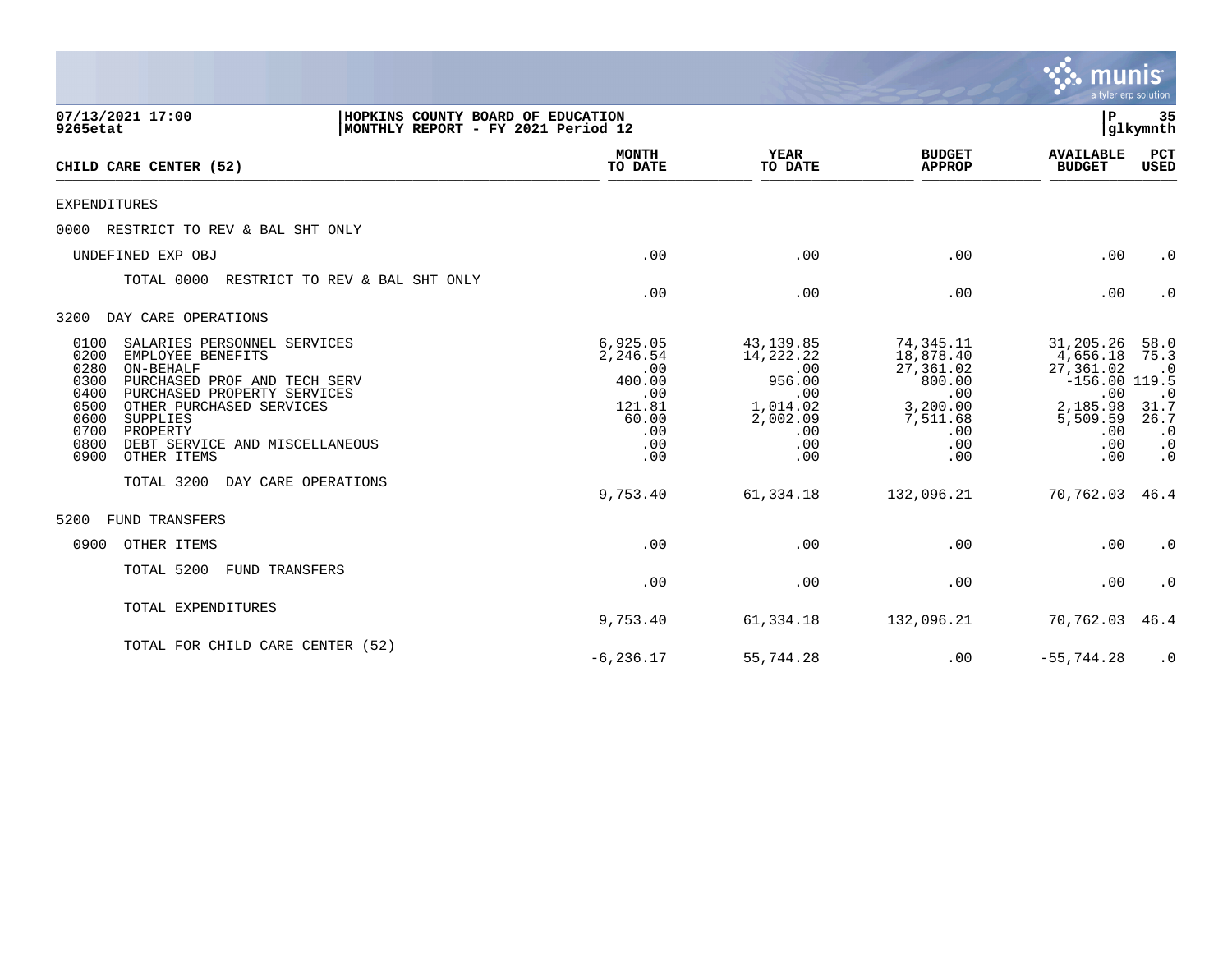

| 07/13/2021 17:00<br>9265etat               | HOPKINS COUNTY BOARD OF EDUCATION<br>MONTHLY REPORT - FY 2021 Period 12 |                         |                        |                                | ΙP                                | 36<br> glkymnth |
|--------------------------------------------|-------------------------------------------------------------------------|-------------------------|------------------------|--------------------------------|-----------------------------------|-----------------|
| FIDUCIARY FUND AGENCY FUNDS (6             |                                                                         | <b>MONTH</b><br>TO DATE | <b>YEAR</b><br>TO DATE | <b>BUDGET</b><br><b>APPROP</b> | <b>AVAILABLE</b><br><b>BUDGET</b> | PCT<br>USED     |
| EXPENDITURES                               |                                                                         |                         |                        |                                |                                   |                 |
| COMMUNITY SERVICES<br>3300                 |                                                                         |                         |                        |                                |                                   |                 |
| 0600<br>SUPPLIES                           |                                                                         | .00                     | .00                    | .00                            | .00                               | .0              |
| TOTAL 3300<br>COMMUNITY SERVICES           |                                                                         | .00                     | .00                    | .00                            | .00                               | $\cdot$ 0       |
| TOTAL EXPENDITURES                         |                                                                         | .00                     | .00                    | .00                            | .00                               | .0              |
| TOTAL FOR FIDUCIARY FUND AGENCY FUNDS (61) |                                                                         | .00                     | .00                    | .00                            | .00                               | $\cdot$ 0       |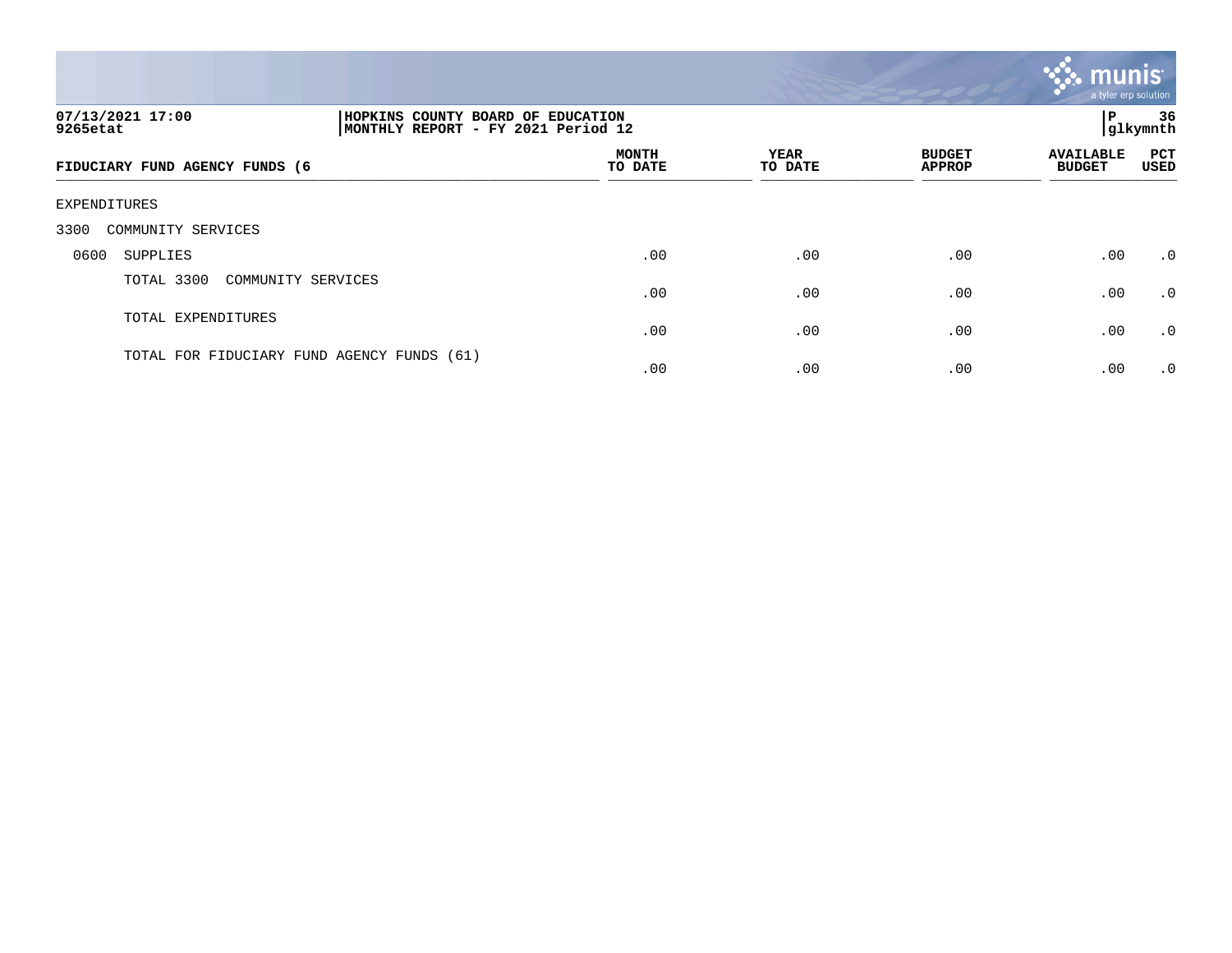|                                        |                                                                         |                        |                                | munis<br>a tyler erp solution     |                        |
|----------------------------------------|-------------------------------------------------------------------------|------------------------|--------------------------------|-----------------------------------|------------------------|
| 07/13/2021 17:00<br>9265etat           | HOPKINS COUNTY BOARD OF EDUCATION<br>MONTHLY REPORT - FY 2021 Period 12 |                        |                                | l P                               | 37<br>glkymnth         |
| FIDUCIARY PPP TRUST FUND (7000         | <b>MONTH</b><br>TO DATE                                                 | <b>YEAR</b><br>TO DATE | <b>BUDGET</b><br><b>APPROP</b> | <b>AVAILABLE</b><br><b>BUDGET</b> | PCT<br>USED            |
| <b>REVENUES</b>                        |                                                                         |                        |                                |                                   |                        |
| 0999 BEGINNING BALANCE                 |                                                                         |                        |                                |                                   |                        |
| TOTAL 0999 BEGINNING BALANCE           | .00                                                                     | 101,136.72             | .00                            | $-101, 136.72$                    | $\cdot$ 0              |
| <b>RECEIPTS</b>                        |                                                                         |                        |                                |                                   |                        |
| REVENUE FROM LOCAL SOURCES             |                                                                         |                        |                                |                                   |                        |
| EARNINGS ON INVESTMENTS                |                                                                         |                        |                                |                                   |                        |
| 1510 INTEREST ON INVESTMENTS           | 170.46                                                                  | 2,483.98               | .00                            | $-2,483.98$                       | $\cdot$ 0              |
| TOTAL EARNINGS ON INVESTMENTS          | 170.46                                                                  | 2,483.98               | .00                            | $-2,483.98$                       | $\cdot$ 0              |
| OTHER REVENUE FROM LOCAL SOURCES       |                                                                         |                        |                                |                                   |                        |
| 1920 CONTRIBUTIONS DONATIONS           | .00                                                                     | .00                    | .00                            | .00                               | $\cdot$ 0              |
| TOTAL OTHER REVENUE FROM LOCAL SOURCES | .00                                                                     | .00                    | .00                            | .00                               | $\boldsymbol{\cdot}$ 0 |
| TOTAL REVENUE FROM LOCAL SOURCES       | 170.46                                                                  | 2,483.98               | .00                            | $-2,483.98$                       | $\cdot$ 0              |
| OTHER RECEIPTS                         |                                                                         |                        |                                |                                   |                        |
| INTERFUND TRANSFERS                    |                                                                         |                        |                                |                                   |                        |
| 5210 FUND TRANSFER                     | .00                                                                     | .00                    | .00                            | .00                               | $\cdot$ 0              |
| TOTAL INTERFUND TRANSFERS              | .00                                                                     | .00                    | .00                            | .00                               | $\cdot$ 0              |
| TOTAL OTHER RECEIPTS                   | .00                                                                     | .00                    | .00.                           | $.00 \,$                          | $\cdot$ 0              |
| TOTAL RECEIPTS                         | 170.46                                                                  | 2,483.98               | .00                            | $-2,483.98$                       | $\cdot$ 0              |
| TOTAL REVENUE                          | 170.46                                                                  | 103,620.70             | .00                            | $-103,620.70$                     | $\cdot$ 0              |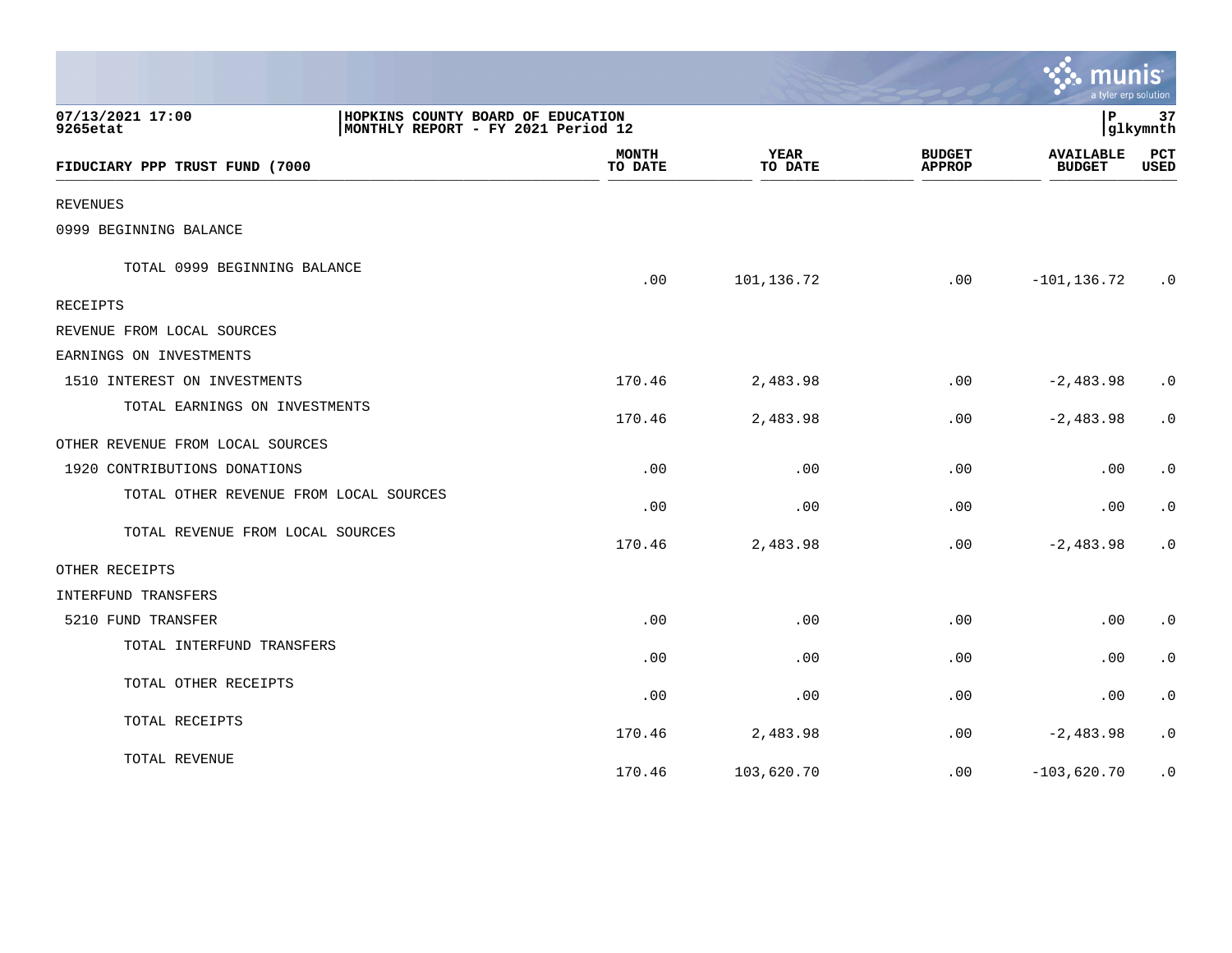

| 07/13/2021 17:00<br>9265etat              | HOPKINS COUNTY BOARD OF EDUCATION<br>MONTHLY REPORT - FY 2021 Period 12 |                         |                 |                                | l P                               | 38<br> glkymnth      |
|-------------------------------------------|-------------------------------------------------------------------------|-------------------------|-----------------|--------------------------------|-----------------------------------|----------------------|
| FIDUCIARY PPP TRUST FUND (7000            |                                                                         | <b>MONTH</b><br>TO DATE | YEAR<br>TO DATE | <b>BUDGET</b><br><b>APPROP</b> | <b>AVAILABLE</b><br><b>BUDGET</b> | PCT<br>USED          |
| EXPENDITURES                              |                                                                         |                         |                 |                                |                                   |                      |
| 3300<br>COMMUNITY SERVICES                |                                                                         |                         |                 |                                |                                   |                      |
| 0600<br>SUPPLIES                          |                                                                         | 6,000.00                | 6,000.00        | .00                            | $-6,000.00$                       | $\cdot$ 0            |
| TOTAL 3300<br>COMMUNITY SERVICES          |                                                                         | 6,000.00                | 6,000.00        | .00                            | $-6,000.00$                       | $\cdot$ 0            |
| TOTAL EXPENDITURES                        |                                                                         | 6,000.00                | 6,000.00        | .00                            | $-6,000.00$                       | $\cdot$ <sup>0</sup> |
| TOTAL FOR FIDUCIARY PPP TRUST FUND (7000) |                                                                         | $-5,829.54$             | 97,620.70       | .00                            | $-97,620.70$                      | $\cdot$ 0            |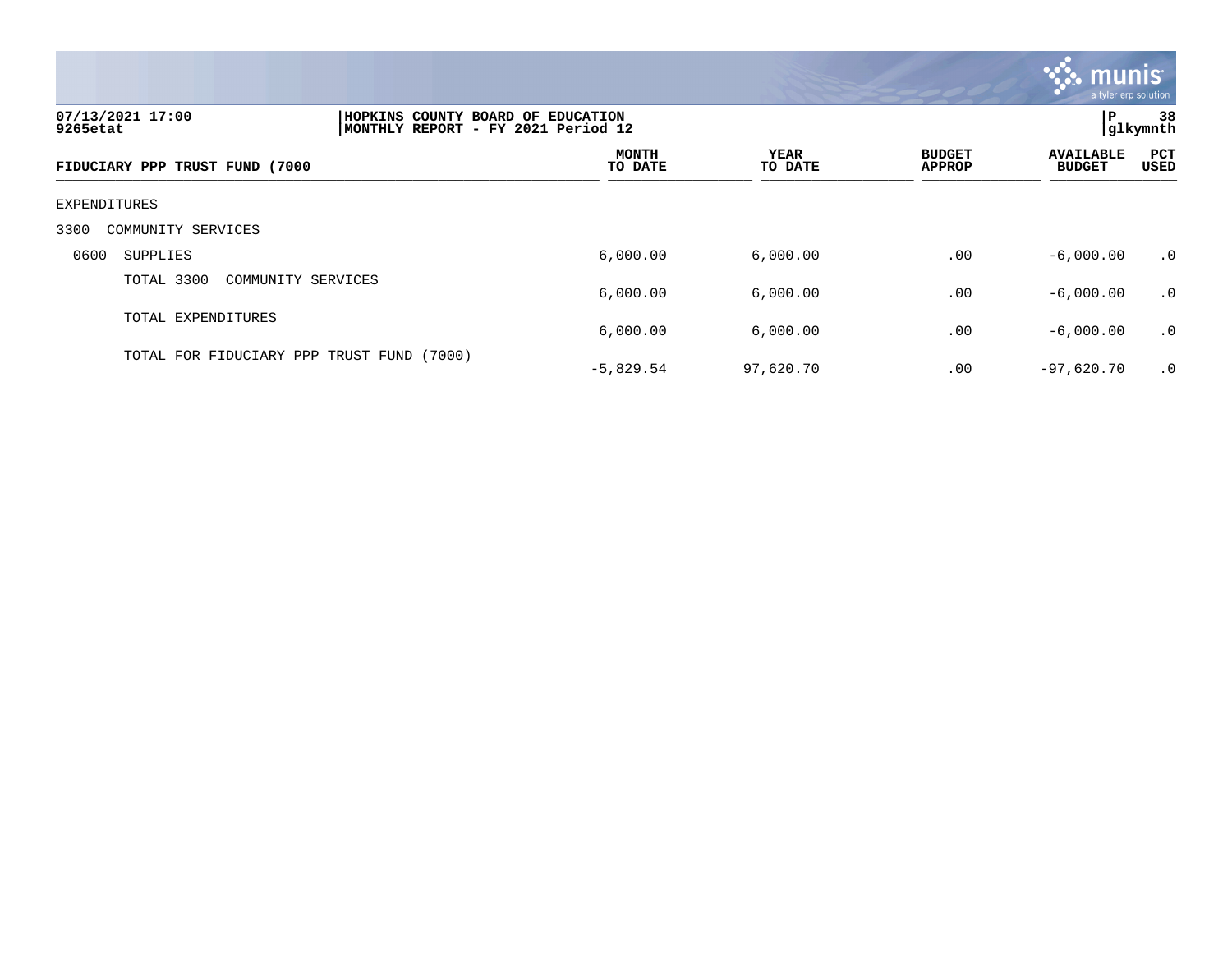|                                                                                          |                                                                         |                        |                                | <b>R. MUNIS</b><br>a tyler erp solution |                                     |
|------------------------------------------------------------------------------------------|-------------------------------------------------------------------------|------------------------|--------------------------------|-----------------------------------------|-------------------------------------|
| 07/13/2021 17:00<br>9265etat                                                             | HOPKINS COUNTY BOARD OF EDUCATION<br>MONTHLY REPORT - FY 2021 Period 12 |                        |                                |                                         | 39<br>glkymnth                      |
| <b>GOVERNMENTAL ASSETS (8)</b>                                                           | <b>MONTH</b><br>TO DATE                                                 | <b>YEAR</b><br>TO DATE | <b>BUDGET</b><br><b>APPROP</b> | <b>AVAILABLE</b><br><b>BUDGET</b>       | PCT<br><b>USED</b>                  |
| <b>REVENUES</b>                                                                          |                                                                         |                        |                                |                                         |                                     |
| <b>RECEIPTS</b>                                                                          |                                                                         |                        |                                |                                         |                                     |
| OTHER RECEIPTS                                                                           |                                                                         |                        |                                |                                         |                                     |
| SALE OR COMP FOR LOSS OF ASSETS                                                          |                                                                         |                        |                                |                                         |                                     |
| 5311 SALE OF LAND & IMPROVEMENTS<br>5331 SALE OF BUILDINGS<br>5341 SALE OF EQUIPMENT ETC | .00<br>.00<br>.00                                                       | .00<br>.00<br>.00      | .00<br>.00<br>.00              | .00<br>.00<br>.00                       | $\cdot$ 0<br>$\cdot$ 0<br>$\cdot$ 0 |
| TOTAL SALE OR COMP FOR LOSS OF ASSETS                                                    | .00                                                                     | .00                    | .00                            | .00                                     | .0                                  |
| TOTAL OTHER RECEIPTS                                                                     | .00                                                                     | .00                    | .00                            | .00                                     | $\cdot$ 0                           |
| TOTAL RECEIPTS                                                                           | .00                                                                     | .00                    | .00                            | .00                                     | $\cdot$ 0                           |
| TOTAL REVENUE                                                                            | .00                                                                     | .00                    | .00                            | .00                                     | $\cdot$ 0                           |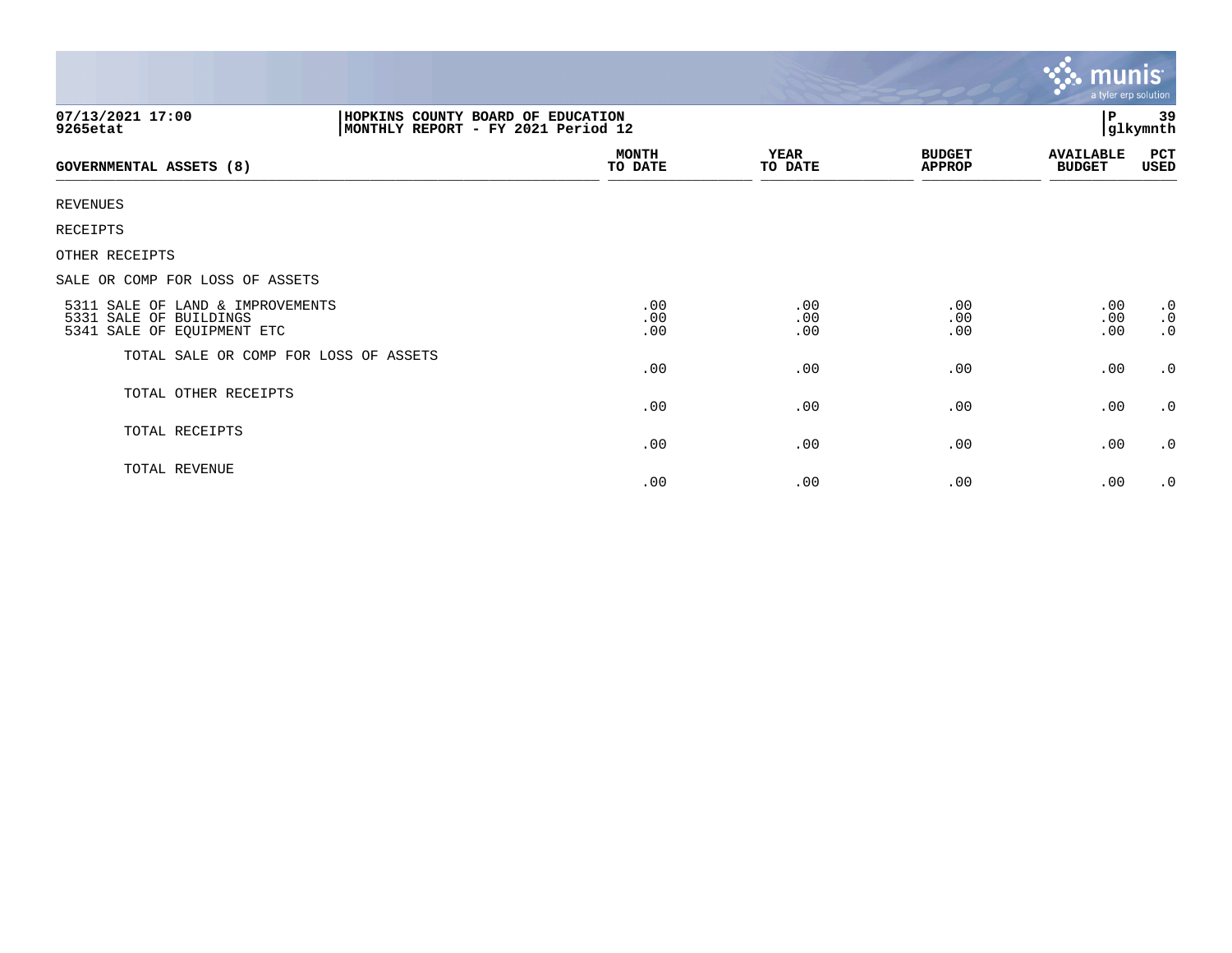|                                                                                                         |                                  |                         |                 |                                | a tyler erp solution              |                    |
|---------------------------------------------------------------------------------------------------------|----------------------------------|-------------------------|-----------------|--------------------------------|-----------------------------------|--------------------|
| 07/13/2021 17:00<br>HOPKINS COUNTY BOARD OF EDUCATION<br>MONTHLY REPORT - FY 2021 Period 12<br>9265etat |                                  |                         |                 |                                | l P                               | 40<br> glkymnth    |
| <b>GOVERNMENTAL ASSETS (8)</b>                                                                          |                                  | <b>MONTH</b><br>TO DATE | YEAR<br>TO DATE | <b>BUDGET</b><br><b>APPROP</b> | <b>AVAILABLE</b><br><b>BUDGET</b> | PCT<br><b>USED</b> |
| <b>EXPENDITURES</b>                                                                                     |                                  |                         |                 |                                |                                   |                    |
| 2100<br>STUDENT SUPPORT SERVICES                                                                        |                                  |                         |                 |                                |                                   |                    |
| 0700 PROPERTY                                                                                           |                                  | .00                     | .00             | .00                            | .00                               | $\cdot$ 0          |
| TOTAL 2100<br>STUDENT SUPPORT SERVICES                                                                  |                                  | .00                     | .00             | .00                            | .00                               | $\cdot$ 0          |
| 2200<br>INSTRUCTIONAL STAFF SUPP SERV                                                                   |                                  |                         |                 |                                |                                   |                    |
| 0700 PROPERTY                                                                                           |                                  | .00                     | .00             | .00                            | .00                               | $\cdot$ 0          |
| TOTAL 2200                                                                                              | INSTRUCTIONAL STAFF SUPP SERV    | .00                     | .00             | .00                            | .00                               | $\cdot$ 0          |
| 2300 DISTRICT ADMIN SUPPORT                                                                             |                                  |                         |                 |                                |                                   |                    |
| 0700 PROPERTY                                                                                           |                                  | .00                     | .00             | .00                            | .00                               | $\cdot$ 0          |
| TOTAL 2300 DISTRICT ADMIN SUPPORT                                                                       |                                  | .00                     | .00             | .00                            | .00                               | $\cdot$ 0          |
| SCHOOL ADMIN SUPPORT<br>2400                                                                            |                                  |                         |                 |                                |                                   |                    |
| 0700 PROPERTY                                                                                           |                                  | .00                     | .00             | .00                            | .00                               | $\cdot$ 0          |
| TOTAL 2400<br>SCHOOL ADMIN SUPPORT                                                                      |                                  | .00                     | .00             | .00                            | .00                               | $\cdot$ 0          |
| BUSINESS SUPPORT SERVICES<br>2500                                                                       |                                  |                         |                 |                                |                                   |                    |
| 0700<br>PROPERTY                                                                                        |                                  | .00                     | .00             | .00                            | .00                               | $\cdot$ 0          |
| TOTAL 2500<br>BUSINESS SUPPORT SERVICES                                                                 |                                  | .00                     | .00             | .00                            | .00                               | $\cdot$ 0          |
| PLANT OPERATIONS AND MAINTENANCE<br>2600                                                                |                                  |                         |                 |                                |                                   |                    |
| 0700 PROPERTY                                                                                           |                                  | .00                     | .00             | .00                            | .00                               | $\cdot$ 0          |
| TOTAL 2600                                                                                              | PLANT OPERATIONS AND MAINTENANCE | .00                     | .00             | .00                            | .00                               | $\cdot$ 0          |
| 2700<br>STUDENT TRANSPORTATION                                                                          |                                  |                         |                 |                                |                                   |                    |
| PROPERTY<br>0700                                                                                        |                                  | .00                     | .00             | .00                            | .00                               | $\cdot$ 0          |
| TOTAL 2700<br>STUDENT TRANSPORTATION                                                                    |                                  | .00                     | .00             | .00                            | .00                               | $\cdot$ 0          |

3300 COMMUNITY SERVICES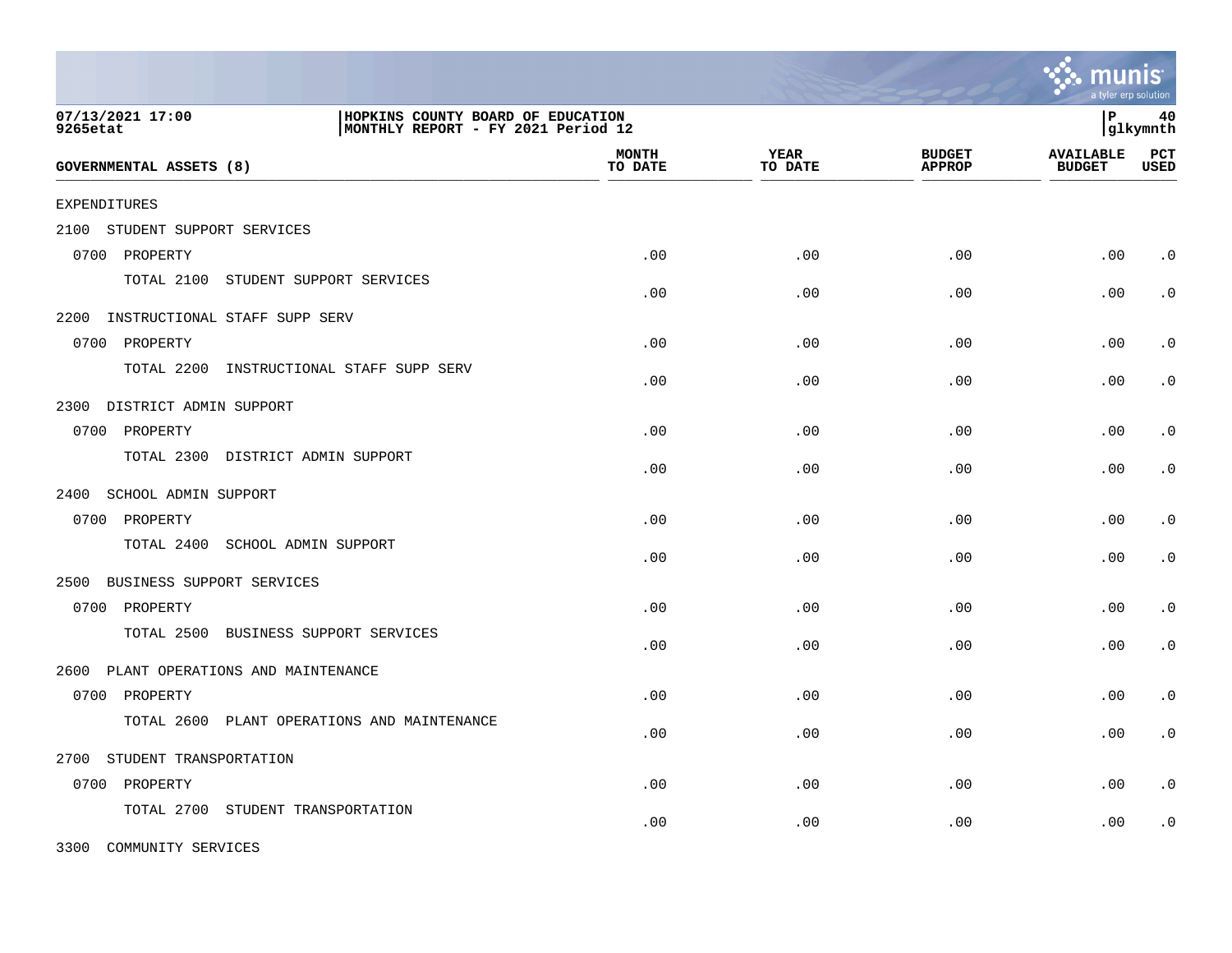

| 07/13/2021 17:00<br>9265etat      |                    | HOPKINS COUNTY BOARD OF EDUCATION<br>MONTHLY REPORT - FY 2021 Period 12 |                        |                                |                                   | P<br>41<br>glkymnth |  |
|-----------------------------------|--------------------|-------------------------------------------------------------------------|------------------------|--------------------------------|-----------------------------------|---------------------|--|
| GOVERNMENTAL ASSETS (8)           |                    | <b>MONTH</b><br>TO DATE                                                 | <b>YEAR</b><br>TO DATE | <b>BUDGET</b><br><b>APPROP</b> | <b>AVAILABLE</b><br><b>BUDGET</b> | PCT<br>USED         |  |
| 0700<br>PROPERTY                  |                    | .00                                                                     | .00                    | .00                            | .00                               | $\cdot$ 0           |  |
| TOTAL 3300                        | COMMUNITY SERVICES | .00                                                                     | .00                    | .00                            | .00                               | $\cdot$ 0           |  |
| 4200<br>LAND IMPROVEMENTS         |                    |                                                                         |                        |                                |                                   |                     |  |
| 0700<br>PROPERTY                  |                    | .00                                                                     | .00                    | .00                            | .00                               | $\cdot$ 0           |  |
| TOTAL 4200                        | LAND IMPROVEMENTS  | .00                                                                     | .00                    | .00                            | .00                               | $\cdot$ 0           |  |
| TOTAL EXPENDITURES                |                    | .00                                                                     | .00                    | .00                            | .00                               | $\cdot$ 0           |  |
| TOTAL FOR GOVERNMENTAL ASSETS (8) |                    | .00                                                                     | .00                    | .00                            | .00                               | $\cdot$ 0           |  |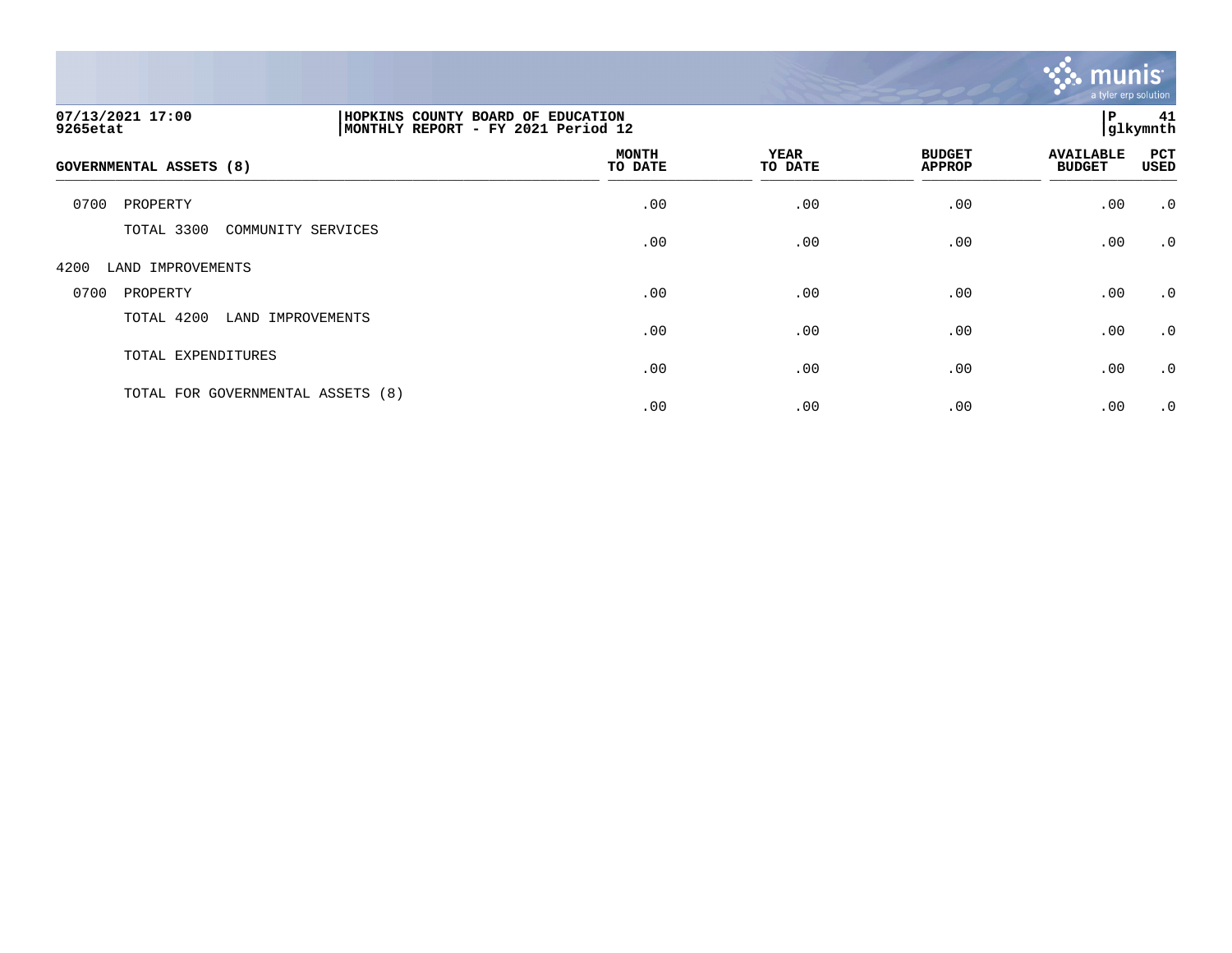| 07/13/2021 17:00<br>9265etat           | HOPKINS COUNTY BOARD OF EDUCATION<br>MONTHLY REPORT - FY 2021 Period 12 |                 |                                | 42<br>P<br>glkymnth               |             |
|----------------------------------------|-------------------------------------------------------------------------|-----------------|--------------------------------|-----------------------------------|-------------|
| FOOD SERVICE ASSETS (81)               | <b>MONTH</b><br>TO DATE                                                 | YEAR<br>TO DATE | <b>BUDGET</b><br><b>APPROP</b> | <b>AVAILABLE</b><br><b>BUDGET</b> | PCT<br>USED |
| REVENUES                               |                                                                         |                 |                                |                                   |             |
| RECEIPTS                               |                                                                         |                 |                                |                                   |             |
| REVENUE FROM LOCAL SOURCES             |                                                                         |                 |                                |                                   |             |
| OTHER REVENUE FROM LOCAL SOURCES       |                                                                         |                 |                                |                                   |             |
| 1930 GAIN ORLOSS SALE CAPITAL ASSET    | .00                                                                     | .00             | .00                            | .00                               | $\cdot$ 0   |
| TOTAL OTHER REVENUE FROM LOCAL SOURCES | .00                                                                     | .00             | .00                            | .00                               | $\cdot$ 0   |
| TOTAL REVENUE FROM LOCAL SOURCES       | .00                                                                     | .00             | .00                            | .00                               | $\cdot$ 0   |
| TOTAL RECEIPTS                         | .00                                                                     | .00             | .00                            | .00                               | $\cdot$ 0   |
| TOTAL REVENUE                          | .00                                                                     | .00             | .00                            | .00                               | $\cdot$ 0   |

 $\sim$   $\sim$   $\sim$   $\sim$   $\sim$   $\sim$   $\sim$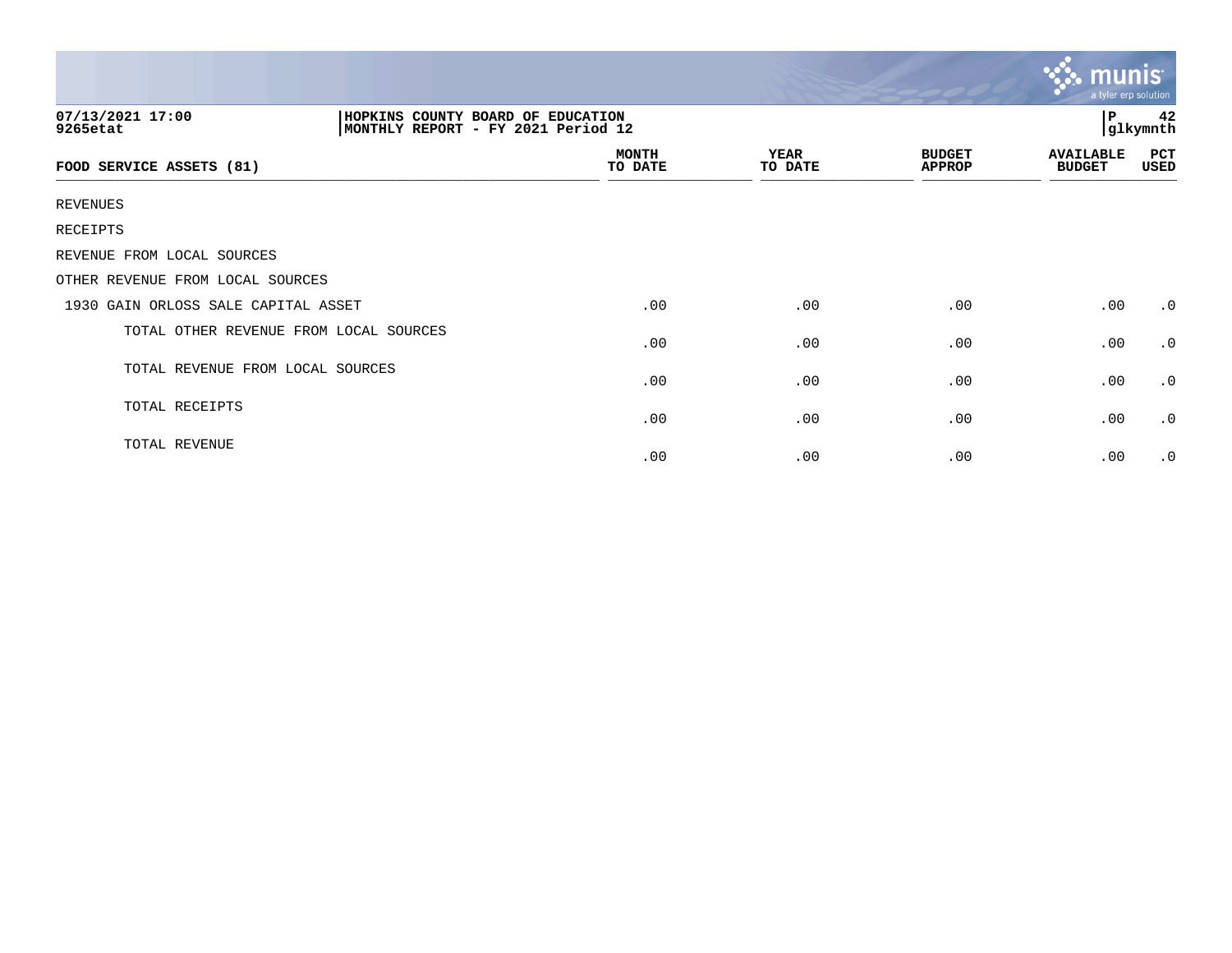

| 07/13/2021 17:00<br>9265etat       |                        | HOPKINS COUNTY BOARD OF EDUCATION<br>MONTHLY REPORT - FY 2021 Period 12 |                        |                                |                                   | 43<br>Р<br> glkymnth |  |
|------------------------------------|------------------------|-------------------------------------------------------------------------|------------------------|--------------------------------|-----------------------------------|----------------------|--|
| FOOD SERVICE ASSETS (81)           |                        | <b>MONTH</b><br>TO DATE                                                 | <b>YEAR</b><br>TO DATE | <b>BUDGET</b><br><b>APPROP</b> | <b>AVAILABLE</b><br><b>BUDGET</b> | <b>PCT</b><br>USED   |  |
| EXPENDITURES                       |                        |                                                                         |                        |                                |                                   |                      |  |
| 3100<br>FOOD SERVICE OPERATION     |                        |                                                                         |                        |                                |                                   |                      |  |
| 0700<br>PROPERTY                   |                        | .00                                                                     | .00                    | .00                            | .00                               | $\cdot$ 0            |  |
| TOTAL 3100                         | FOOD SERVICE OPERATION | .00                                                                     | .00                    | .00                            | .00                               | $\cdot$ 0            |  |
| TOTAL EXPENDITURES                 |                        | .00                                                                     | .00                    | .00                            | .00                               | $\cdot$ 0            |  |
| TOTAL FOR FOOD SERVICE ASSETS (81) |                        | .00                                                                     | .00                    | .00                            | .00                               | $\cdot$ 0            |  |